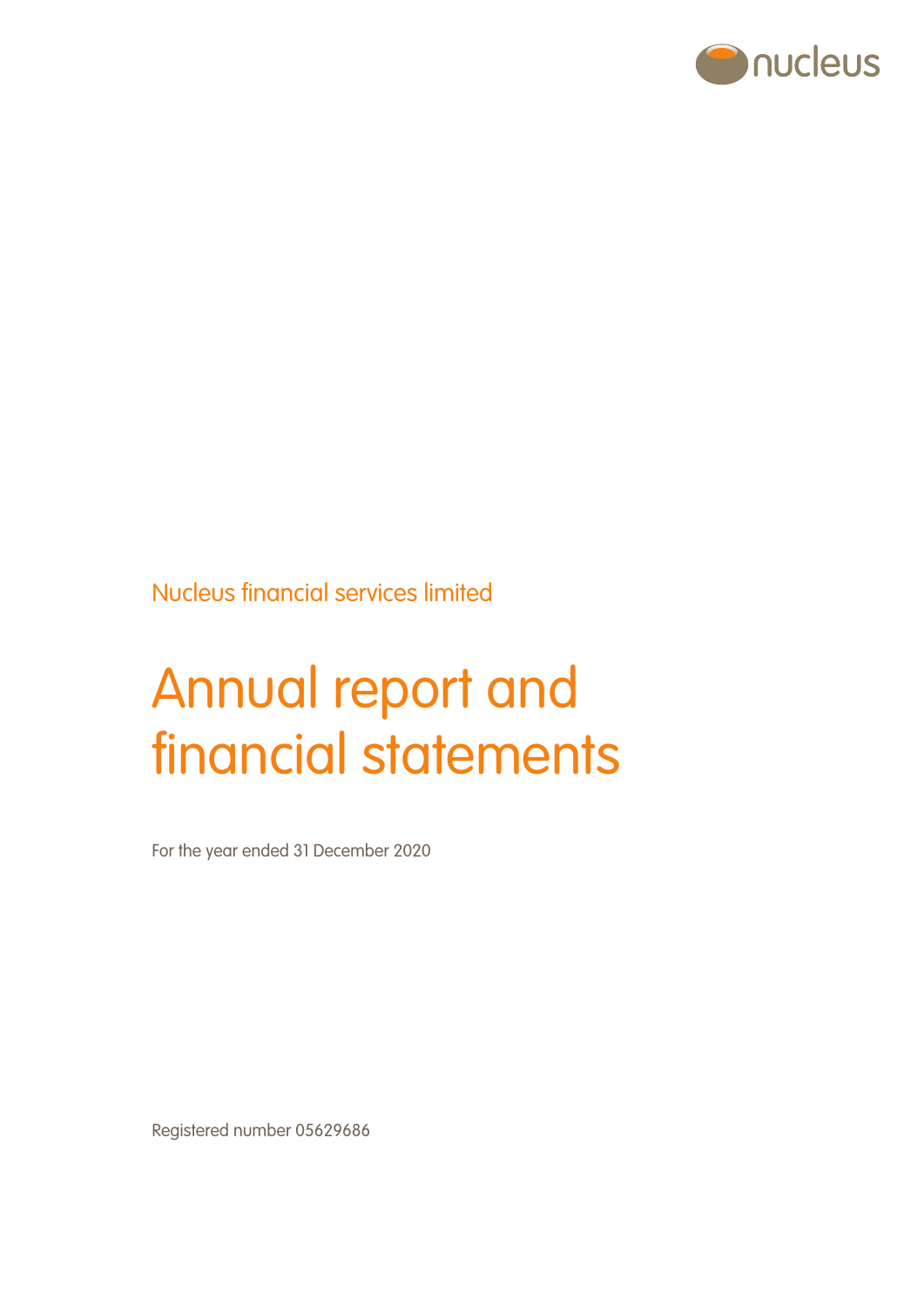# **Contents**

# Reports

| Purpose and values                    |    |
|---------------------------------------|----|
| Strategic report                      |    |
| S172 Report                           | ш  |
| Directors' report                     | 15 |
| Directors' responsibilities statement |    |

# **Financials**

| Independent auditors' report      | 18 |
|-----------------------------------|----|
| Statement of comprehensive income | 20 |
| Statement of financial position   | 21 |
| Statement of changes in equity    | 22 |
| Notes to the financial statements | 23 |
| Company information               | 39 |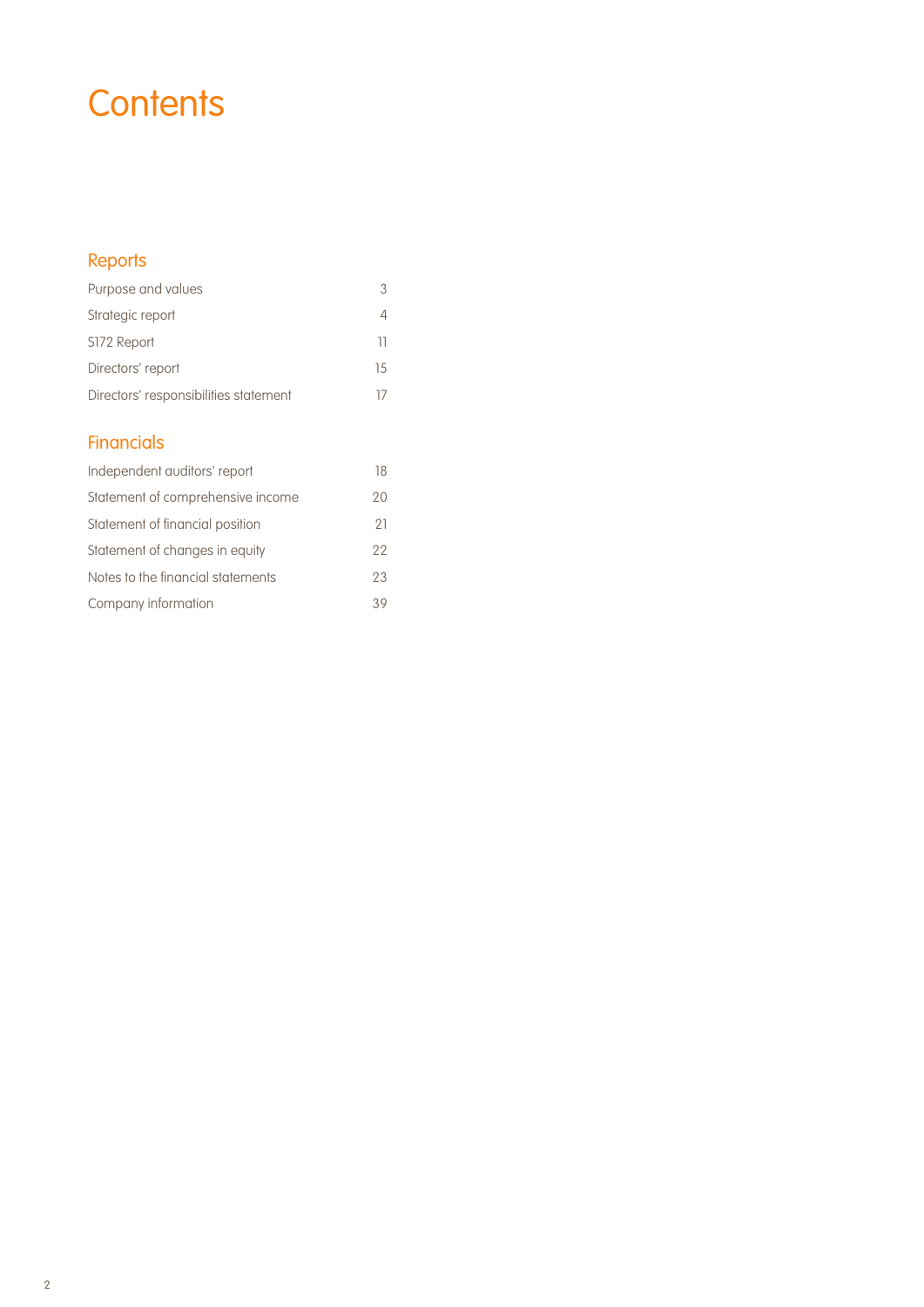# Purpose and values

Our purpose has been clear and consistent since our inception and that is to create value through greater alignment of adviser and customer interests.

> Our values are aligned to our purpose and provide the foundations that support, shape and unify the culture of our business. Together they are a core part of our identity and provide the framework for how we engage with our people, our users and our customers and how we drive value for our shareholders.

Naturally, these values align with the principles of our regulator.

#### Accountable

We own solving problems and our customers, people, stakeholders and our regulator can rely on each of us to be disciplined and take responsibility. We collaborate, whilst delivering as individuals, overcome challenges and see things through on time. Being accountable means we are reliable; we trust each other to deliver and enjoy autonomy.

#### **Authentic**

We are all human, this gives us the opportunity to be ourselves, do our best work and deliver value for our customers. Being authentic is being honest, respectful, having 'adult-toadult' relationships and not shying away from candid conversations.

#### **Energetic**

We are proactive, innovative and tenacious. It's about driving our business forward and making a difference for our customers and our people. We balance our drive to change the future with being accountable for delivering every day.

#### **Inspiring**

We think big, act small and are humble. We're always looking to make life better for our customers and our people. We're relentlessly curious, always learning and developing, pushing boundaries and finding better ways, for ourselves and our customers.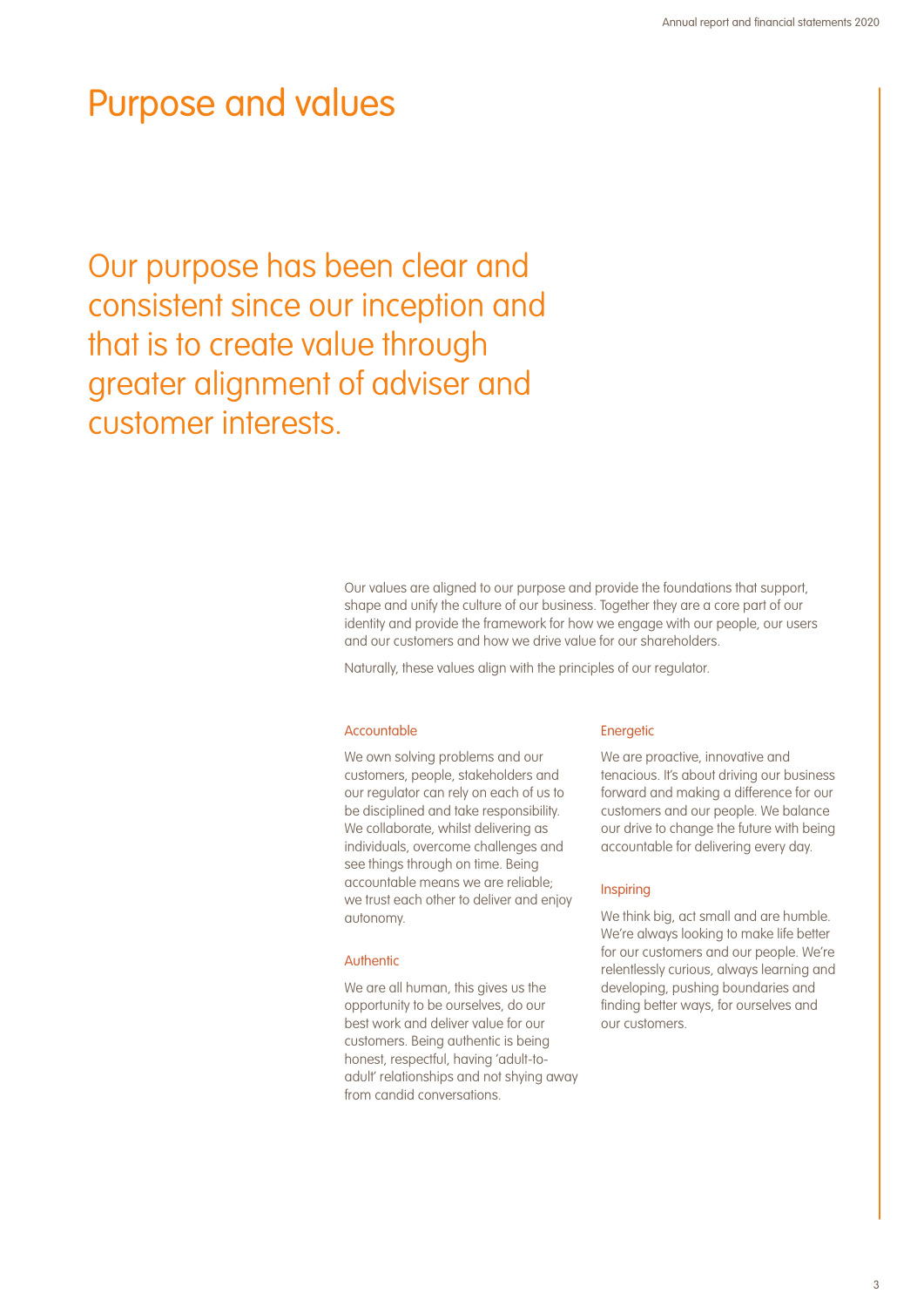The directors present their strategic report for the year ended 31 December 2020 for Nucleus Financial Services Limited (NFS, the company).

### About NFS

The company's principal activity is the provision of "wrap" investment administration services to selected financial advisers in the UK.

The company is a wholly owned subsidiary of Nucleus Financial Group Plc (NFG) and together with Nucleus IFA Services Limited (NIFAS) forms the group (the group or Nucleus). The group provides a wrap platform to UK financial advisers. The Nucleus wrap allows clients to invest directly, or via various 'tax wrappers' into a broad range of asset types, including cash, unit trusts, OEICs, ETFs, investment trusts and other **securities** 

The company is authorised and regulated by the Financial Conduct Authority (FCA) as an IFPRU limited licence investment firm. In addition, the company has additional FCA and Her Majesty's Revenue and Customs (HMRC) obligations relating to its activities as an operator of a Self-Invested Personal Pension scheme (a Sipp Operator) and also those relating to the management of Individual Savings Accounts (an Isa Manager). The company is authorised to hold and control client money as part of its activities and is therefore subject to the FCA's client asset rules (Cass rules).

From April 2020, NFS and the group temporarily met the definition of a significant IFPRU firm and are therefore required to comply with the rules and requirements applicable to a significant IFPRU firm. The group last met the definition of a significant IFPRU firm in November 2020, and is therefore required to continue to meet the requirements for a further period of twelve months. Having met the definition of a significant IFPRU firm, the group also falls into the enhanced SMCR firm category and is required to be enhanced-compliant by August 2021.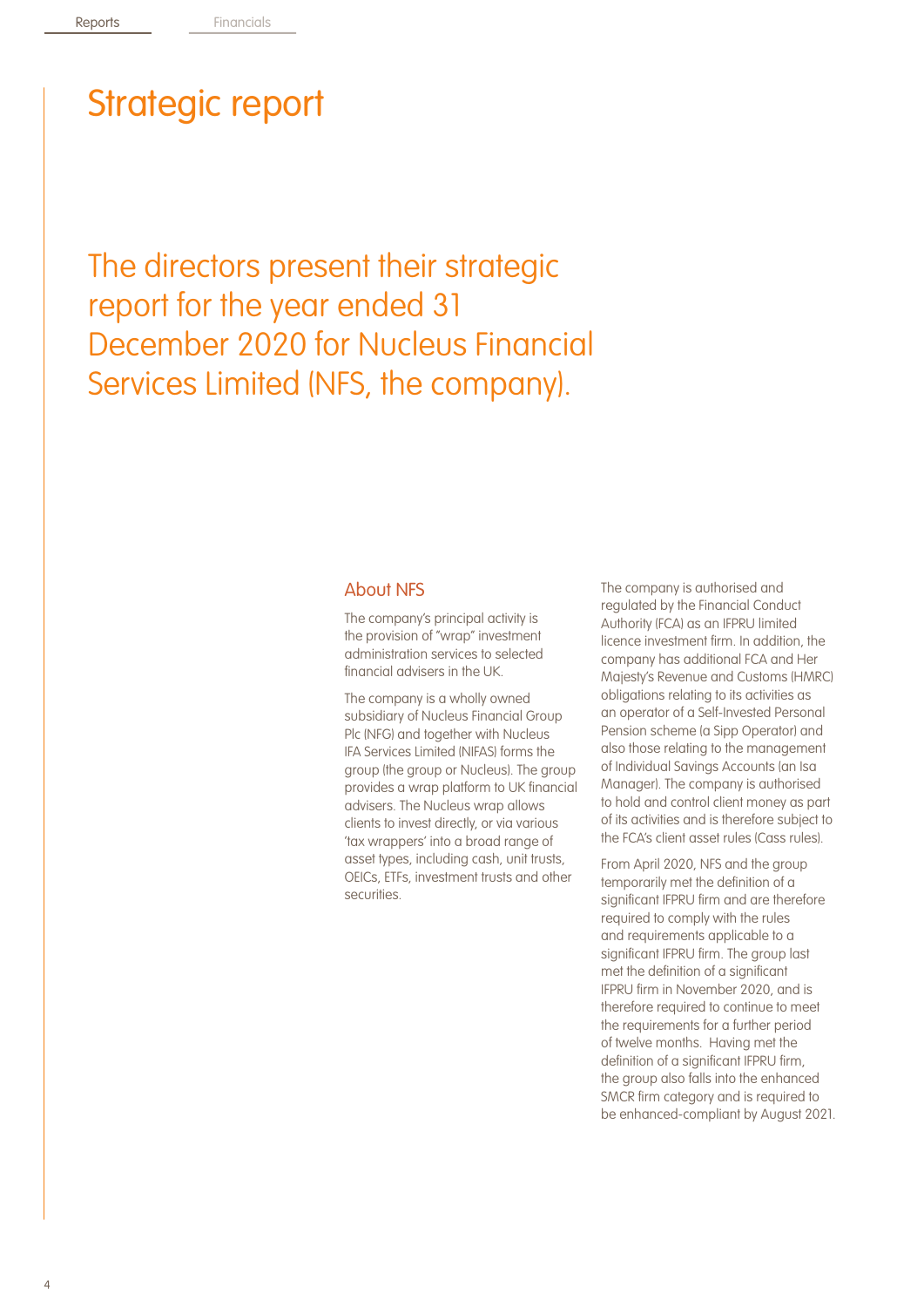#### Business review

#### **Overview**

Since last year's report, Covid-19 has had an extraordinary impact on our lives, financial markets and global systems. 2020 was simply a year like no other and that makes me especially proud of the material progress achieved over the period. Our people and their welfare are always in focus and never more so than when Covid-19 hit. I was moved to see everyone adjusting so brilliantly to maintain our online and offline services, to develop new digital services and to achieve a successful soft launch of IMX, our new model portfolio service. Overall, their efforts led to a 42 per cent increase in net inflows, a 4 per cent increase in customers and closing assets under administration (AUA) of £17.4bn.

Toward the end of the year, we were able to reach agreement with Genpact that NFG acquire the business and assets of OpenWealth as they pertained to our business, giving us greater control over our operations, more flexibility over product and service improvements and a transformational outlook for margins as we grow AUA.

Overall, we closed the year with our highest ever net promoter score, our best ever people engagement score and were awarded CoreData's 'best medium platform' for the ninth successive year.

Since the close of the financial year (and following a process initiated by our majority shareholder), the board has recommended a cash offer to shareholders from James Hay Holdings valuing the company at £144.62m. Becoming part of this enlarged group gives Nucleus a key role in a much bigger story where we can create a leading independent platform of scale with a high tech, high touch proposition and philosophy. I think the combination of our people's talents and the size of the opportunity can see us carefully navigate the roadmap to deliver on this collective medium-term goal.

Regardless of our ownership, I hope we are able to build on the successes of last year and the positive momentum we have enjoyed in early 2021 which has resulted in us now being responsible for £17.8bn of AUA.

#### Operational performance

Inflows began the year strongly as investor sentiment improved following the decisive general election result and our Q1 net inflows were up 100 per cent over the previous year, a marked improvement that would have been better still were it not for the onset of the pandemic in March. Adviser and customer activity slowed materially through Q2 before beginning to recover through Q3 and then accelerate through Q4. Overall we increased our market share of retail advised net inflows from 2.5 per cent to 2.8 per cent, and these were up 42 per cent over 2019, a good result in the circumstances even if our pre-pandemic expectations had been greater. Outflows continued to fall through the year, a positive trend exacerbated by the pandemic.

We had another strong year on product development and operations, responding quickly to working from home and adapting processes in March and delivering notable enhancements, including the delivery of digital signatures, better tax reporting, phased drawdown automation and enhanced bulk tools through the year.

We also entered into a long-term agreement to move the hosting of the platform into the cloud. This work will be carried out in collaboration with our long-term partners Bravura Solutions and is expected to result in our platform being hosted in Amazon Web Services (AWS) by the end of this year. This infrastructure change is expected to improve our flexibility, resilience and scalability.

We also achieved a soft-launch of IMX, our new model portfolio service which aims to improve the probability of customers achieving their financial goals. We have partnered with Hymans Robertson to engineer a product which promotes better alignment between customer goals and the way portfolios are constructed and the combination of low costs and this more personal approach has been well received.

Sector pricing trends are developing broadly as expected with larger adviser firms continuing to exert pressure on behalf of their customers. We have refreshed our pricing strategy and developed a new enterprise sales channel to target larger firms (including IFA consolidators) and have now established two new relationships (one since the end of December) and a pipeline of other potential opportunities.

In addition to securing our latest CoreData award, we received an FT Adviser 5-star service award, posted successive and substantial improvements in our Platforum ranking and landed a highly commended second place at the Schroders platform of the year awards.

#### Strategic development and outlook

The advised platform sector remains buoyant and our important role in improving value for money for customers remains as valid as ever. The market remains competitive with a combination of established and new participants and there is a growing trend toward consolidation. This has been building for a while but we have only recently seen the first transactions where profitable platforms are being acquired. Scale is becoming an important sectoral consideration but we continue to see scalability and value for money as equally important medium/ long-term drivers of success.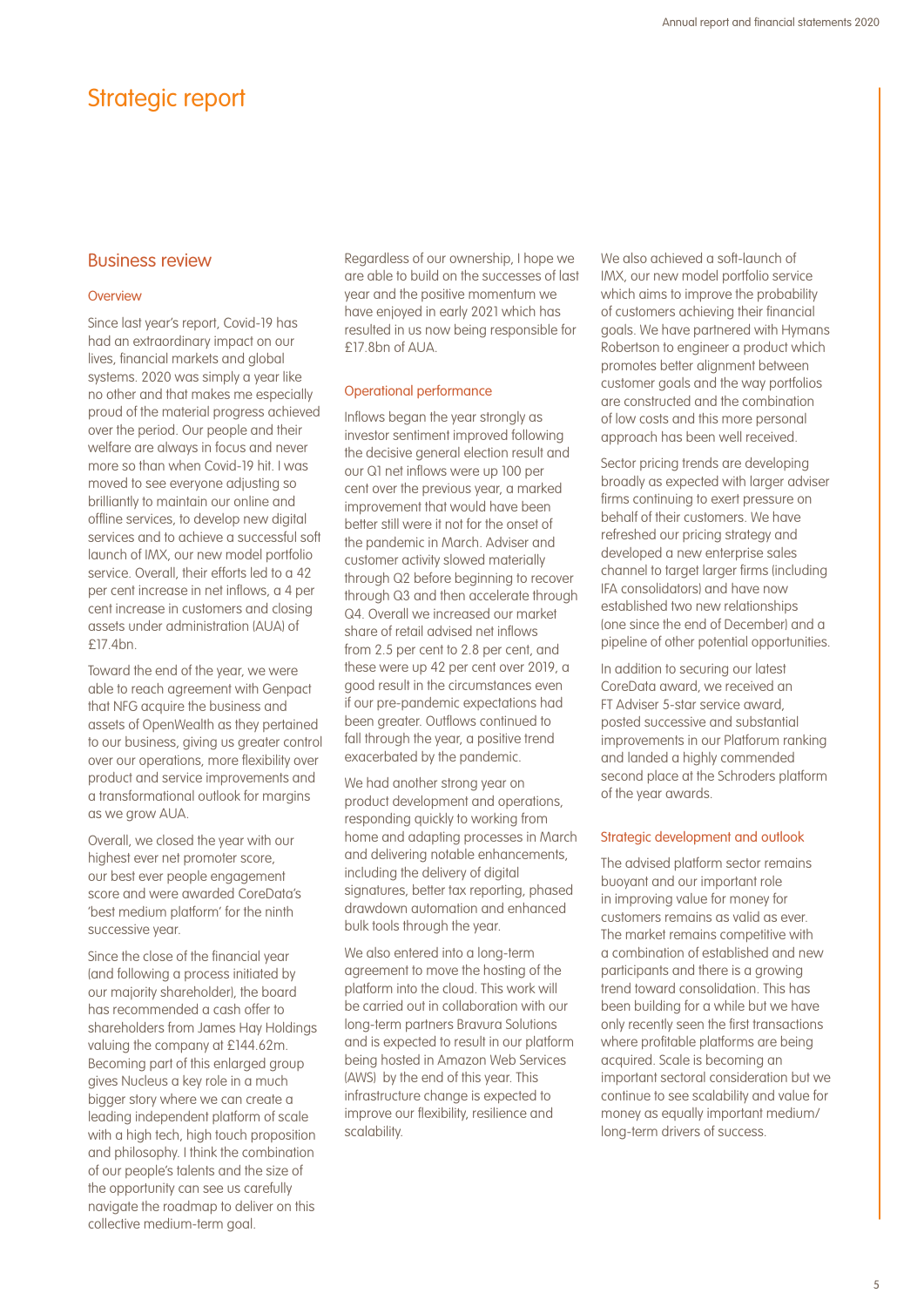We have now completed the reshaping of our operating model and subject to any changes that may be triggered by a change in ownership I believe we are very well positioned for further growth. The combination of our online product and offline service is increasingly competitive and the inflow momentum we expect from our core and enterprise audiences is expected to deliver the scale that is required to expand our operating margins from what is now a largely fixed cost base. Pricing pressure is expected to continue (and perhaps accelerate) but the shape of the organisation and the scalability we've achieved through automation mean we are well-prepared for that challenge.

Our combination of agility, scalability and resilience should allow us to continue to improve the sentiment of existing users and to grow our user base. This can then be expected to accelerate inflow growth, adding to AUA and driving future revenue growth. The operational gearing in the business model is expected to result a substantial majority of revenue growth falling through to profit and margins can be expected to grow further if we are able to achieve scale with IMX.

The regulatory environment for adviser platforms remains benign although the ongoing scrutiny of the advice and asset management sectors may trigger a need for us to respond. We also expect to have to make product changes triggered by the review of the UK tax system and by Brexit. The scope of these remains unclear but we expect to be able to meet any new requirements in a timely and cost-effective manner.

#### Dividend

During the year the company paid an interim dividend in December totalling £1.0m (2019: May and October totalling £4.7m).

The company's key performance indicators are:

| 2019         |
|--------------|
| £'000        |
| 16, 141, 279 |
| 51,517       |
| 6,465        |
| 5,502        |
|              |

### Principal risks and uncertainties

The following principal risks relate to the group and company's business and the wider sector in which it operates. The risks and uncertainties described below are not intended to be exhaustive.

Additional risks and uncertainties not presently known to the directors or that the directors currently deem to be immaterial could also have an adverse effect on the group's business and financial performance.

The group operates a risk management framework through which it systematically identifies actual and potential risk events and seeks to manage and mitigate these risks by putting in place appropriate policies and controls as safeguards. Our key risk categories as set out in our risk taxonomy are summarised below, and these are managed within the risk appetites set by the board on an annual basis. Additional information can be found in our Pillar 3 disclosure which can be found on the company's website www.nucleusfinancial.com/investors

#### Culture risk

Conduct risk is an intrinsic risk to our business as our behaviour and organisational structures have the ability to impact customer outcomes, market integrity and competition in our chosen markets. Our values are embedded in our business strategy and our internal systems and controls are focused on delivering our business plan while meeting our various culture and conduct expectations. Similarly, as a listed and regulated business, governance risk is intrinsic to our business model. We believe good governance helps mitigate risk in our business and provides assurance to our stakeholders that we are focused on what matters most, our conduct and customer outcomes.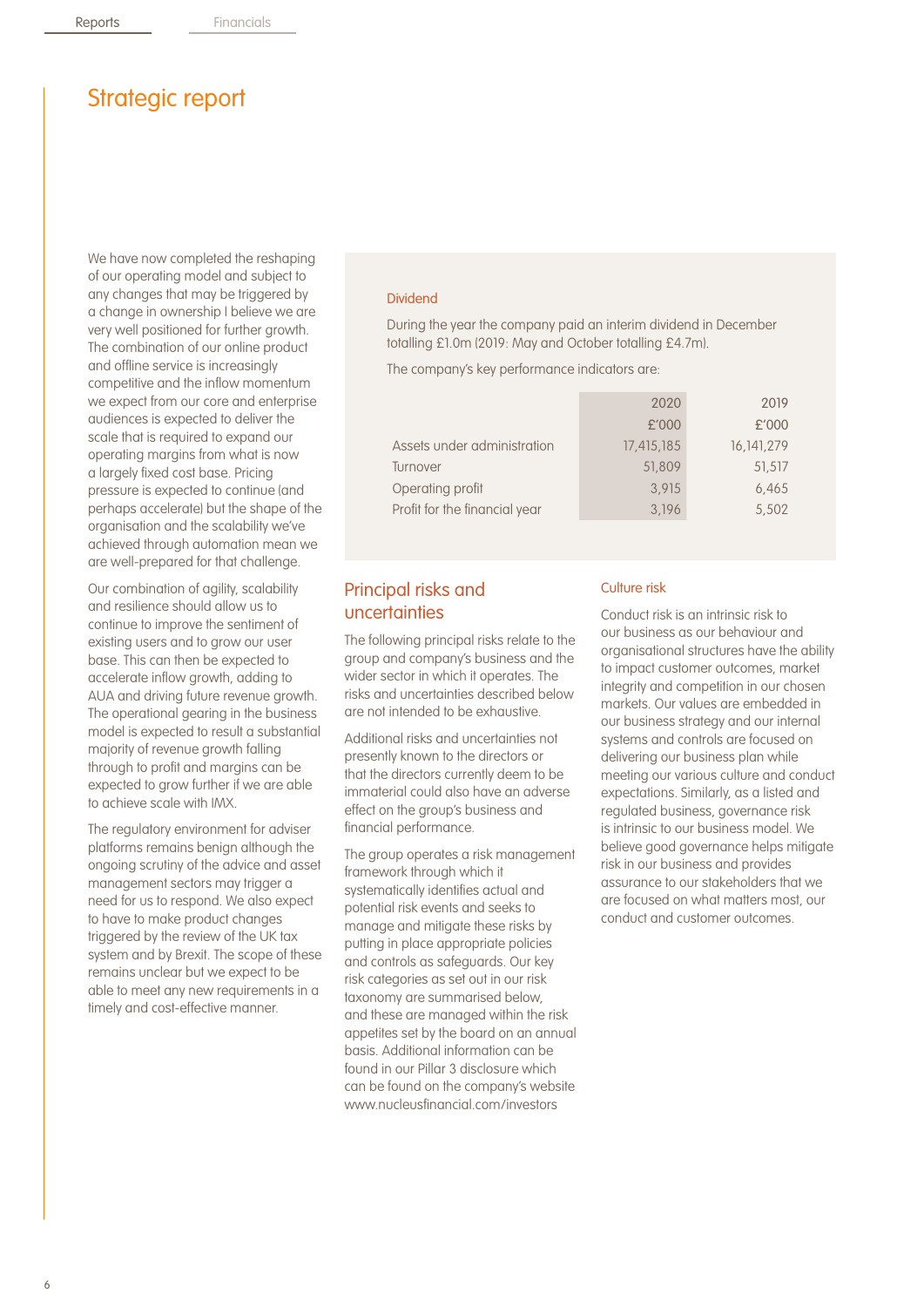## Strategic and business model risks

#### Fluctuations in capital markets, and economic, political and market factors that are beyond the group's control

The group's revenue and performance are directly linked to the value of AUA held on the platform, which in turn is linked to the level of inflows, outflows and the performance of the assets and asset classes into which customers have invested. A decline in capital market asset values may: (i) reduce the value of the AUA on the platform; (ii) prompt customers (in conjunction with their financial advisers) not to make further investments or to withdraw funds from the platform; and (iii) make it more difficult for financial advisers to attract new customers to advise through the platform.

Economic, political and market factors can also affect the level of inflows and outflows and the performance of investment assets. For example, a general deterioration in the global economy, and the UK economy in particular, may have a negative impact on customers' disposable income and assets, and the value of savings and investments on the platform. This was evident during 2020 as the effects of Covid-19 influenced global economies.

#### Ownership structure

The platform market has been relatively active in the recent past as market providers seek scale through acquisition and consolidation. Nucleus is AIM listed and publicly traded, albeit with a majority shareholder. This alongside the buoyancy of the external market creates risk in relation to Nucleus future ownership, and potential merger and acquisition activity.

#### **Competition**

The provision of advised platforms is competitive and Nucleus faces significant competition from a number of sources, including other intermediated platform providers, life insurance companies, asset and fund managers and direct to consumer investment platforms. While the group strives to remain competitive by continuing to develop its online and offline offering, the risk exists that it is unable to adapt to changing market pressures or customer demands, keep pace with technological change and platform functionality relative to its competitors or maintain its market share given the intensity of the competition.

Competition may also increase in response to demand dynamics, further consolidation (including vertical integration) in the wider financial services sector, new entrants to the market or the introduction of new regulatory requirements (including those targeted at financial advisers or other market participants). In addition, pricing pressure across the investment lifecycle is prevalent as competitors invest in new technologies and new blends of products and services to deliver value and compelling propositions for their customers and other stakeholders.

#### Relationship with financial advisers

While Nucleus has been able to maintain strong, longstanding relationships with its adviser users, there can be no assurance that this will continue. The group could lose or impair relationships as a consequence of, among other things, operational failures, uncompetitive functionality or pricing, reputational damage, consolidation and vertical integration in the financial advice market or the closure of firms of financial advisers. The loss of, or deterioration in, the group's relationships with its financial adviser base, particularly those responsible for directing significant inflows to the platform, could have a material adverse effect on AUA and revenues.

#### Reliance on key suppliers

Nucleus, like many other participants in the wrap platform market, operates a business model that outsources selected components of its technology services, and enters into agreements with selected product providers to distribute and administer their products as part of the Nucleus wrap platform. As a result, the group has a reliance on its key suppliers and performance issues affecting these products and services may have an adverse impact on Nucleus' strategy and business performance.

The group's key suppliers are:

- Bravura Solutions Limited, who provide Nucleus with platform technology services;
- Genpact WM UK Limited, who provide Nucleus with technology and hosting services;
- Scottish Friendly Assurance Society Limited and Sanlam Life & Pensions UK Limited, who provide the onshore bond tax wrappers on the platform;
- RL360, who provides the offshore bond tax wrapper on the platform;
- Winterflood Securities Ltd (a division of Winterflood Business Services) who provide Nucleus with stockbroking services; and
- Amazon Web Services (AWS), who provides Nucleus with IT infrastructure and cloud hosting services.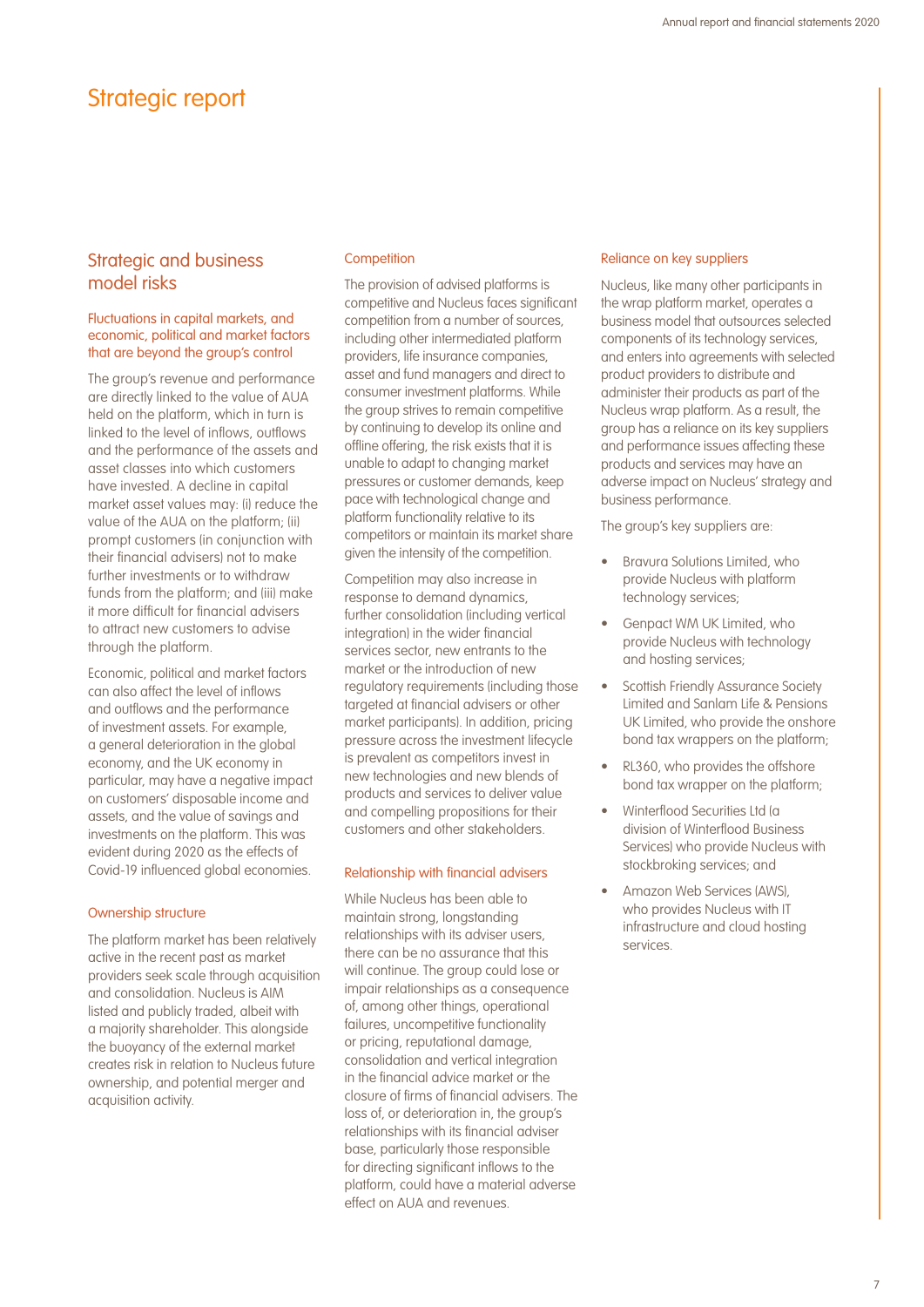## Operational and regulatory risks

#### **Operational**

The nature of the activities performed by the group is such that a degree of operational risk is accepted. Operational risk may have a number of consequences, including deficient service delivery, poor customer outcomes, an inability to scale effectively, reputational damage and financial loss.

The group's operational risks can be divided into three main categories (people, technology, and operational process and controls) with relevant examples of each below:

- People
	- Failure to attract, train and motivate people.
	- Failure to retain core skills and knowledge in the group (key person risk).
	- people-related errors in core processes.
- Operational process and controls
	- Failure in core processes and controls (whether preventative or detective), either by the group or by third parties.
	- Failure in systems and controls in place to meet the requirements of taxation and other regulations in respect of the suitability of certain investments to be held within certain tax wrappers and accounts.
	- Failure to adopt processes and controls to the changing operating environment (e.g. Covid-19 operating environment).
- Operational resilience and technology
	- Failure of, or disruption to, the sophisticated technology and advanced information systems (including those of the group and its third-party service providers) upon which the group is dependent.
	- Inability to respond to the need for technological change as a result of the failure to continue to improve new technologies, through lack of appropriate investment in new technologies or through such investment proving unsuccessful.
	- Failure to maintain existing technologies or to invest appropriately in continuing improvements to those technologies.
	- Vulnerability of the group's networks and platform (and those of its third-party service providers) to security risks, cyber-attack or other leakage of sensitive or personal data.
	- Vulnerability of the group's networks and platform (and those of its third-party service providers) to security risks or cyber-attack leading to direct theft of monies or assets.

#### **Regulatory**

Regulatory risk includes the risks relating to the introduction of new regulations, changes to existing regulations and non-compliance with existing regulatory requirements:

i. Impact of a material breach of existing regulatory requirements

If Nucleus Financial Services Limited (NFS) or any other member of the group, and/or any of its outsourcers were to commit a serious breach of any applicable regulations, there could be regulatory and financial consequences including - without limitation - sanctions, fines, censures, loss of permissions or authorisation and/or the cost of being required to take remedial action.

ii. Impact of material new regulation and forthcoming regulatory change.

The risk of failing to identify forthcoming new regulations or changes could create a risk of non-compliance. The risk of late identification could impact the business' ability to embed new or changed regulations on time. These risks could result in regulatory scrutiny, enforcement action and remedial work.

#### New regulation in 2020

There were no material regulatory changes that took effect in 2020.

#### Forthcoming regulatory change

February 2021 – Changes to inspecie transfers: The FCA's investment platforms market study from 2017 introduced changes relating to in-specie transfers between platforms from February 2021. The changes include requiring the facilitation of unit class conversions to enable in-specie transfers.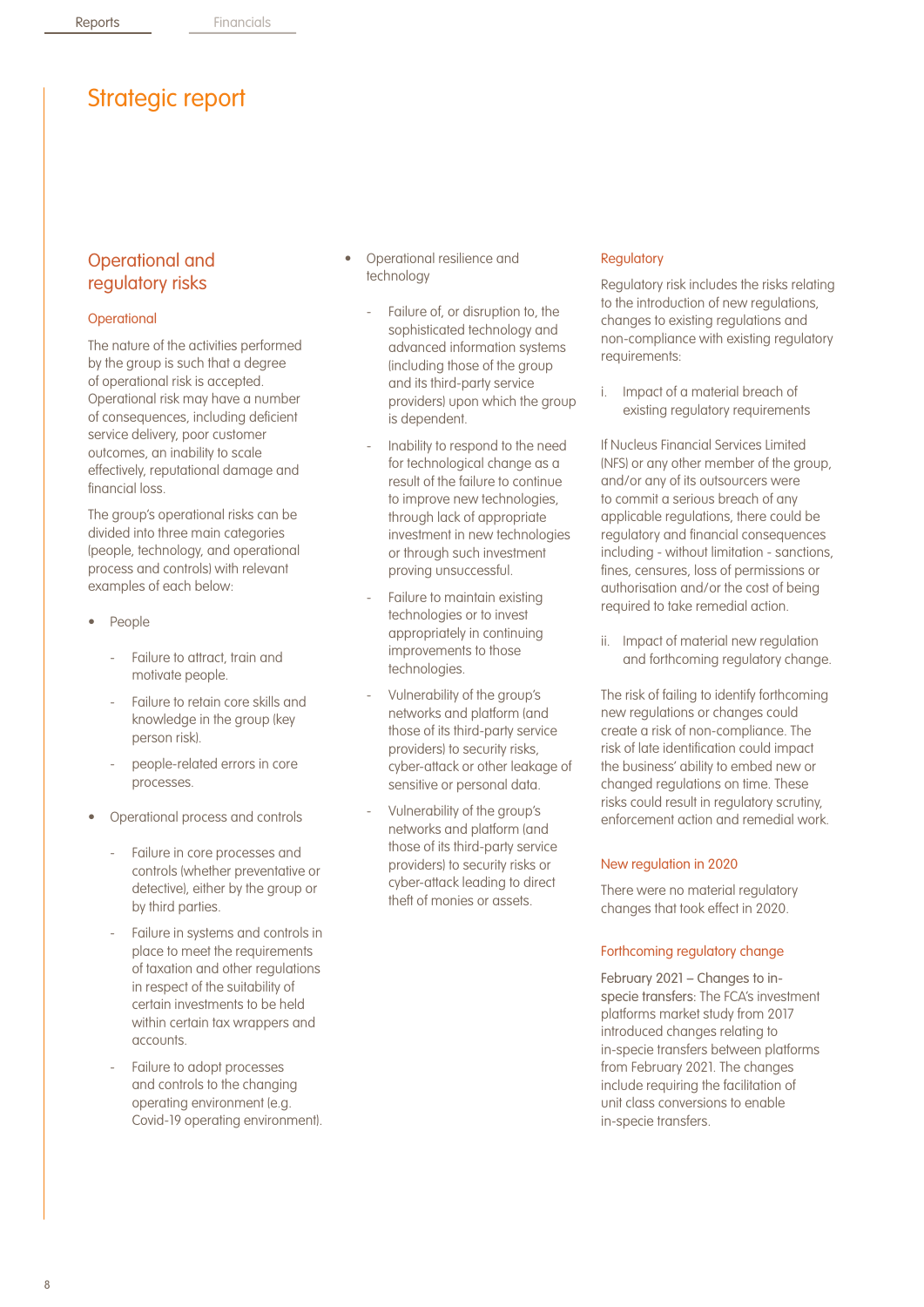March 2021 – Certification staff registration on the Directory: With the introduction of a new Directory for certification staff under SM&CR, all Nucleus' certification staff must be registered on the Directory by March 2021.

August 2021 – Enhanced SM&CR status: As Nucleus meets the criteria of a significant IFPRU firm occasionally for short periods of time, a consequence is it falls into the enhanced SM&CR firm category, which requires additional work to comply with the enhanced regime. By August 2021, Nucleus must be enhanced-compliant - which includes the need to get FCA approval as Senior Manager Functions (SMFs) for additional members of senior management and have the required governance in place.

January 2022 – The FCA's investment firm prudential regime (MIFIDPRU): MIFIDPRU comes into effect in January 2022. This will replace the capital requirements directive and regulation (CRD IV and CRR) for small and medium-sized investment firms. We do not anticipate that the impact of the changes will be material to our risk profile.

## Financial and liquidity risks

#### Solvency (including access to capital)

The group is required to maintain and have available to it a sufficient level of capital as determined by the requirements applicable to an IFPRU 125k limited licence investment firm and a non-insured Sipp operator.

The group may require access to additional capital for a number of reasons, including increased regulatory capital requirements, and there is no assurance that such additional capital will be available (or available on favourable terms).

NFG is a public company and its entire issued share capital is admitted to trading on the AIM market of the London Stock Exchange (LSE), which provides the group with access to capital markets if required. The group also operates a dividend policy, with the intention that it will pay regular dividends - however the ability of the group to pay dividends is dependent on a number of factors including, among other things, the results of its operations, its financial condition, anticipated cash requirements, regulatory capital requirements, future prospects and its profits available for distribution, and there can be no assurance that the group will pay dividends or, if a dividend is paid, of the amount that any dividend will be.

#### **Liquidity**

The group's liquidity position is subject to a number of factors that may generate liquidity strain in the short or medium term. The group manages its liquidity risk through an ongoing evaluation of its working capital requirements against available cash balances and credit facilities. The group also has a defined liquidity management framework that requires management to monitor and report on liquidity positions and potential risks to the audit committee and board on a quarterly basis.

## Risk management framework

The board's objective regarding risk management is to deliver the group's strategy and business plan supported by a robust, scalable and enterprise wide governance, risk management and control framework.

Our framework, which is also applied to the company, is concerned with:

- Demonstrating it is proportionate and effective in the governance and performance of risk management for an authorised and regulated investment firm.
- Evidencing our business strategy and business planning process are aligned with the risk management framework.
- Demonstrating we manage our risk appetite tolerances and limits across agreed risk categories.
- Demonstrating we meet all applicable regulatory principles and requirements on an ongoing basis and do so based on strong and effective risk management culture and structures.
- Embedding a risk aware culture with risk management recognised as a management competence, critical to the delivery of our business strategy and performance targets.

We use a clearly defined risk framework to effectively identify, assess, manage and report the group's risks. The framework is set out in our risk management policy and is subject to annual review and challenge by the risk committee.

In assigning risk management responsibilities, the group operates an approach to risk management that is commonly referred to as the "three lines of defence" model.

The activities within each of the three lines are noted below. At 31 December 2020, there were zero open significant internal audit findings.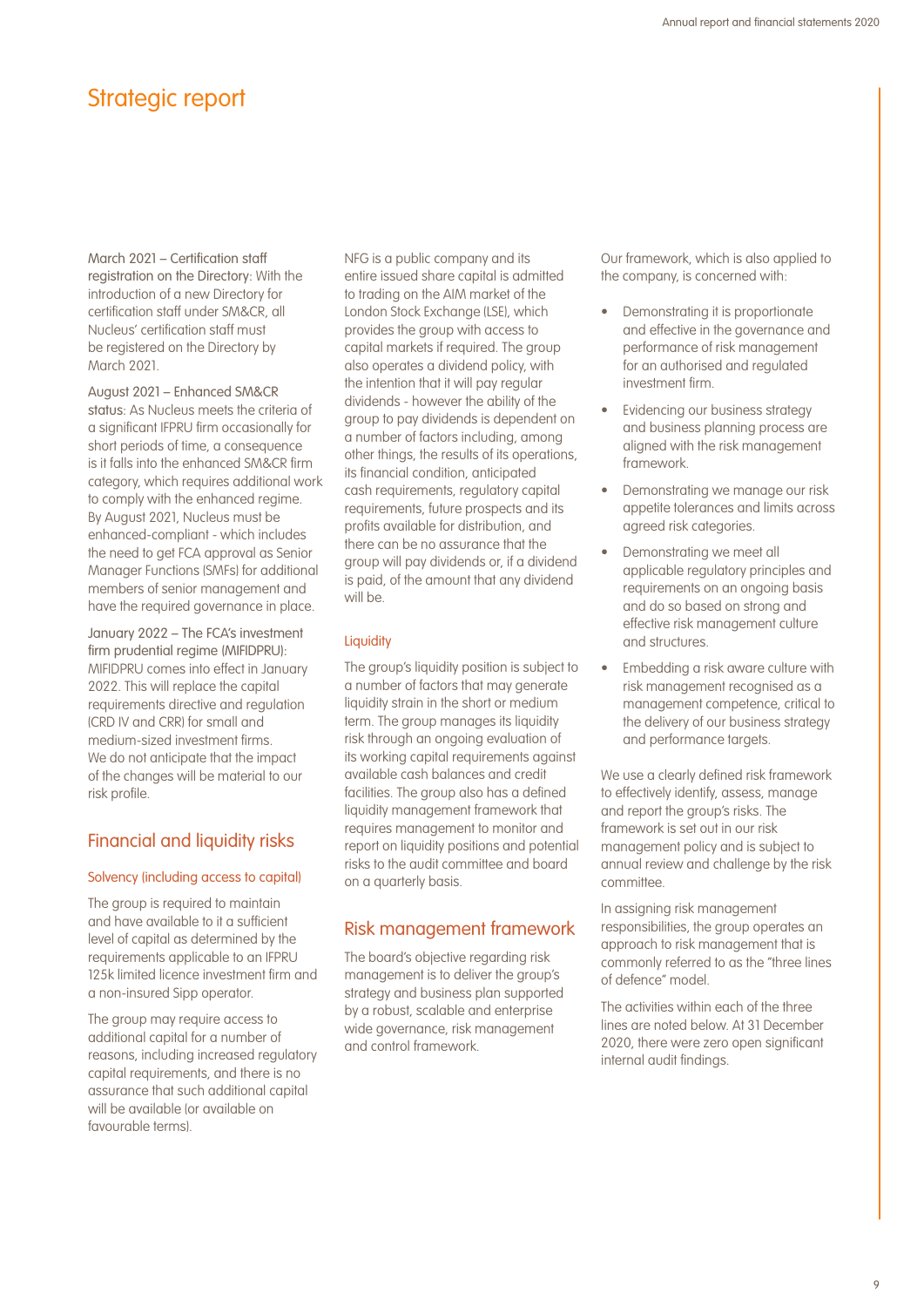#### First line of defence

Business lines have responsibility for identifying, assessing and managing their risks through a sound set of policies, processes and controls. Business lines are also responsible for the development and deployment of appropriate mitigating actions and embedding of systems and controls.

#### Second line of defence

The roles of the second line risk and compliance functions are to develop and maintain the group risk and compliance management policies and frameworks. Review of the effectiveness of the risk management practices performed by operational management is evidenced through effective assurance reporting to management and the audit committee. The second line also provides support and advice to the business risk owners in reporting risk related information within the group, including management information on risk and assurance matters to the audit and risk committees and the board. The risk committee receives regular reporting from the second line on business performance against risk appetites across the risk universe.

#### Third line of defence

The group engaged Deloitte LLP as an appointed internal audit function to serve as its third line of defence on a fully outsourced basis. Through the model the group obtains independent assurance on the effectiveness of its control environment for material processes, Cass handbook arrangements, and cyber frameworks. Internal audit, through a risk-based approach, provides assurance to the audit committee and the board on how effectively risks are assessed and managed, and the effectiveness of the risk management framework. Findings arising from these audit processes are reported to the audit committee.

The group also engages other third parties to provide independent assurance.

#### Going concern

With regard to the assessment of the company's ability to continue as a going concern, the directors evaluate this taking into account:

- the latest business plan projections of the company, stressed for significant events that would have a material impact on the company's profitability, liquidity, solvency and regulatory capital position.
- actual performance to date.
- the current operating and trading environment.
- The current financial position. adequacy of liquidity and capital to meet operational and regulatory requirements.
- known risks and uncertainties with consideration of the impact of these on the company's solvency and liquidity position.
- known and expected changes in the regulatory environment impacting platform operators.

The directors also consider their approach to assessing the company's ability to continue as a going concern with reference to guidance from the Financial Reporting Council and the recommendations from the Sharman Inquiry of 2012, which sought to identify lessons for companies and auditors addressing going concern and liquidity risks following the credit crisis.

Having regard to these matters, the directors believe it is appropriate to prepare the financial statements on a going concern basis.

#### Material uncertainty in relation to going concern

As set out in note 27. events after the reporting period below , the group is the subject of an all cash offer from James Hay Holdings that, if successful, is expected to complete in the next 12 months. Whereas the directors note the intentions of James Hay Holdings as set out in the Scheme circular and whereas they do not have any reason to believe that James Hay Holdings would not continue to support the group and company or would materially change its activities in the next 12 months, they are not party to the detailed intentions of the acquirer. Although this does not change the directors' conclusion as to the appropriateness of preparing the financial statements of the group and the company on a going concern basis, it is considered to create a material uncertainty which may cast significant doubt on the group and company's ability to continue as a going concern. Accordingly, the financial statements do not include the adjustments that would result if the group or company were unable to continue as a going concern.

This report was approved by the board on 22 March 2021 and signed on its behalf.

S J Geard **Director**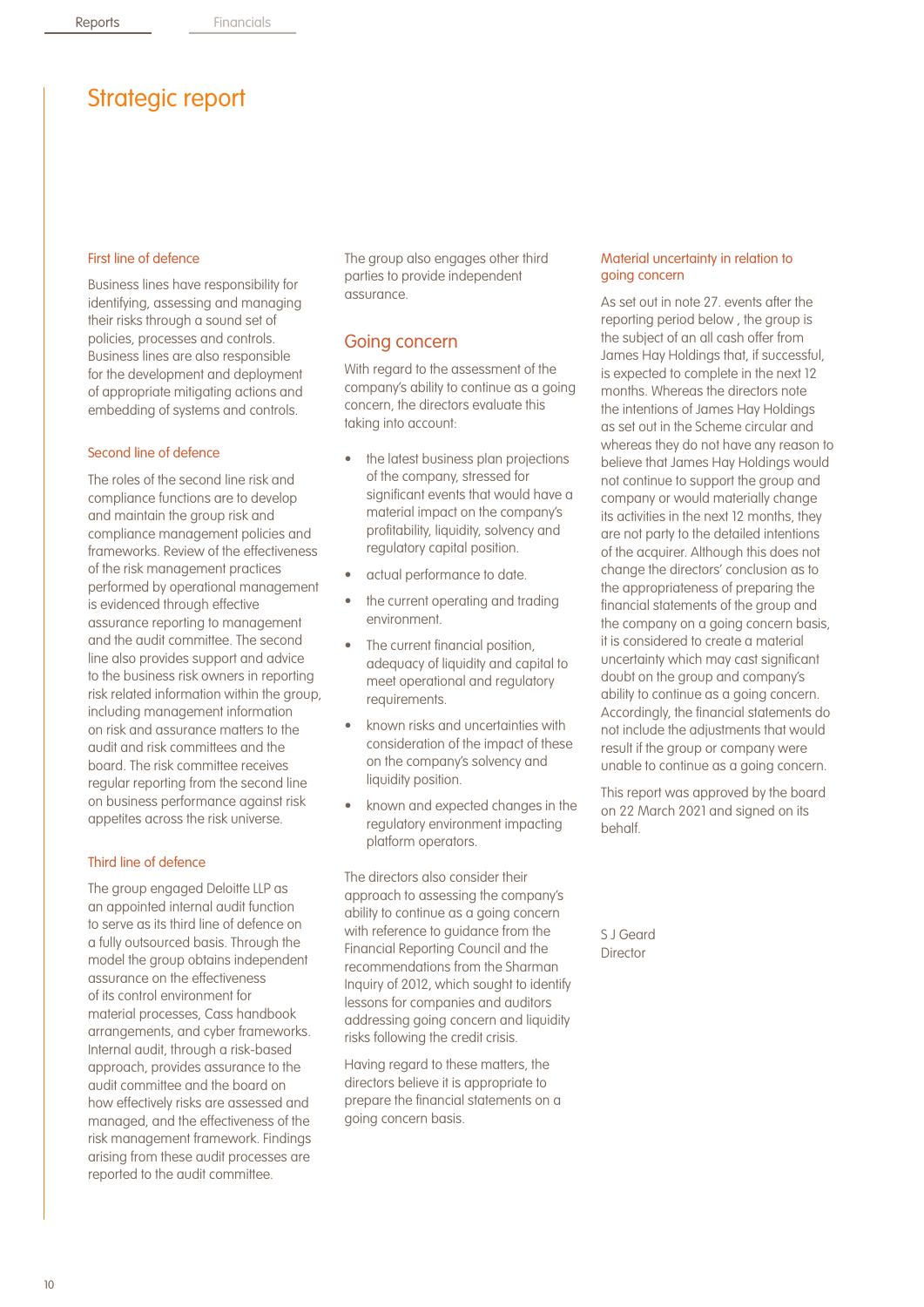# S172 Report

Our strategic decision making is driven by a desire to fulfil our purpose, aligned to our values, our policies and our overall attitude to risk.

A key input to any strategic decision is its impact on our stakeholders. In addition to the stakeholder specific outcomes set out on the next couple of pages, the case studies below provide two examples of how the board took its duties set out in s172(1) of the Companies Act 2006 into account during the course of 2020.

As directors, we are obliged to fulfil our codified directors' duties under section 172(1) (a)-(f) of the Companies Act 2006, and in taking decisions, ensure that we promote the success of the company for the benefit of its members as a whole.

We acknowledge that this involves both judgment and process. We have created a number of forums to facilitate and engage the views and expectations of our stakeholders and seek to ensure we can demonstrate how their views. as well as the long term consequences, are taken into account in our strategic decision making.

We consider our key stakeholders to be our customers, our platform users, our people, our shareholders, our suppliers, our regulators, our community, environment and wider society. The Covid-19 pandemic has brought unprecedented change to the way we all live and work and, as announced by the company back in March 2020, the company's highest priority would be and continues to be the health and wellbeing of its people, users and customers. We have captured what matters most to each of our stakeholders, how we engage with them and how we have responded to their needs during this unprecedented time on the following pages.

## Case study one

#### Nucleus IMX ("IMX") launch

As reported in our 2019 annual report and financial statements we planned to launch IMX, a discretionary managed portfolio service, in 2020. We wished to create a service delivering value for money, take an outcome-led approach to investment management, and empower our advisers by helping to improve the alignment between their clients' goals and their investments. The board approved the full launch of IMX in December 2020 following a period of soft launch, which enabled collaboration with a number of onboarded advisers to refine the proposition ahead of full launch. We believe the development and deployment of IMX to be a clear strategic example of our values and of how we are working to achieve greater alignment of adviser and customer interests.

The IMX journey had stakeholder engagement at its core. The board approved the establishment of an investment committee in late 2019 comprising two external independent members to provide challenge and guidance to IMX development. This committee continues to operate and engage with our investment consultant, a key supplier, as part of IMX governance, providing oversight of IMX investment and management activities. A board workshop was carried out in early 2020 to ensure that board input was incorporated into the IMX design. The board received feedback from the IMX team who had consulted with advisers to understand how we could better their clients' journey, our investment consultant on portfolio creation, our regulator and external lawyers to ensure all regulatory, legal and compliance obligations and expectations were met.

IMX is underpinned by a number of investment beliefs, one of which is responsible investing. Environmental, Social and Governance (ESG) considerations are integrated in our investment and monitoring processes and are a key factor in selecting fund managers for IMX portfolios. Moreover, our responsible investing approach will adapt as the industry evolves with new products and tools becoming available.

### Case study two

#### Acquisition of certain assets of **OpenWealth**

On 2 November 2020 we announced to the market that we had entered into a binding agreement to acquire certain assets of Genpact Wealth Management Limited (which operated under the trading name OpenWealth) as they pertain to the group (the "Acquisition"). The Acquisition completed on 10 December 2020 representing the achievement of a key strategic objective for 2020 and a step in our journey to increase control over our processes, service offering, hosting of key applications and product development.

Prior to the deal being agreed there were a number of consultations carried out with key stakeholders. Vendor meetings were setup to ensure a seamless transition of both service and license novation, assessment workshops covering planning and impact analysis were conducted with our material vendors and management meetings were completed to assess the impact on staff and morale leading up to completion. Staff engagement also commenced prior to the deal being completed with TUPE consultations and cultural alignment sessions taking place.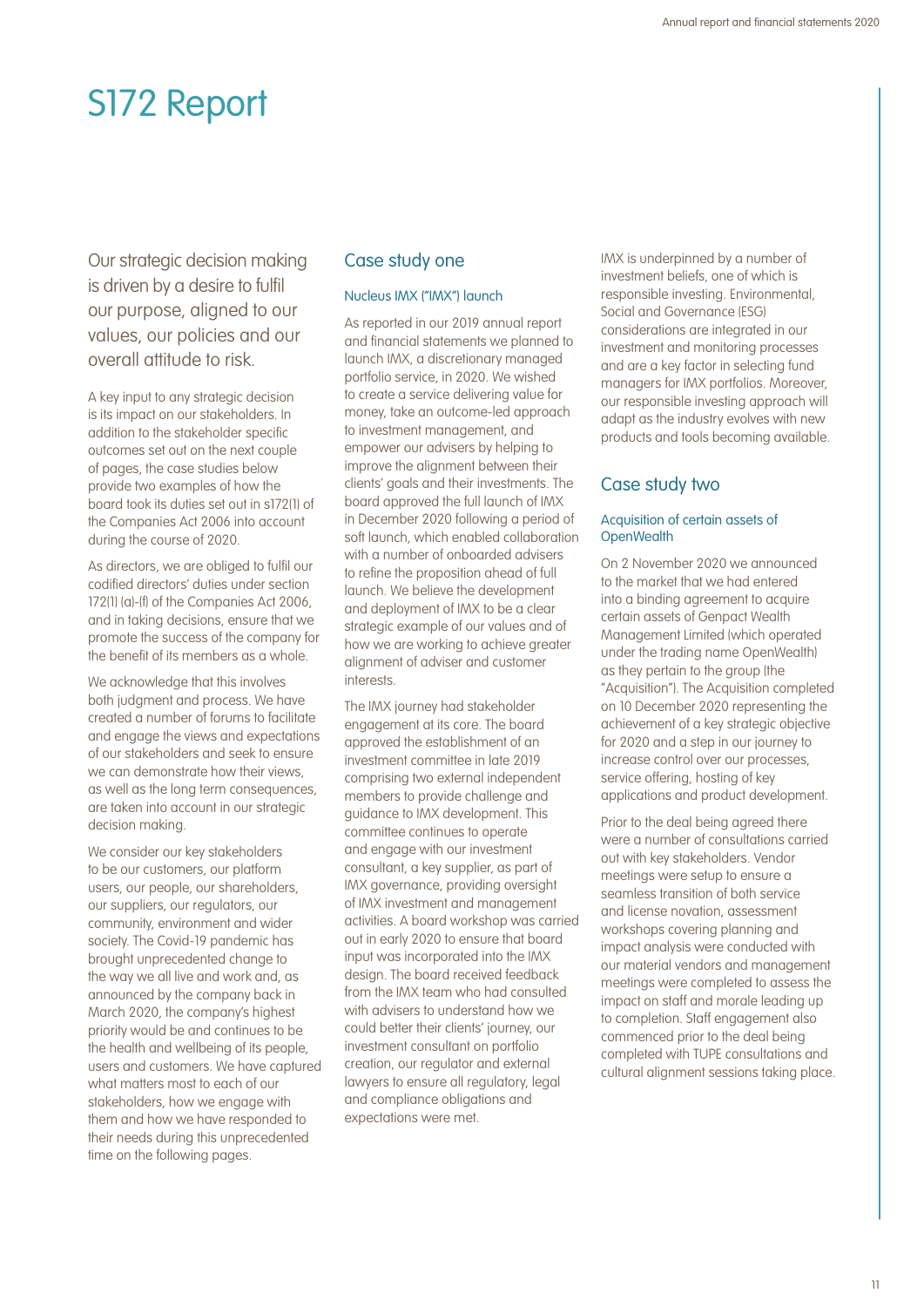# S172 report

The regulator was updated at the key milestones over the year. The board received feedback and updates on interactions to ensure stakeholder expectation and requirements were met.

We believe that the Acquisition will deliver long term value to all our stakeholders. It is expected to be earnings enhancing in 2021 before becoming increasingly accretive thereafter benefitting shareholders. It will help us to further accelerate our product development and automation programme benefitting customers and users, allow for implementation of a scalable hosting solution and enhance offline services for our users. Our integration programme has been designed to assist our people and facilitate the transition of new employees to the group, move to a new office in Glasgow and rationalise technology hosting and applications. Together we aim to enhance our user experience and help to realise our goal of achieving a market leading proposition for our customers. We believe that the Acquisition will help unlock further potential in our continuing efforts to carry out our purpose of creating value through greater alignment of adviser and customer interests.

### **Stakeholders**

#### **Customers**

What matters most:

- Transparency and simplicity
- Fair pricing
- Quality of service
- Security of assets
- **Outcomes**

How do we engage:

- Bi-annual investors in customers surveys
- Face to face meetings or events via virtual meeting providers
- Dedicated client relations team
- Clear communications

#### How did we respond:

- Continued embedding our updated conduct framework to ensure all our people are focused on creating good customer outcomes
- Maintaining online and offline service levels throughout the pandemic, retaining a 5-star service rating at the 2020 Financial Adviser Awards and achieving improved Platforum service ratings and our best-ever net promoter score
- Adapted to meet customer and adviser needs, evolving to accept scanned documents and e-signatures.

#### Platform users

What matters most-

- Connection to customers' needs
- Continuous technology and proposition developments
- Dependable and consistent service standards
- Cost-effective platform
- Clear guidance and thought leadership

#### How do we engage:

- User sessions
- Platform development group
- Practice development group
- Advisory board
- Dedicated account managers and business development team
- Regular Illuminate events
- Thought leadership platform

How did we respond:

- Delivered a major propositional release delivering key propositional changes such as a bulk rebalance rebuild and phased investment enhancements.
- Developed and launched Nucleus IMX, a discretionary managed portfolio service
- Embedded our strategy to consider alternative product and pricing structures for larger scale opportunities, including completing our pricing review.
- Achieved a major strategic objective of acquiring certain assets from OpenWealth.
- Converted all face-to-face user events to online without loss of engagement or support.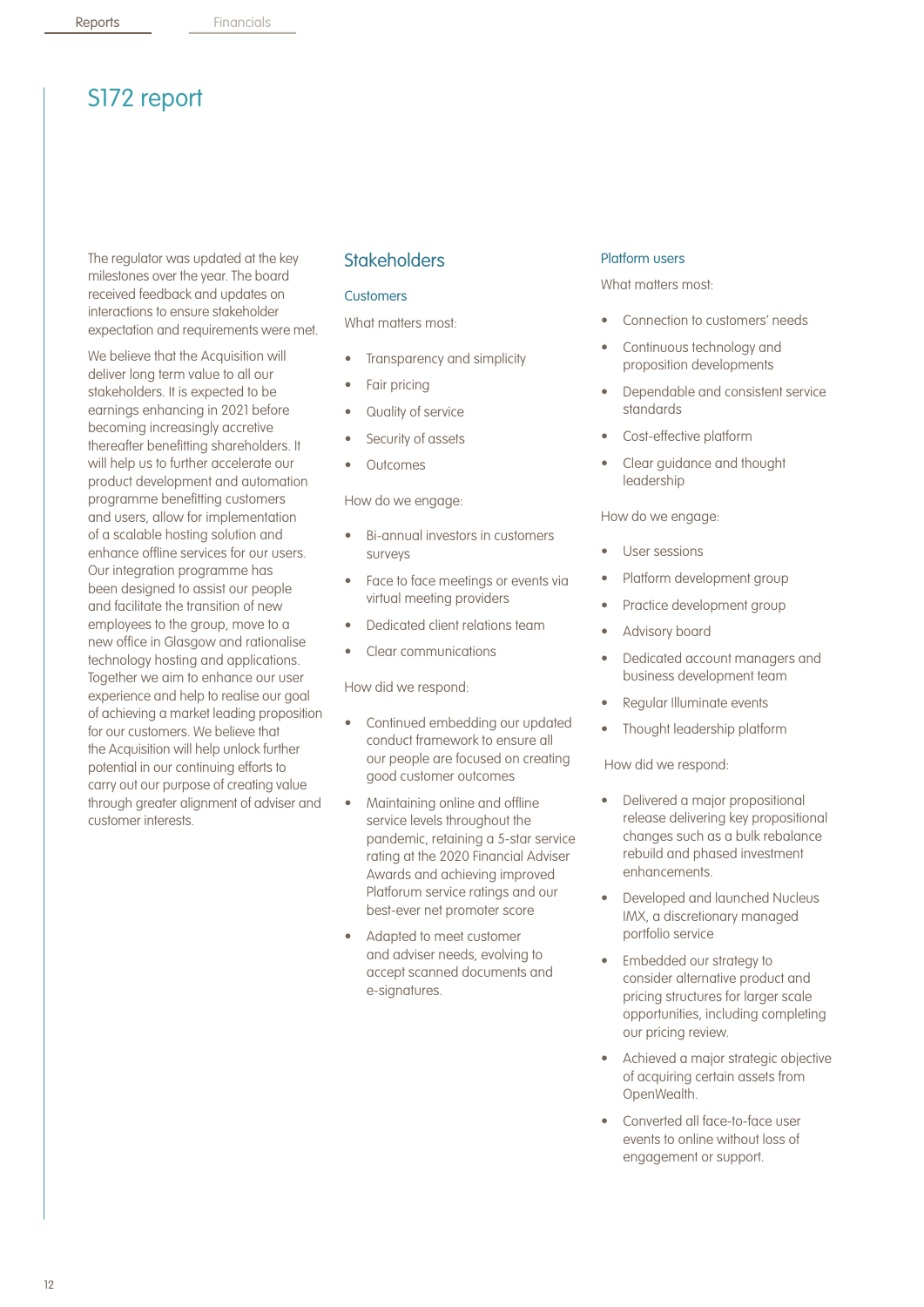# S172 report

#### Our people

What matters most-

- Making a difference for our customers
- Autonomy, coupled with clear expectations and boundaries
- Having opportunities to grow and progress
- Being fairly rewarded for their contributions
- Knowing that their voice is heard
- Feeling alignment between company and personal values

How do we engage:

- Regular updates from the people and development team on Covid-19 and our wellbeing approach
- Regular surveys
- Fortnightly all company briefing sessions and bi-annual strategy updates led by our CEO and his executive team
- Culture champions in each team
- Board member responsible for representing employee voice
- 'Ask me anything' lunch with the executive team for new joiners

How did we respond:

- By taking a people first approach to our Covid-19 response, reviewing flexible working and building leadership capability to support and monitor the wellbeing of our people as we settle into a distributed way of working
- Maintaining productivity and engagement during the Covid-19 – working proactively to create a sense of stability, safety and community for our people with initiatives such as wellbeing Wednesdays and highlighting the roles of our mental health first aiders
- Successful TUPE and culture first integration of Genpact OpenWealth colleagues – resulting in 46 per cent increase in headcount. Building leadership capability to support delivery and alignment between people and customer experience
- Delivered against our people strategy to create the workforce for the future
- Maintained a charity committee which supported initiatives

#### **Suppliers**

What matters most-

- Commercial relationship
- Trusted partnerships
- Strong governance
- Clear communications
- Our input into their service delivery

#### How do we engage:

- Regular service reviews
- Clearly documented vendor management onboarding and maintenance policies and practices
- Annual due diligence reviews
- Collaborative engagement

How did we respond:

- Identified relationship managers across all key suppliers
- Reviewed effectiveness and embedding of our vendor management suite of policies.
- Agreed a definitive sale agreement with Genpact, created a clear position with regards to historic liabilities and entered into a definitive TSA that established the mutual responsibilities of the parties for a limited period
- Extended the agreement with Bravura for a further two years including addition to hosting services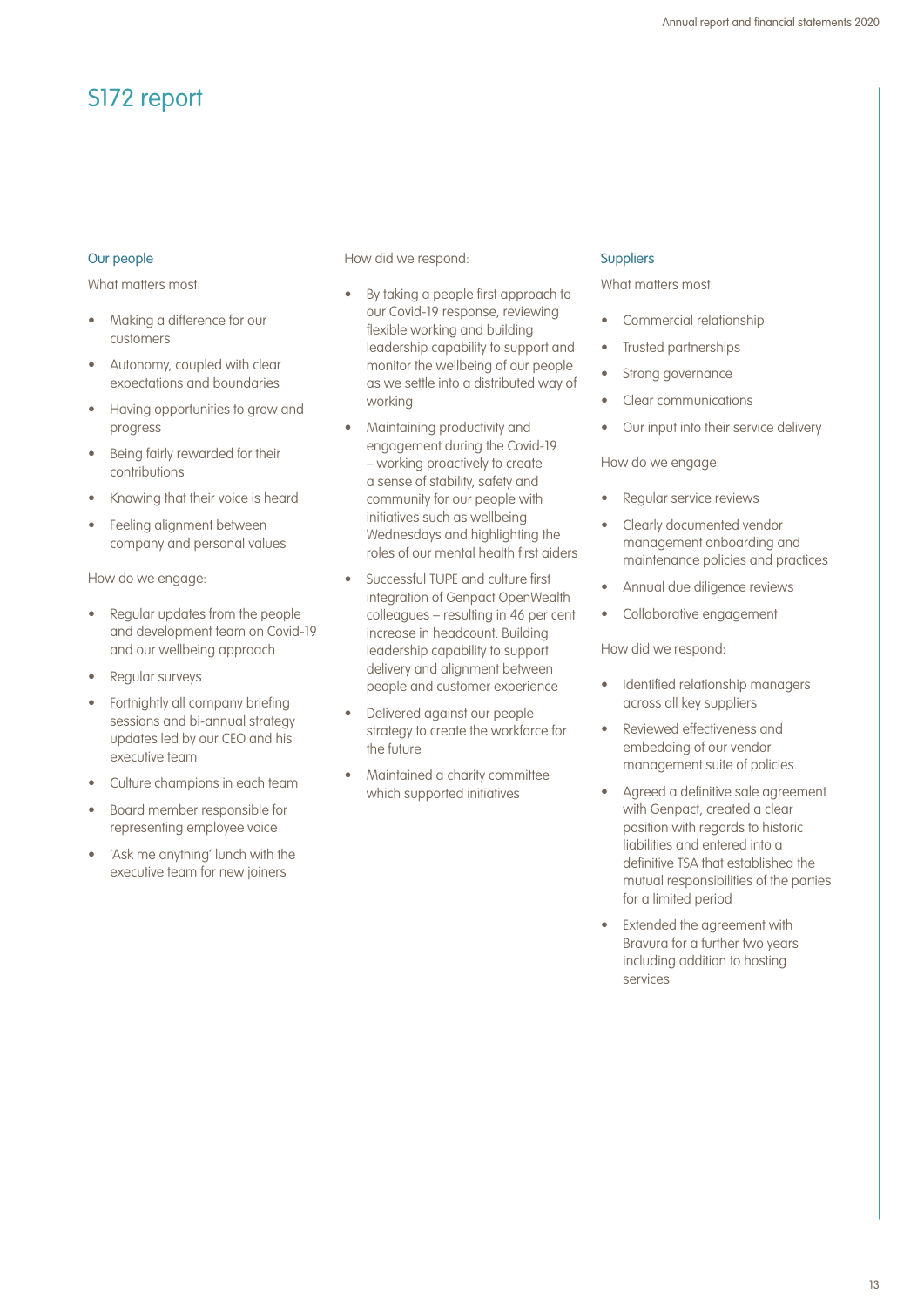# S172 report

#### Shareholders

What matters most-

- Compelling business model and growth story
- Stability, resilience and ability to scale
- Reliable returns
- Investing in our talent and succession

How do we engage:

- Investor roadshows twice a year
- 1-2-1s with institutional shareholders
- Ongoing dialogue with analysts
- AGM and regular disclosures

How did we respond:

- Reported quarterly on trading and AUA
- Communicated the acquisition of certain assets from OpenWealth
- Preserved capital during the Covid-19 pandemic
- Held more than 40 meetings with shareholders and potential shareholders throughout the year

#### **Regulators**

What matters most:

- Understanding and adhering to the principles and rules of the FCA Handbook
- Open and transparent communication
- Demonstrating good conduct
- Acting in our customers best interests

How do we engage:

- Members of the UK platform development group
- Direct communication via our chief risk officer and compliance lead
- Consultations and policy statements

How did we respond:

- Direct engagement with the FCA platform team
- Embedded our SM&CR documentation and policies and preparedness for our transition to an enhanced firm in 2021
- Operated our conduct group as an established part of our governance framework
- Reviewed conduct in our 2020 compliance monitoring plan

#### Community, the environment and wider society

What matters most:

- Actively supporting local communities
- Recognising the threat posed by climate change and our responsibility to help the UK transition to a low carbon economy
- Providing jobs and investment

How do we engage:

- Support employment and apprenticeship schemes with graduate coding schemes
- Engaging in charitable activities
- Promote low-energy technologies and working practices

How did we respond:

- Set up a charity committee which supported initiatives raising over £67,000 for MND Scotland
- Sponsored and attended Lean Agile Edinburgh meet-ups
- Adopted ESG investing as part of our Nucleus IMX proposition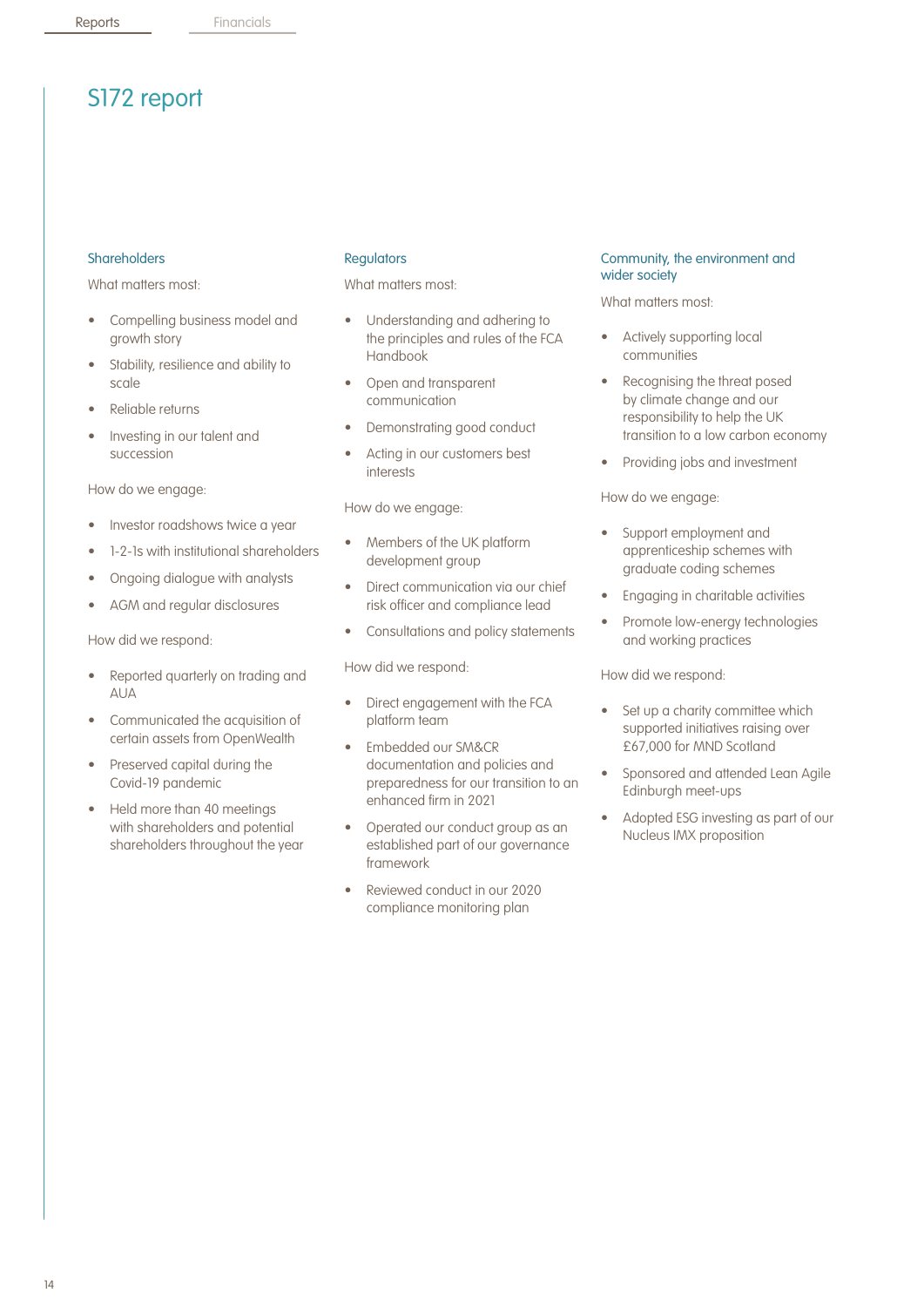# Directors' report

The directors present their report and the audited financial statements for the year ended 31 December 2020. All content within the strategic report is applicable to the directors' report.

### **Introduction**

The company's principal activity is that of a wrap platform service provider.

The company is authorised and regulated by the FCA as an IFPRU limited licence investment firm. In addition, the company has additional FCA and HMRC obligations relating to its activities as an operator of a Self-Invested Personal Pension scheme (a Sipp Operator) and also those relating to the management of Individual Savings Accounts (an Isa Manager). The company is authorised to hold and control client money as part of its activities and is therefore subject to the FCA's client asset rules (Cass rules).

From April 2020, NFS temporarily met the definition of a significant IFPRU firm and are therefore required to comply with the rules and requirements applicable to a significant IFPRU firm. NFS last met the definition of a significant IFPRU firm in November 2020 and is therefore required to continue to meet the requirements for a further period of twelve months. Having met the definition of a significant IFPRU firm, NFS also falls into the enhanced SM&CR firm category and is required to be enhancedcompliant by August 2021.

The audited financial statements of the group along with the group's pillar 3 statement can be found on the company's website www. nucleusfinancial.com/investors and they are also available on request from the company secretary.

## Business review and strategic report

The strategic report includes a detailed business review. Within the strategic report we set out information relating to:

- How we fulfil our duties under s172 of the Companies Act 2006, and in taking decisions, ensure that we promote the success of the company as a whole
- the development and performance of the business during the year.
- the financial position of the company at the end of the year.
- key performance indicators, both financial and non-financial, which are regularly assessed in relation to the development, performance, solvency and liquidity of the business.
- information relating to likely future developments of the business.

Details of risk management objectives and policies are set out in the risk management framework above.

## Results and dividends

The profit for the year was £3.2m (2019: £5.5m). Turnover increased to £51.8m, (2019: £51.5m), with operating profit decreasing to £3.9m (2019: £6.5m). The full results are set out in the accompanying financial statements and notes.

Dividends amounting to £1,000,000 (2019: £4,717,488) were paid during the year.

## Post balance sheet events

On 9 February 2021, the boards of Nucleus and James Hay Holdings announced that they had agreed the terms of a recommended all cash offer to be made by James Hay Holdings, pursuant to which James Hay Holdings is to acquire the entire issued and to be issued share capital of Nucleus (the "Acquisition"). The Acquisition is intended to be effected by way of a court-sanctioned scheme of arrangement between Nucleus and the Nucleus shareholders under Part 26 of the Companies Act (the "Scheme").

Features and potential implications of the recommended offer if approved are:

The price offered by James Hay Holdings for the Acquisition of 188 pence per Nucleus share equates to total consideration for the Acquisition of approximately £144.621 million.

The Scheme requires the approval of a majority in number of those Scheme shareholders who are present and vote, either in person or by proxy, and who represent not less than 75 per cent, in nominal value of the Scheme shares voted by such Scheme shareholders at the Nucleus court meeting (expected to be held on 30 March 2021).

Implementation of the Scheme will also require the passing of a special resolution, which requires the approval of Nucleus shareholders representing at least 75 per cent of the votes cast, either in person or by proxy, at the Nucleus general meeting, which will be held immediately after the Nucleus court meeting.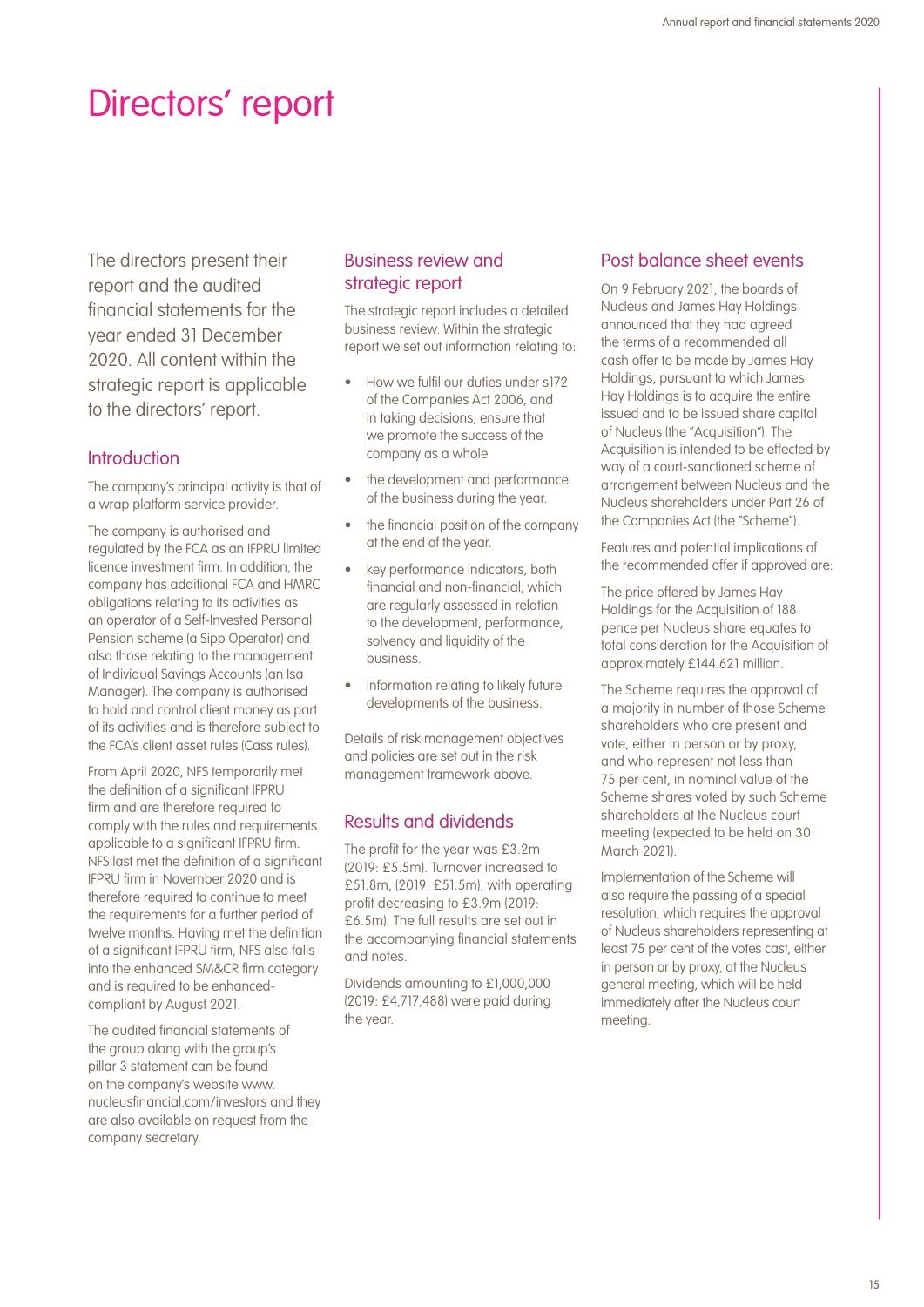# Directors' report

In total, James Hay Holdings has received irrevocable undertakings to vote, or procure the voting, in favour of the Scheme at the Nucleus court meeting and the special resolution at the Nucleus general meeting (or in the event that the Scheme is implemented by way of a takeover offer, as defined in Chapter 3 of Part 28 of the Companies Act (the "Offer") to accept or procure acceptance of the Offer) from Nucleus shareholders holding in aggregate 42,732,982 Nucleus shares (representing approximately 55.88 per cent of the existing issued share capital of Nucleus as at 4 March 2021).

The Acquisition is subject to receipt of consent from the FCA.

The current non-executive directors of Nucleus will resign from Nucleus on or after the effective date of the Scheme.

The admission of Nucleus shares to trading on AIM will be cancelled as of or shortly following the effective date of the Scheme.

Outstanding unvested awards granted under the LTIP will vest and become exercisable to the extent determined by the Nucleus Remuneration and HR Committee.

The aggregate fees and expenses expected to be incurred by Nucleus in connection with the Acquisition are estimated to amount to £2,816,392, excluding applicable VAT and other taxes.

This aggregate number consists of the following categories:

|                                   | £         |
|-----------------------------------|-----------|
| Financial and corporate           |           |
| broking advice                    | 2.386.242 |
| Legal advice                      | 370,0002  |
| Accounting advice                 | Nil       |
| Public relations advice           | 15,000    |
| Other professional                |           |
| services                          | Nil       |
| Other costs and                   |           |
| expenses                          | 45,150    |
| Total (excluding VAT)             | 2,816,392 |
| Total <sup>3</sup> estimated cost |           |
| to company                        | 3.379.670 |

<sup>1</sup> The total amount payable in respect of the aggregate fees and expenses for these services depends on whether the Acquisition becomes effective.

² This total is based on estimates and does not include disbursements.

³ Nucleus is subject to a partial VAT exemption, as such limited VAT is expected to be reclaimed by the group for these costs

The Acquisition is considered to be a non adjusting post balance sheet event.

There were no other subsequent events that required adjustment to or disclosure in the financial statements for the period from 31 December 2020 to the date upon which the financial statements were available to be issued.

#### Material uncertainty in relation to going concern

As set out in the post balance sheet events disclosure above, the group is the subject of an all cash offer from James Hay Holdings that, if successful, is expected to complete in the next 12 months. Whereas the directors note the intentions of James Hay Holdings as set out in the Scheme circular and whereas they do not have any reason to believe that James Hay Holdings would not continue to support the group and company or would materially change their activities in the next 12 months, they are not party to the detailed intentions of the acquirer. Although this does not change the directors' conclusion as to the appropriateness of preparing the financial statements of the group and the company on a going concern basis, it is considered to create a material uncertainty which may cast significant doubt on the group and company's ability to continue as a going concern. Accordingly, the financial statements do not include the adjustments that would result if the group or company were unable to continue as a going concern.

## Disclosure statement to the external auditor

Each individual director confirms that as far as they are aware, there is no relevant audit information of which the company's auditor is unaware, and that they have taken all the steps that ought to have been taken as a director in order to make themselves aware of any relevant audit information and to establish that the company's auditor is aware of that information.

#### **Directors**

The directors of the company who were in office during the year and up to the date of signing the financial statements were:

T Dunley-Owen D R Ferguson S J Geard J P Gibson (resigned 25 February 2020) M G Hassall J A Levin J C Polin J A Samuels A Tagliabue (appointed 25 February 2020)

### Company registration

The company is a public company limited by shares and is registered with the registrar of companies for England and Wales with company number 05629686.

### Political donations

There have been no political donations made during the year (2019: £nil).

This report was approved by the board on 22 March 2021 and signed on its behalf.

S J Geard **Director**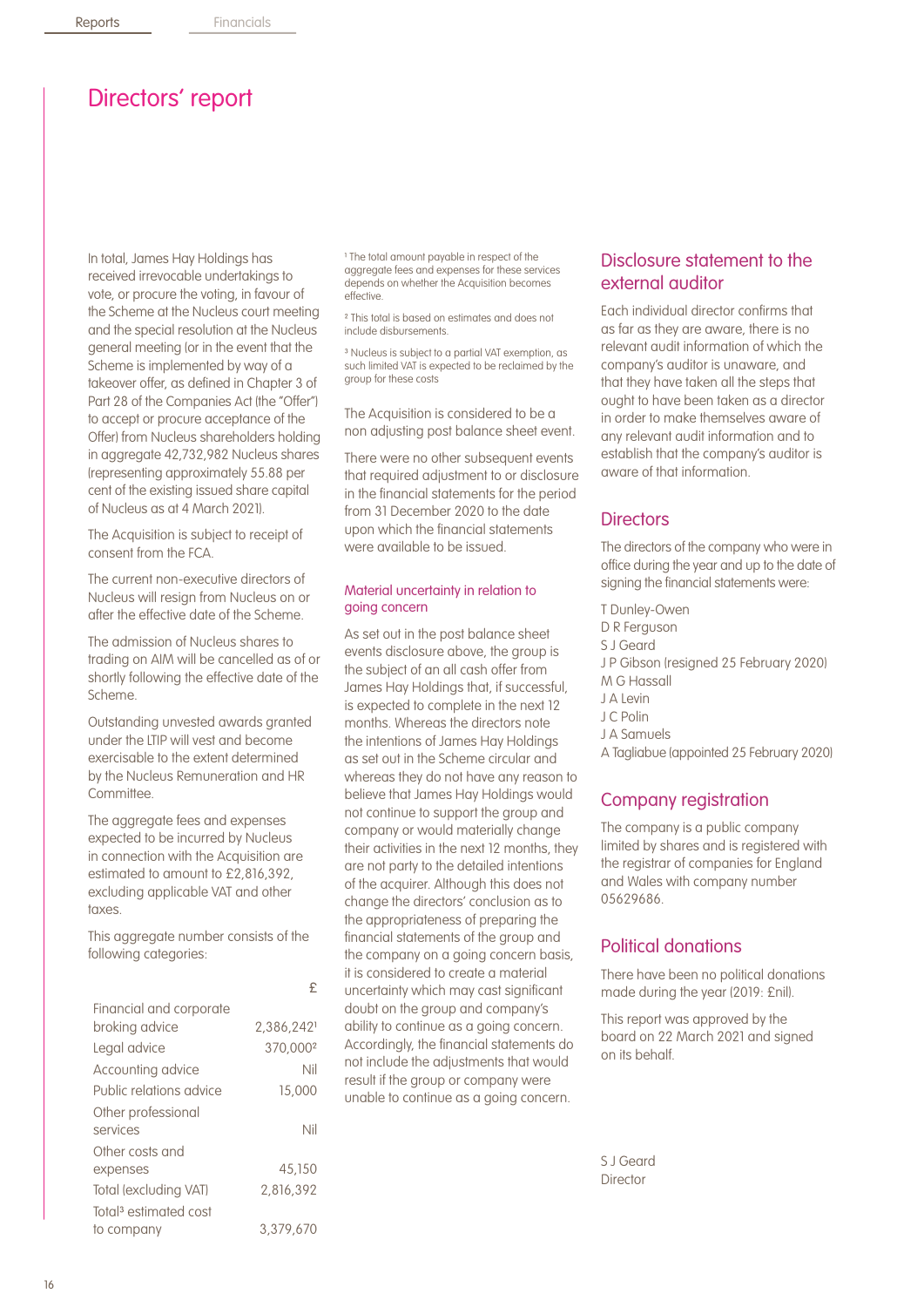# Directors' responsibilities statement

The directors are responsible for preparing the annual report and the financial statements in accordance with applicable law and regulation.

> Company law requires the directors to prepare financial statements for each financial year. Under that law the directors have prepared the financial statements under UK GAAP in compliance with Financial Reporting Standard 101 "Reduced Disclosure Framework") ("FRS 101"). Under company law the directors must not approve the financial statements unless they are satisfied that they give a true and fair view of the state of affairs of the company and of the profit or loss of the company for that period.

In preparing the financial statements, the directors are required to:

- select suitable accounting policies and apply them consistently;
- state whether applicable United Kingdom Accounting Standards, comprising FRS 101, have been followed, subject to any material departures disclosed and explained in the financial statements;
- make judgements and accounting estimates that are reasonable and prudent; and
- prepare the financial statements on the going concern basis unless it is inappropriate to presume that the company will continue in business.

The directors are responsible for keeping adequate accounting records that are sufficient to show and explain the company's transactions and disclose with reasonable accuracy at any time the financial position of the company and enable them to ensure that the financial statements comply with the Companies Act 2006.

The directors are also responsible for safeguarding the assets of the company and hence for taking reasonable steps for the prevention and detection of fraud and other irregularities.

The directors of the ultimate parent company are responsible for the maintenance and integrity of the ultimate parent company's website. Legislation in the United Kingdom governing the preparation and dissemination of financial statements may differ from legislation in other jurisdictions.

S J Geard Director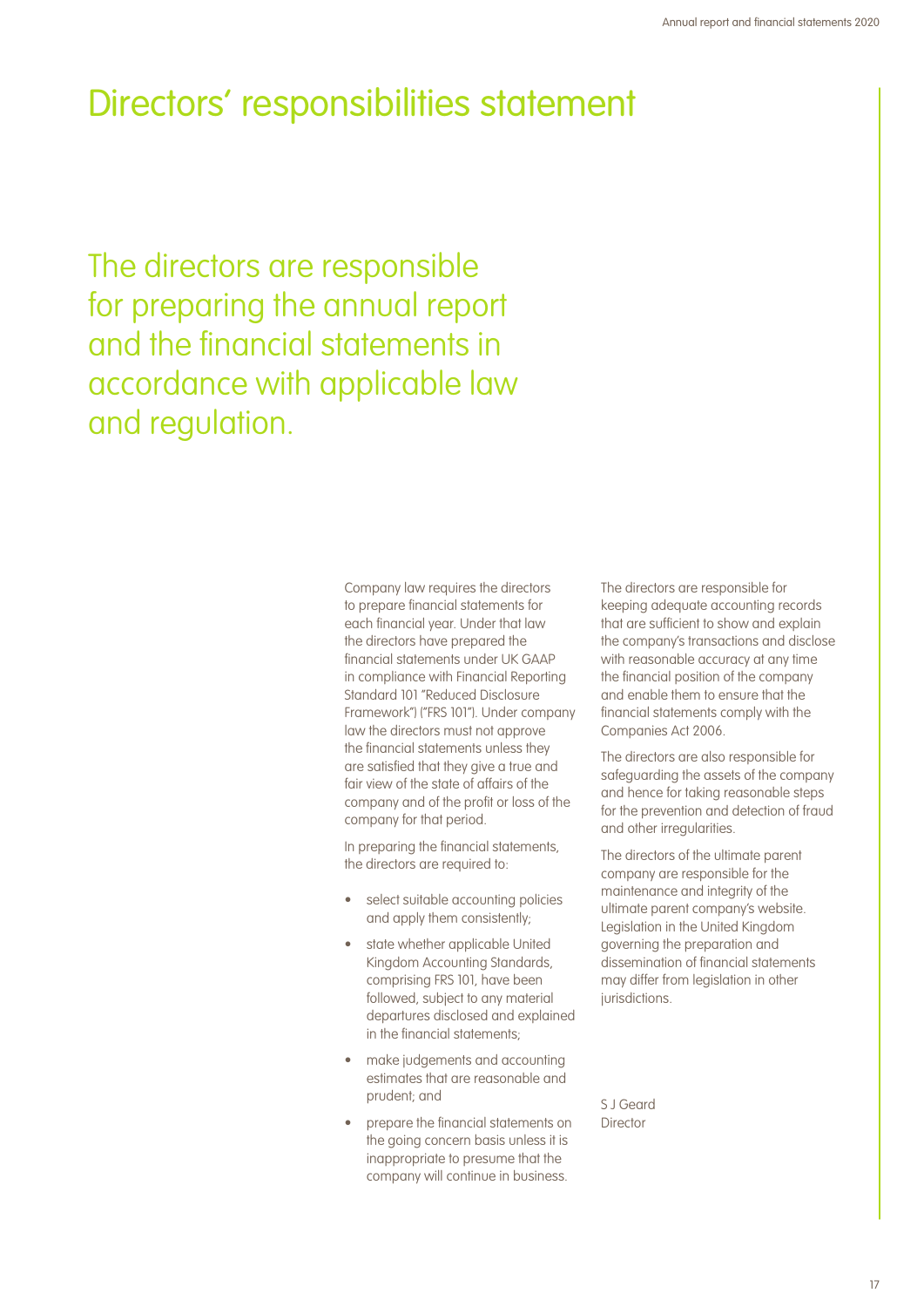# Independent auditors' report to the members of Nucleus Financial Services Limited

# Report on the audit of the financial statements

#### Opinion

In our opinion, Nucleus Financial Services Limited's financial statements:

- aive a true and fair view of the state of the company's affairs as at 31 December 2020 and of its profit for the year then ended;
- have been properly prepared in accordance with United Kingdom Generally Accepted Accounting Practice (United Kingdom Accounting Standards, comprising FRS 101 "Reduced Disclosure Framework", and applicable law); and
- have been prepared in accordance with the requirements of the Companies Act 2006.

We have audited the financial statements, included within the Annual Report and Financial Statements (the "Annual Report"), which comprise: the Statement of comprehensive income, the Statement of financial position as at 31 December 2020; and the Statement of changes in equity for the year then ended; and the notes to the financial statements, which include a description of the significant accounting policies.

#### Basis for opinion

We conducted our audit in accordance with International Standards on Auditing (UK) ("ISAs (UK)") and applicable law. Our responsibilities under ISAs (UK) are further described in the Auditors' responsibilities for the audit of the financial statements section of our report. We believe that the audit evidence we have obtained is sufficient and appropriate to provide a basis for our opinion.

#### Independence

We remained independent of the company in accordance with the ethical requirements that are relevant to our audit of the financial statements in the UK, which includes the FRC's Ethical Standard, and we have fulfilled our other ethical responsibilities in accordance with these requirements.

#### Material uncertainty related to going concern

In forming our opinion on the financial statements, which is not modified, we have considered the adequacy of the disclosure made in note 1 to the financial statements concerning the company's ability to continue as a going concern. On 9 February 2021 the board of the company's immediate parent undertaking, Nucleus Financial Group plc, announced they had agreed terms of a recommended all cash offer to be made by James Hay Holdings Limited for the entire issued and to be issued share capital of the company's parent entity. Subject to shareholder and regulatory approval this transaction is expected to complete in the next 12 months and the company will therefore be under new ownership. While the directors do not have any reason to believe that the acquirer will not continue to support the company or materially change its activities in the next 12 months, they do not have visibility over the future intentions of the acquirer. These conditions, along with the other matters explained in note 1 to the financial statements, indicate the existence of a material uncertainty which may cast significant doubt about the company's ability to continue as a going concern. The financial statements do not include the adjustments that would result if the company were unable to continue as a going concern.

In auditing the financial statements, we have concluded that the directors' use of the going concern basis of accounting in the preparation of the financial statements is appropriate.

Our responsibilities and the responsibilities of the directors with respect to going concern are described in the relevant sections of this report.

#### Reporting on other information

The other information comprises all of the information in the Annual Report other than the financial statements and our auditors' report thereon. The directors are responsible for the other information. Our opinion on the financial statements does not cover the other information and, accordingly, we do not express an audit opinion or, except to the extent otherwise explicitly stated in this report, any form of assurance thereon.

In connection with our audit of the financial statements, our responsibility is to read the other information and, in doing so, consider whether the other information is materially inconsistent with the financial statements or our knowledge obtained in the audit, or otherwise appears to be materially misstated. If we identify an apparent material inconsistency or material misstatement, we are required to perform procedures to conclude whether there is a material misstatement of the financial statements or a material misstatement of the other information. If, based on the work we have performed, we conclude that there is a material misstatement of this other information, we are required to report that fact. We have nothing to report based on these responsibilities.

With respect to the Strategic report and Directors' report, we also considered whether the disclosures required by the UK Companies Act 2006 have been included.

Based on our work undertaken in the course of the audit, the Companies Act 2006 requires us also to report certain opinions and matters as described below.

#### Strategic report and Directors' report

In our opinion, based on the work undertaken in the course of the audit, the information given in the Strategic report and Directors' report for the year ended 31 December 2020 is consistent with the financial statements and has been prepared in accordance with applicable legal requirements.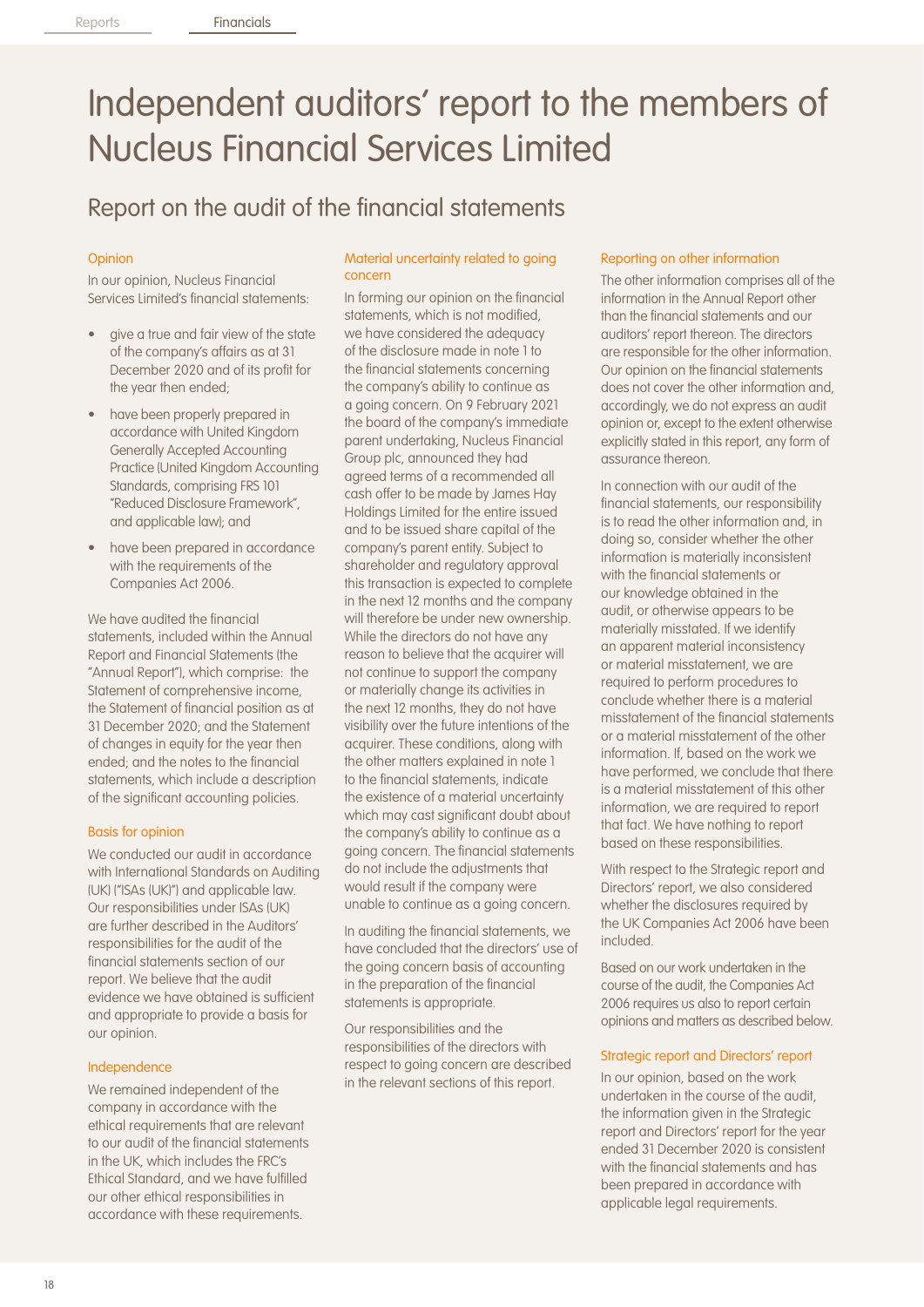In light of the knowledge and understanding of the company and its environment obtained in the course of the audit, we did not identify any material misstatements in the Strategic report and Directors' report.

#### Responsibilities for the financial statements and the audit Responsibilities of the directors for the financial statements

As explained more fully in the Directors' responsibilities statement set out on page 17, the directors are responsible for the preparation of the financial statements in accordance with the applicable framework and for being satisfied that they give a true and fair view. The directors are also responsible for such internal control as they determine is necessary to enable the preparation of financial statements that are free from material misstatement, whether due to fraud or error.

In preparing the financial statements, the directors are responsible for assessing the company's ability to continue as a going concern, disclosing, as applicable, matters related to going concern and using the going concern basis of accounting unless the directors either intend to liquidate the company or to cease operations, or have no realistic alternative but to do so.

#### Auditors' responsibilities for the audit of the financial statements

Our objectives are to obtain reasonable assurance about whether the financial statements as a whole are free from material misstatement, whether due to fraud or error, and to issue an auditors' report that includes our opinion. Reasonable assurance is a high level of assurance, but is not a guarantee that an audit conducted in accordance with ISAs (UK) will always detect a material misstatement when it exists. Misstatements can arise from fraud or error and are considered material if, individually or in the aggregate, they could reasonably be expected to influence the economic decisions of users taken on the basis of these financial statements.

Irregularities, including fraud, are instances of non-compliance with laws and regulations. We design procedures in line with our responsibilities, outlined above, to detect material misstatements in respect of irregularities, including fraud. The extent to which our procedures are capable of detecting irregularities, including fraud, is detailed below.

Based on our understanding of the company and industry, we identified that the principal risks of non-compliance with laws and regulations related to, but were not limited to; any breaches of UK regulatory principles, such as those governed by the Financial Conduct Authority, and we considered the extent to which non-compliance might have a material effect on the financial statements. We also considered those laws and regulations that have a direct impact on the financial statements such as the Companies Act 2006. We evaluated management's incentives and opportunities for fraudulent manipulation of the financial statements (including the risk of override of controls), and determined that the principal risks were related to manual elements of the control environment, such as journal entries, intercompany accounts and accrual balances and areas of significant judgement such as provisions and other critical accounting estimates. Audit procedures performed included:

- Obtained an understanding of the legal and regulatory framework applicable to Nucleus and how the entity is complying with that framework;
- Reviewed minutes of meetings of those charged with governance; and
- Audited the risk of management override of controls, including through testing journal entries and other adjustments for appropriateness, auditing material intercompany and accrual balances, testing accounting estimates (because of the risk of management bias), and evaluating the business rationale of significant transactions outside the normal course of business.

There are inherent limitations in the audit procedures described above. We are less likely to become aware of instances of non-compliance with laws and regulations that are not closely related to events and transactions reflected in the financial statements. Also, the risk of not detecting a material misstatement due to fraud is higher than the risk of not detecting one resulting from error, as fraud may involve deliberate concealment by, for example, forgery or intentional misrepresentations, or through collusion.

A further description of our responsibilities for the audit of the financial statements is located on the FRC's website at: www.frc.org.uk/ auditorsresponsibilities. This description forms part of our auditors' report.

#### Use of this report

This report, including the opinions, has been prepared for and only for the company's members as a body in accordance with Chapter 3 of Part 16 of the Companies Act 2006 and for no other purpose. We do not, in giving these opinions, accept or assume responsibility for any other purpose or to any other person to whom this report is shown or into whose hands it may come save where expressly agreed by our prior consent in writing.

#### Other required reporting

#### Companies Act 2006 exception reporting

Under the Companies Act 2006 we are required to report to you if, in our opinion:

- we have not obtained all the information and explanations we require for our audit; or
- adequate accounting records have not been kept by the company, or returns adequate for our audit have not been received from branches not visited by us; or
- certain disclosures of directors' remuneration specified by law are not made; or
- the financial statements are not in agreement with the accounting records and returns.

We have no exceptions to report arising from this responsibility.

Lindsay Gardiner (Senior Statutory Auditor) for and on behalf of PricewaterhouseCoopers LLP Chartered Accountants and Statutory Auditors Edinburgh 22 March 2021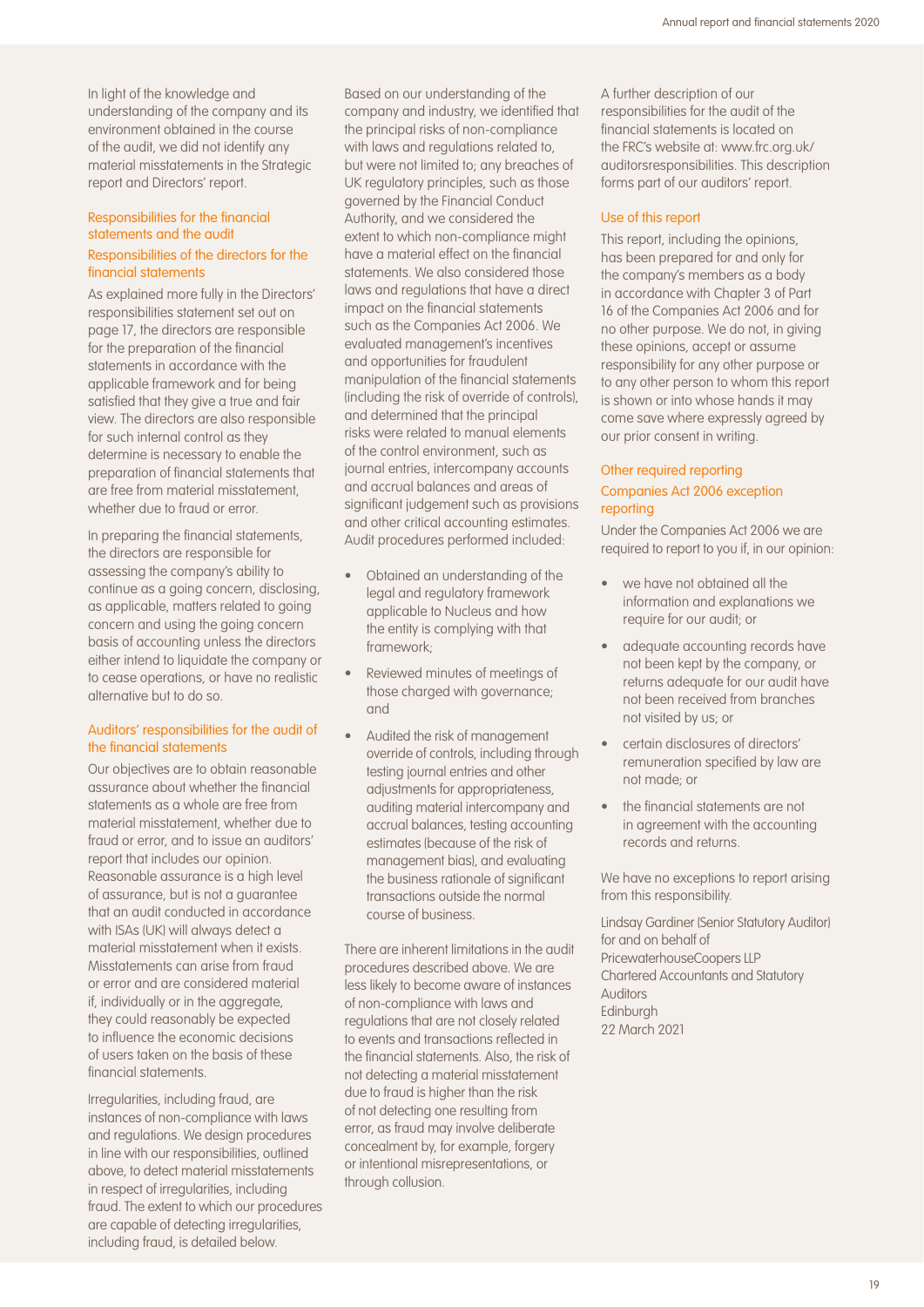Reports **Financials** 

# Statement of comprehensive income

|                                                                |                                       | 2020     | 2019      |
|----------------------------------------------------------------|---------------------------------------|----------|-----------|
|                                                                | Note                                  | £'000    | £'000     |
|                                                                |                                       |          |           |
| Turnover                                                       | $\mathfrak{B}$                        | 51,809   | 51,517    |
|                                                                |                                       |          |           |
| Cost of sales                                                  |                                       | (23,065) | (22, 817) |
|                                                                |                                       |          |           |
| Gross profit                                                   |                                       | 28,744   | 28,700    |
| Administrative expenses                                        |                                       | (24,904) | (22, 340) |
|                                                                |                                       |          |           |
| Other operating income                                         | $\overline{4}$                        | 75       | 105       |
|                                                                |                                       |          |           |
| <b>Operating profit</b>                                        |                                       | 3,915    | 6,465     |
|                                                                |                                       |          |           |
| Interest receivable and similar income                         | $\,8\,$                               | 38       | 70        |
|                                                                | $\mathcal{Q}$                         |          |           |
| Interest payable and similar expenses                          |                                       |          | (2)       |
| Profit before taxation                                         | 5                                     | 3,953    | 6,533     |
|                                                                |                                       |          |           |
| Tax on profit                                                  | $\begin{array}{c} \hline \end{array}$ | (757)    | (1,031)   |
|                                                                |                                       |          |           |
| Profit for the financial year                                  |                                       | 3,196    | 5,502     |
|                                                                |                                       |          |           |
| Items that may be subsequently reclassified to profit and loss |                                       |          |           |
|                                                                |                                       |          |           |
| Total comprehensive income for the financial year              |                                       | 3,196    | 5,502     |

The notes on pages 23 to 38 form part of these financial statements.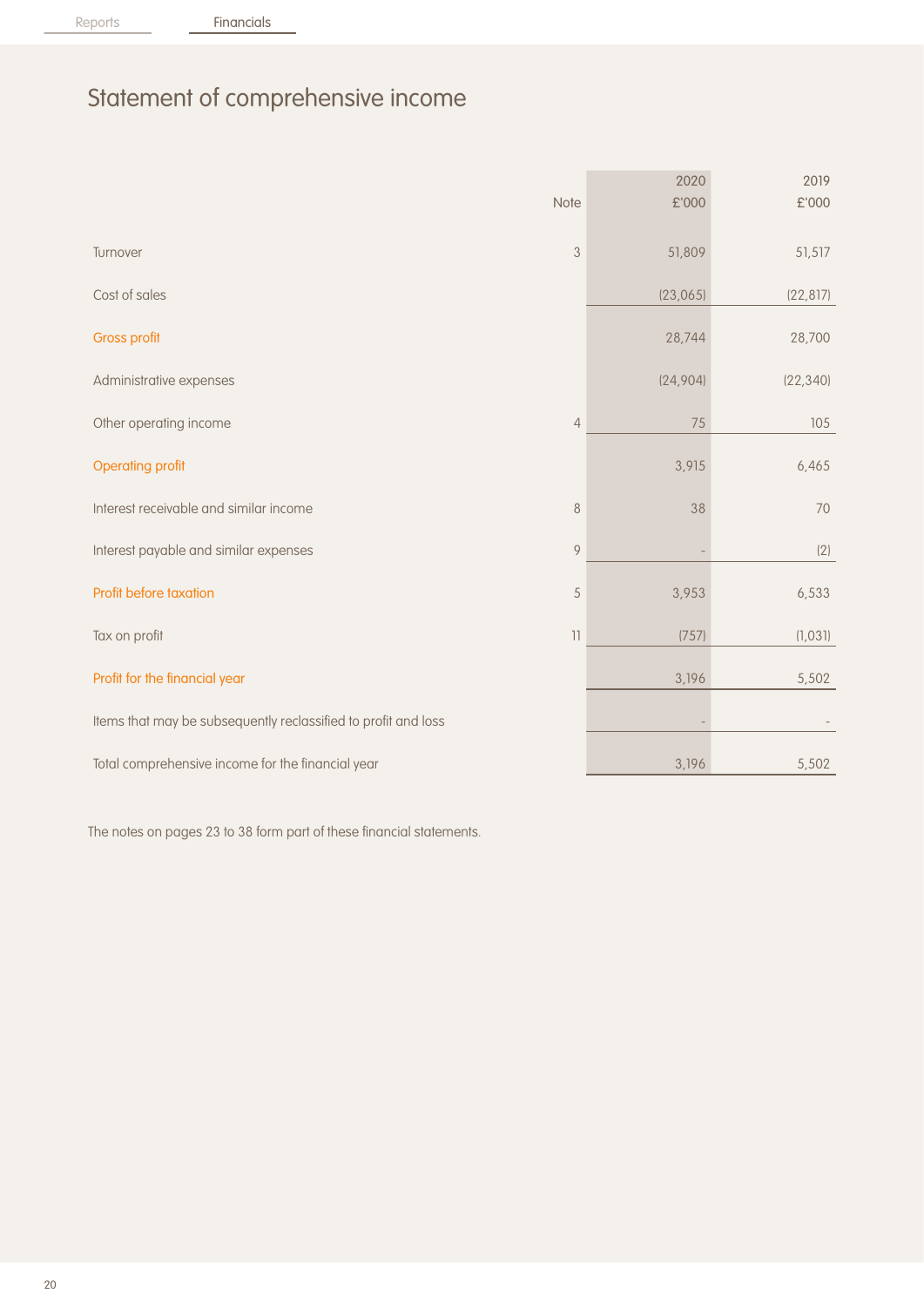# Statement of financial position

|                                           |         | 2019                     |
|-------------------------------------------|---------|--------------------------|
| Note                                      | £'000   | £'000                    |
| <b>Fixed Assets</b>                       |         |                          |
| Intangible assets<br>12                   | 303     | 253                      |
| Right of use lease assets<br>13           |         | 13                       |
| Tangible fixed assets<br>14               | 1,110   | 764                      |
| Investments<br>15                         |         | $\overline{\phantom{a}}$ |
|                                           |         |                          |
|                                           | 1,414   | 1,031                    |
|                                           |         |                          |
| <b>Current Assets</b>                     |         |                          |
| <b>Debtors</b><br>16                      | 9,868   | 9,567                    |
| Investments<br>17                         | 201     | 107                      |
| Cash and cash equivalents<br>18           | 15,394  | 16,749                   |
|                                           | 25,463  | 26,423                   |
|                                           |         |                          |
| Creditors:                                |         |                          |
| Amounts falling due within one year<br>19 | (6,898) | (9, 347)                 |
|                                           |         |                          |
| Net current assets                        | 18,565  | 17,076                   |
|                                           |         |                          |
| Total assets less current liabilities     | 19,979  | 18,107                   |
|                                           |         |                          |
|                                           |         |                          |
| Provisions for liabilities<br>21          | (392)   | (716)                    |
|                                           |         |                          |
| Net assets                                | 19,587  | 17,391                   |
|                                           |         |                          |
| <b>Capital and reserves</b>               |         |                          |
| Called up share capital<br>23             | 7,595   | 7,595                    |
| Retained earnings<br>24                   | 11,992  | 9,796                    |
|                                           |         |                          |
| <b>Total equity</b>                       | 19,587  | 17,391                   |

The financial statements were approved and authorised for issue by the board and were signed on its behalf on 22 March 2021.

S J Geard **Director** 

The notes on pages 23 to 38 form part of these financial statements.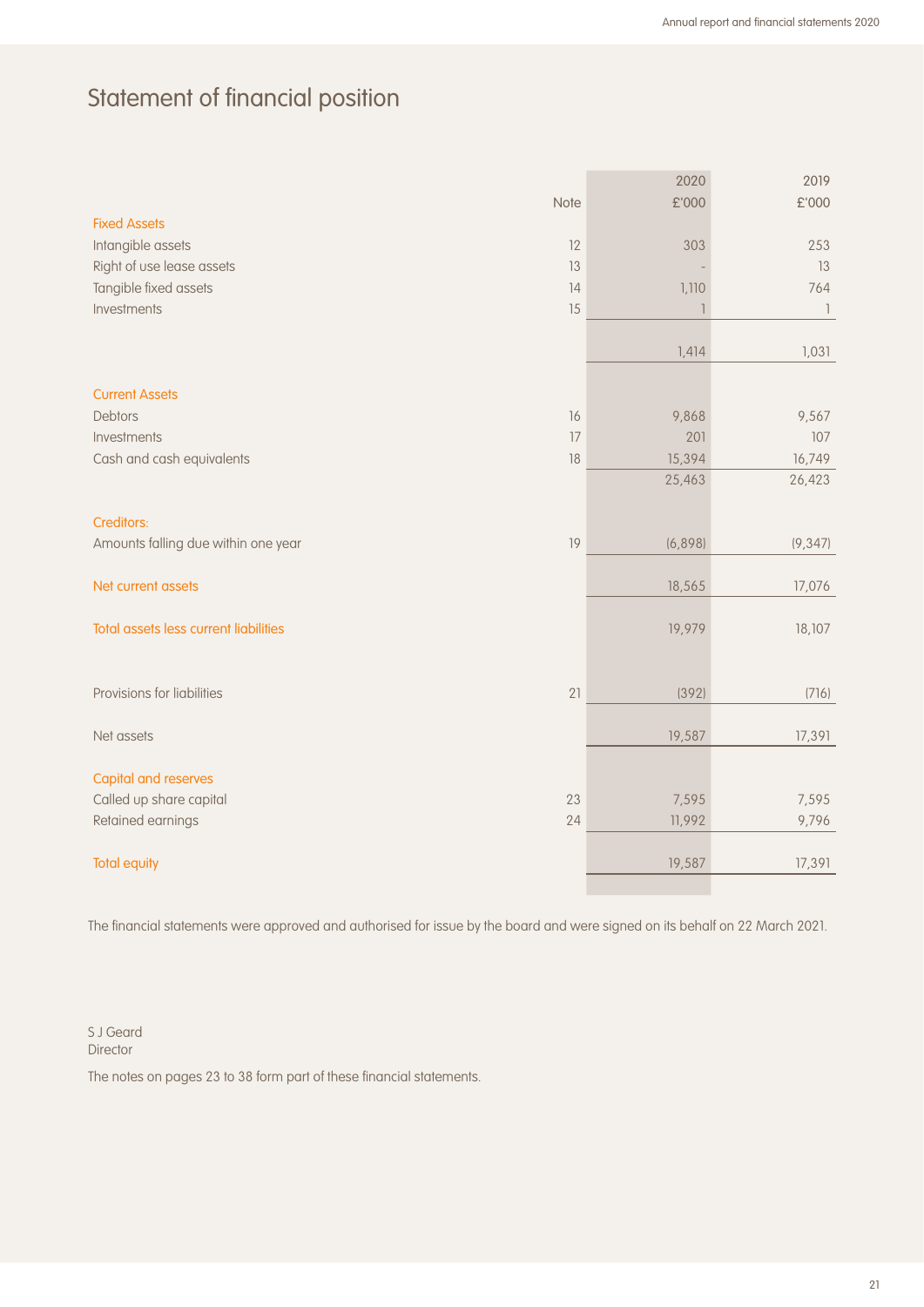# Statement of changes in equity

|                                                       | Called up share<br>capital | Retained earnings | Total equity |
|-------------------------------------------------------|----------------------------|-------------------|--------------|
|                                                       | £'000                      | £'000             | £'000        |
| <b>Balance at 1 January 2020</b><br>Changes in equity | 7,595                      | 9,796             | 17,391       |
| Dividend paid                                         |                            | (1,000)           | (1,000)      |
| Profit for the financial year                         |                            | 3,196             | 3,196        |
| <b>Balance at 31 December 2020</b>                    | 7,595                      | 11,992            | 19,587       |
| <b>Balance at 1 January 2019</b>                      | 7,595                      | 9,012             | 16,607       |
| Changes in equity                                     |                            |                   |              |
| Dividend paid                                         |                            | (4, 718)          | (4,718)      |
| Profit for the financial year                         | $\overline{\phantom{a}}$   | 5,502             | 5,502        |

Balance at 31 December 2019 **80** 17,595 9,796 17,391

The notes on pages 23 to 38 form part of these financial statements.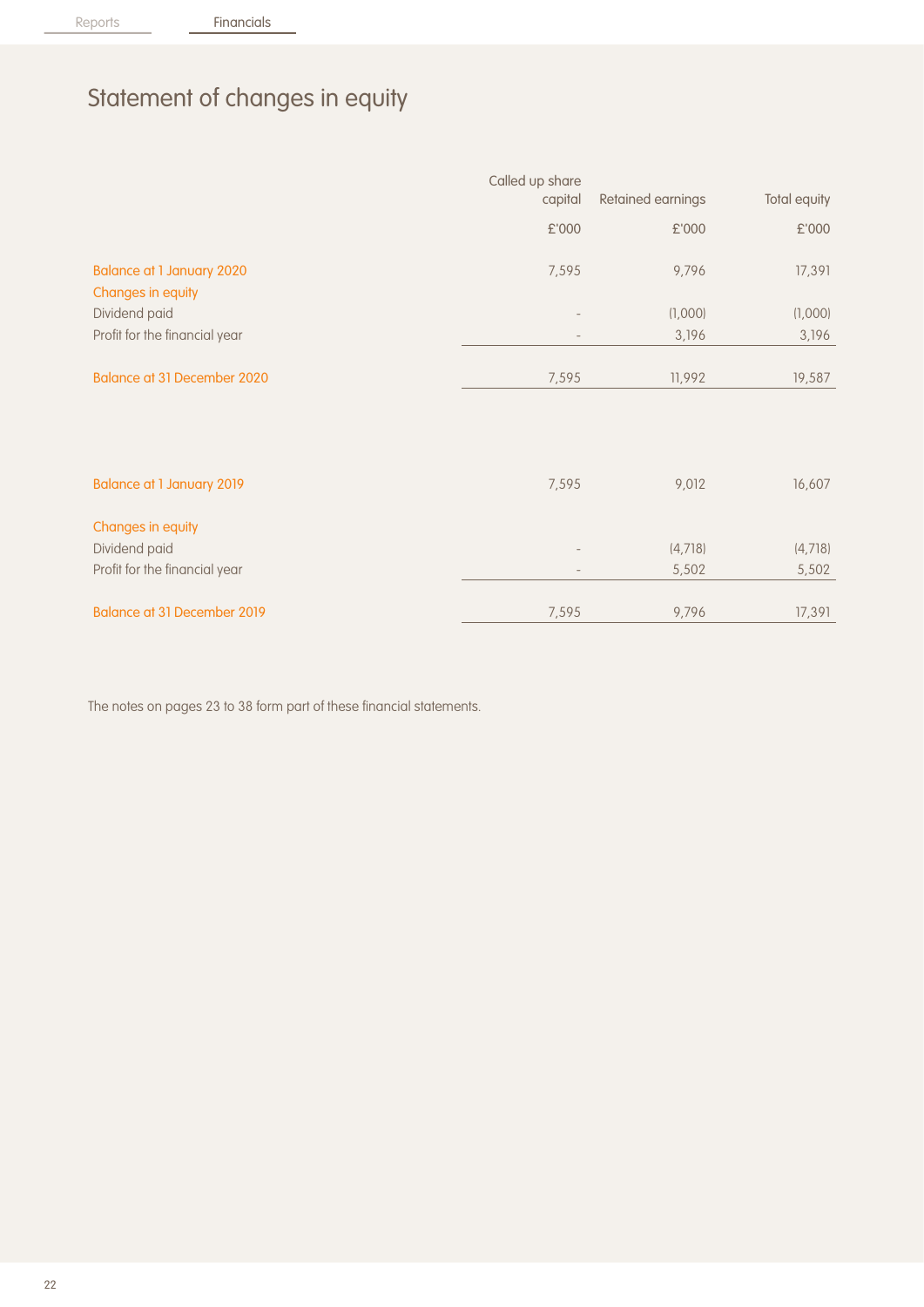## 1. Accounting policies

#### Basis of preparation

The financial statements of the company have been prepared in compliance with Financial Reporting Standard 101 "Reduced Disclosure Framework") ("FRS 101"), the Companies Act 2006 ("the Act") and the Large and Medium-Sized Companies and Groups (Accounts and Reports) Regulations 2008 (SI 2008/410). FRS 101 sets out a reduced disclosure framework for a qualifying entity as defined in the standard which addresses the financial reporting requirements and disclosure exemptions in the individual financial statements of qualifying entities that otherwise apply the recognition, measurement and disclosure requirements of international accounting standards.

The company is a qualifying entity for the purposes of FRS 101. Note 26 gives details of the company's parent and from where its consolidated financial statements prepared in accordance with IFRS may be obtained.

The preparation of financial statements in conformity with FRS 101 requires the use of certain critical accounting estimates. It also requires management to exercise its judgement in the process of applying the company's accounting policies. The areas involving a higher degree of judgement or complexity, or areas where assumptions and estimates are significant to the financial statements are disclosed in note 2.

#### Going concern

The company's financial statements are prepared on a going concern basis, under the historical cost convention. Further information relevant to the directors' assessment of going concern is set out in the strategic report on page 10.

#### Material uncertainty in relation to going concern

As set out in note 27 events after the reporting period below. the group is the subject of an all cash offer from James Hay Holdings that, if successful, is expected to complete in the next 12 months. Whereas the directors note the intentions of James Hay Holdings as set out in the Scheme circular and whereas they do not have any reason to believe that James Hay Holdings would not continue to support the group and company or would materially change their activities in the next 12 months, they are not party to the detailed intentions of the acquirer. Although this does not change the directors' conclusion as to the appropriateness of preparing the financial statements of the group and the company on a going concern basis, it is considered to create a material uncertainty which may cast significant doubt on the group and company's ability to continue as a going concern. Accordingly, the financial statements do not include the adjustments that would result if the group or company were unable to continue as a going concern.

#### Disclosure exemptions

The company has taken advantage of the following disclosure exemptions in preparing these financial statements, as permitted by FRS 101:

- the requirements of IFRS 7 Financial Instruments: Disclosures;
- the requirements of paragraphs 91 to 99 of IFRS 13 Fair Value Measurement;
- the requirement in paragraph 38 of IAS 1 Presentation of Financial Statements to present comparative information in respect of:
	- paragraph 79 (a) (iv) of IAS 1; and
	- paragraph 73 (e) of IAS 16 Property Plant and Equipment
- the requirements of paragraphs 10(d), 10(f), 16, 38A, 38B, 38C, 38D, 40A, 40B, 40C, 40D and 111 of IAS 1 Presentation of Financial Statements;
- the requirements of IAS 7 Statement of Cash Flows;
- the requirements of paragraphs 30 and 31 of IAS 8 Accounting Policies, Changes in Accounting Estimates and Errors;
- the requirements of paragraphs 45(b) and 46 to 52 of IFRS 2 Share based payments;
- the requirements of paragraphs 17 and 18A of IAS 24 Related Party Disclosures; and
- the requirements in IAS 24 Related Party Disclosures to disclose related party transactions entered into between two or more members of a group.

#### Changes in accounting policies

There have been no changes in accounting policies during the year.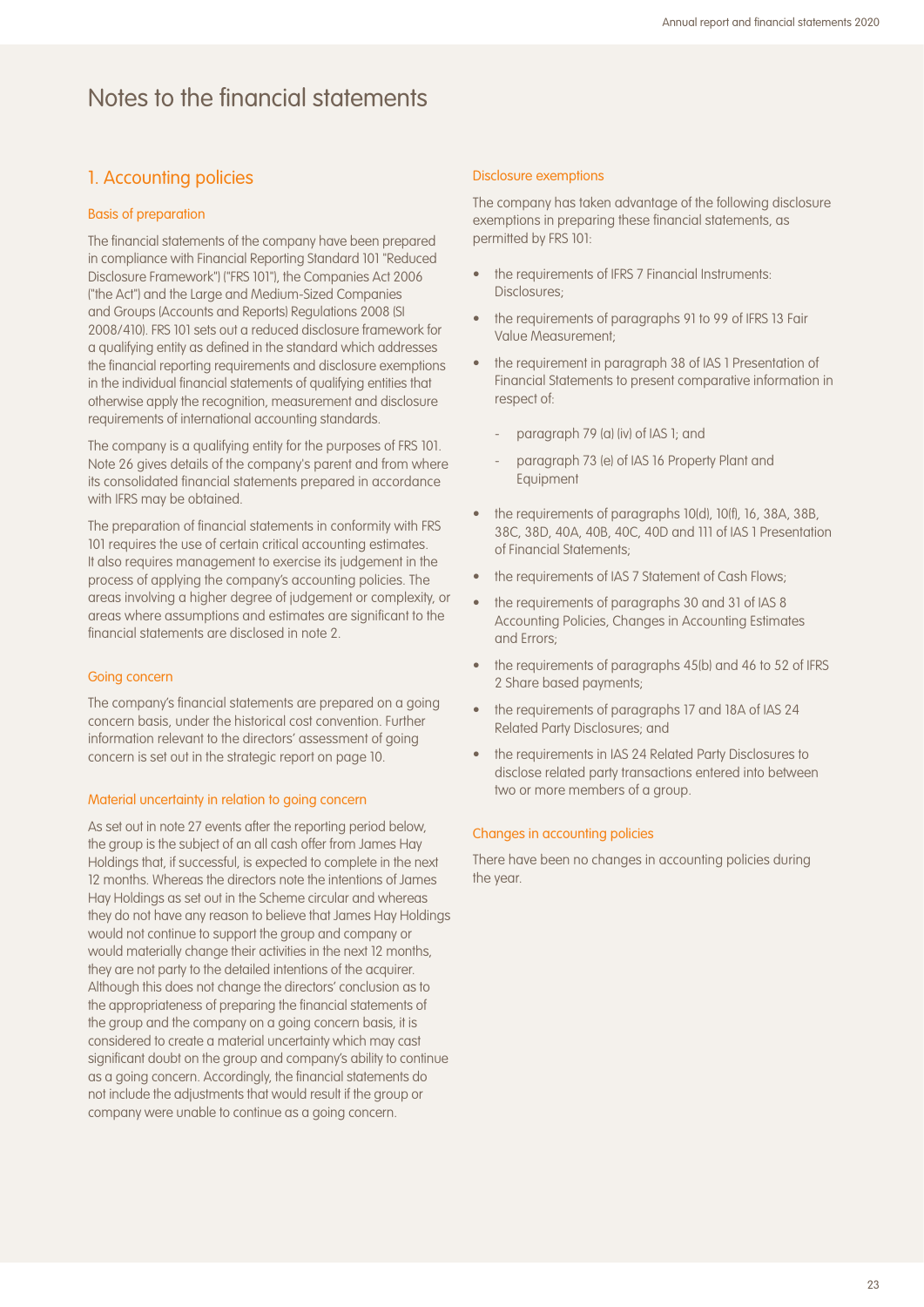#### **Turnover**

Turnover comprises fees earned by the company from the provision of a wrap platform service to UK financial advisers and their clients. Fees are recognised exclusive of Value Added Tax and net of large case discounts. They are recorded in the year to which they relate and can be reliably measured. Platform fees are calculated monthly using contractual basis point rate cards applied to the daily valuation of assets under administration on the platform. Performance obligations are satisfied as the wrap platform service is provided to customers. Accrued income represents fees that are collected in the following month.

#### Internally generated intangible assets

Expenditure on internally generated brands, goodwill and the maintenance of intangible assets is expensed. Where development expenditure is incurred that satisfies the general asset recognition criteria and where there is the intention, feasibility and capability to complete the development, then this expenditure is capitalised. The cost of internally generated intangible assets includes directly attributable third party and internal staff costs. Impairment reviews are carried out where there are indicators of impairment.

#### Amortisation of intangible assets

Intangible assets with a limited useful life, once brought into use, are amortised using the straight-line method over the following period:

Licenses 5 years

#### Tangible fixed assets

Tangible fixed assets are stated at historic cost less depreciation. Cost includes the original purchase price of the asset and the costs attributable to bringing the asset to its working condition for its intended use. Impairment reviews are performed by the directors at each reporting date. There was no impairment of fixed assets in the year.

Depreciation is charged so as to allocate the cost of the assets less their residual value over their estimated useful lives, using the straight-line method.

The estimated useful lives range as follows:

| Fixtures and fittings | 4 years straight line |
|-----------------------|-----------------------|
| Office equipment      | 3 years straight line |

Gains and losses on disposals are determined by comparing the proceeds with the carrying amount and are recognised in the statement of comprehensive income.

#### **Taxation**

Current taxes are based on the results shown in the financial statements and are calculated according to local tax rules, using tax rates enacted or substantially enacted by the statement of financial position date.

Full provision is made for deferred tax assets and liabilities arising from all timing differences between the recognition of gains and losses in the financial statements and recognition in the tax computation.

A net deferred tax asset is recognised only if it can be regarded as more likely than not that there will be suitable taxable profits from which the future reversal of the underlying timing differences can be deducted.

Deferred tax assets and liabilities are calculated at the tax rates expected to be effective at the time the timing differences are expected to reverse, based on tax laws that have been enacted or substantively enacted by the statement of financial position date.

Deferred tax assets and liabilities are not discounted.

#### Foreign currency

The company's functional and presentation currency is the Pound Sterling, generally rounded to the nearest thousand. Transactions in foreign currencies are recorded at the rate ruling at the date of the transaction. Foreign exchange gains and losses resulting from the settlement of transactions are recognised in the statement of comprehensive income.

#### Leases

From 1 January 2019, leases are recognised as a right-of-use asset and a corresponding liability. Assets and liabilities arising from a lease are initially measured on a present value basis. Right-of-use assets are depreciated over the shorter of the asset's useful life and the lease term on a straight-line basis. Short term and low value leases are expensed. Details of the assets can be found in note 13.

#### Defined contribution pension scheme

NFG operates a defined contribution pension scheme. The pension charge represents the amounts recharged to the company for the scheme in respect of the year and contributions are recognised as an expense when they are due. Once the contributions have been paid, NFG has no further payment obligations. The assets of the scheme are held separately from those of NFG in an independently administered fund.

#### Expense recognition

Expenditure incurred by the company is recognised in the year to which it relates. Any expenses relating to a year that have not yet been invoiced are accrued and expenses paid but which relate to future years are classified as prepayments within the statement of financial position.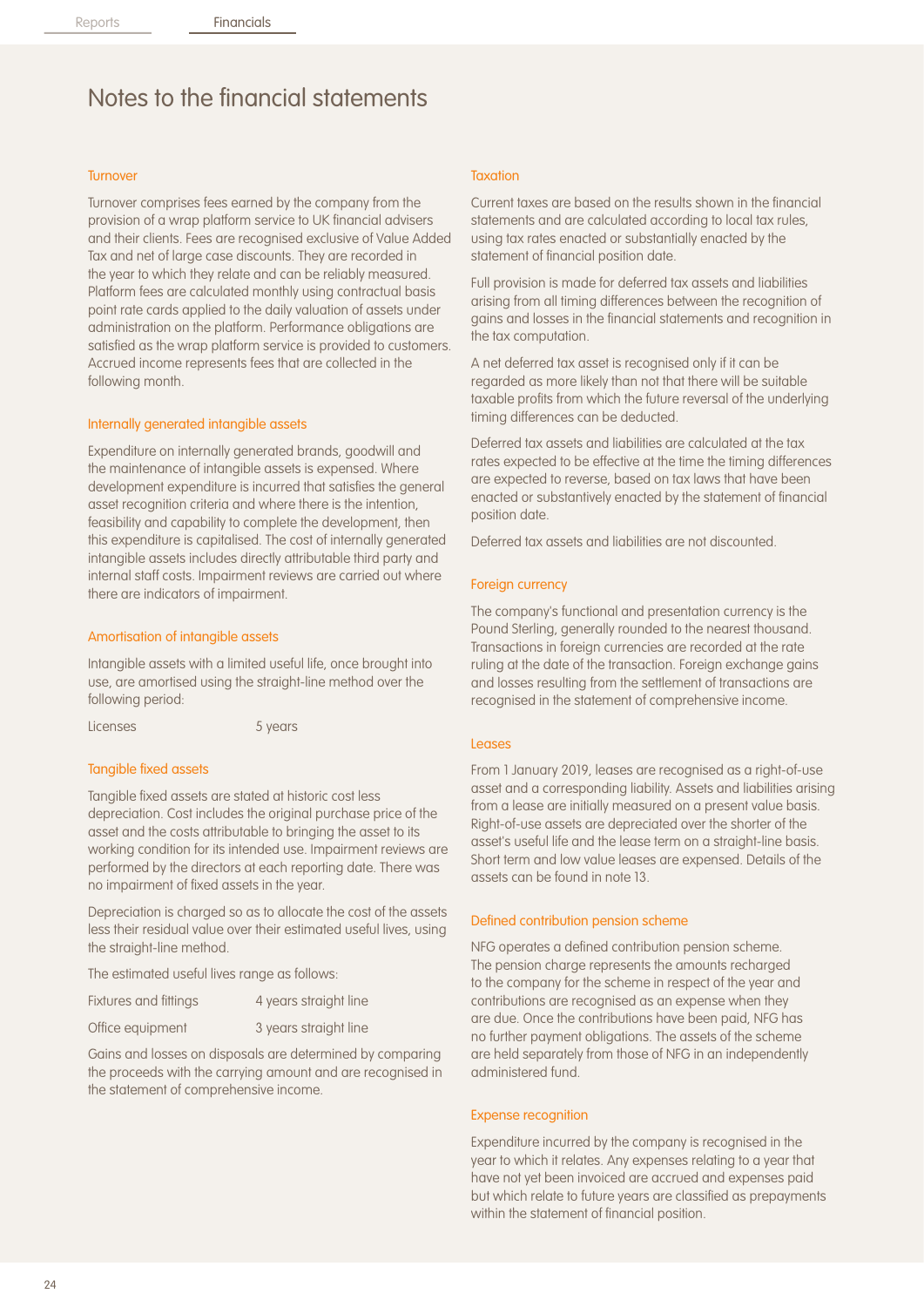#### Cash and cash equivalents

Cash and cash equivalents include cash in hand and deposits held at call with banks. Bank overdrafts are shown within current liabilities due less than one year. Cash equivalents are highly liquid investments that mature no more than three months from the date of acquisition and that are readily convertible to known amounts of cash with insignificant risk of change in value.

#### Interest income

Interest received is recognised in the income statement as it is earned.

#### Finance costs

Interest expense is recognised in the income statement in the year to which it relates.

#### Fixed asset investments

Investments in subsidiaries are valued at cost less any provision for impairment. At each reporting date, the directors assess whether there is any indication that an asset may be impaired. If any such indication exists, the directors will estimate the recoverable amount of the asset. There was no impairment during the year.

#### Current asset investments

The company has investments held by it on the platform for operational purposes. These are recognised and measured at fair value using the most recent available market price with gains and losses recognised immediately in the income statement.

#### Bad and doubtful debt provision

An expected loss provisioning model is used to calculate a bad and doubtful debt provision. We have implemented a simplified approach to measuring expected credit losses arising from trade and other receivables, being a lifetime expected credit loss. This is calculated based on an evaluation of our historic experience plus an adjustment based on our judgement of whether this historic experience is likely reflective of our view of the future at the balance sheet date. In the previous year the incurred loss model is used to calculate the impairment provision.

#### Provisions for liabilities

Provisions are made where an event has taken place that gives the company a legal or constructive obligation that probably requires settlement by a transfer of economic benefit, and a reliable estimate can be made of the amount of the obligation.

Provisions are charged as an expense to the statement of comprehensive income in the year that the company becomes aware of the obligation and are measured at the best estimate at the statement of financial position date of the expenditure required to settle the obligation, taking into account relevant risks and uncertainties.

When payments are eventually made, they are charged to the provision carried in the statement of financial position.

### 2. Critical accounting judgements, key sources of estimation uncertainty, and restatements

Estimates and judgements are continually evaluated and are based on historical experience and other factors, including expectations of future events that are believed to be reasonable under the circumstances. The critical accounting judgements and the key sources of estimation uncertainty are as follows:

#### Useful economic lives of tangible assets

The annual depreciation charge for tangible fixed assets is sensitive to changes in the estimated useful lives and residual values of the assets. The useful economic lives and residual values are re-assessed annually. They are amended when necessary to reflect current estimates, based on technological advancement, future investments, economic utilisation and the physical condition of the assets. There have been no changes to the useful lives of tangible assets during the year. See note 14 for the carrying amount of fixed assets and note 1 for the useful economic lives for each class of asset.

#### Provisions

The company has recognised provisions in respect of client compensation, outsourced service and dilapidations. Further detail on these provisions, the rationale behind their recognition is included in note 21.

#### 3. Turnover

All turnover is attributable to the principal activity of the company and arose within the United Kingdom (2019: all United Kingdom)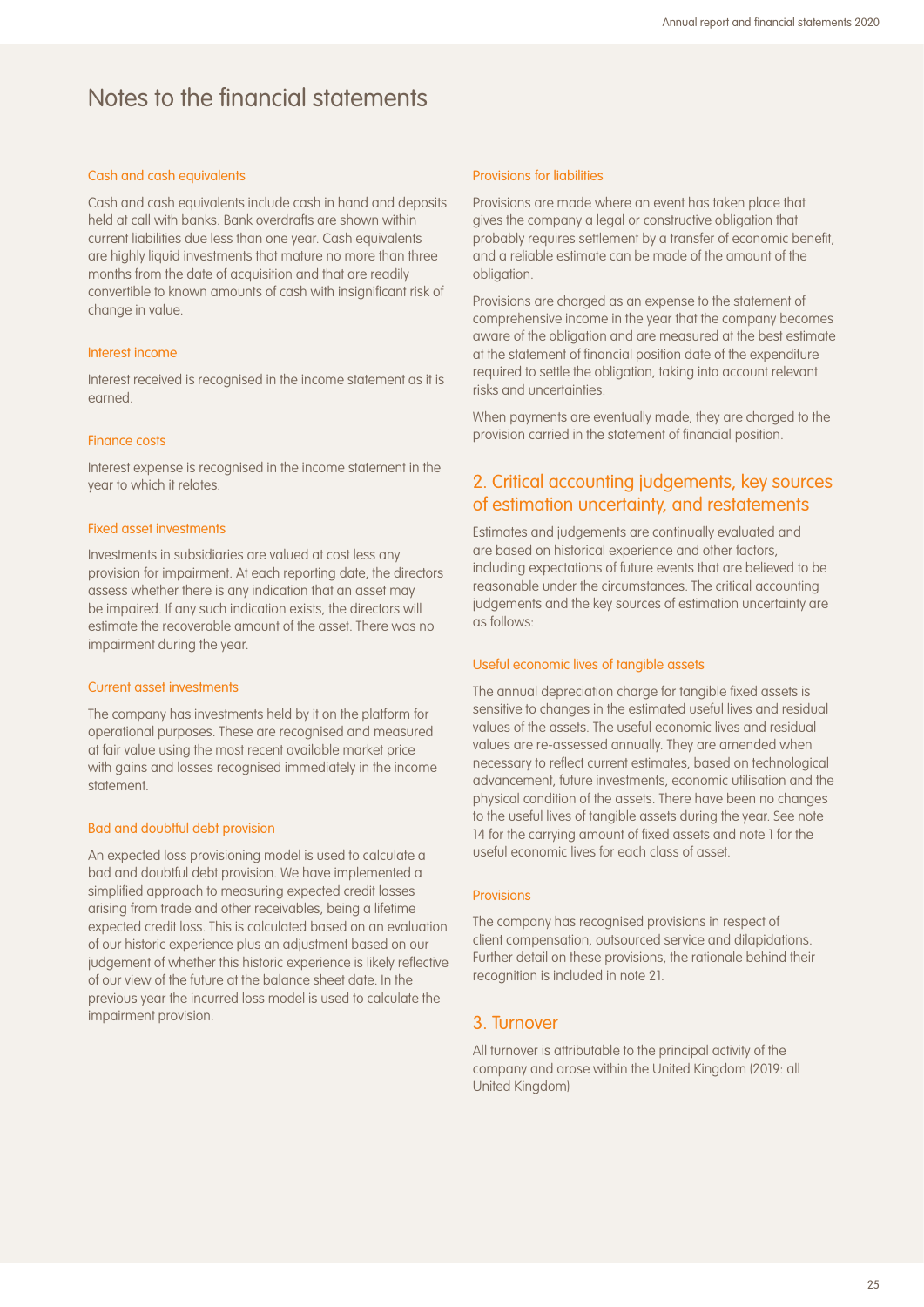### 4. Other operating income

|                        | 2020  | 2019  |
|------------------------|-------|-------|
|                        | £'000 | £'000 |
| Other operating income | 7r    | 105   |

### 5. Profit before taxation

The profit before taxation is stated after charging/(crediting):

|                                       | 2020  | 2019  |
|---------------------------------------|-------|-------|
|                                       | £'000 | £'000 |
| Depreciation of tangible fixed assets | 455   | 450   |
| Depreciation of right of use assets   | 13    | 100   |
| Loss on disposal of fixed assets      |       |       |
| Amortisation                          | 22    |       |
| Foreign exchange differences          | 8     |       |
| Movement in bad debt provision        | (42)  | 59    |

### 6. Employees

The staff who manage the affairs of the company are employed by NFG.

Staff costs, including directors' remuneration, recharged to the company were as follows:

|                            | 2020   | 2019   |
|----------------------------|--------|--------|
|                            | £'000  | £'000  |
| Wages and salaries         | 13,673 | 11,992 |
| Social security costs      | 1,575  | 1,380  |
| Other pension costs        | 1,068  | 983    |
| Share based payment charge | 661    | 448    |
|                            |        |        |
|                            | 16,977 | 14,803 |

NFS does not directly employ any staff. The average monthly number of employees, including the directors, whose salaries were recharged to the company during the year was as follows:

|           | 2020 | 2019          |
|-----------|------|---------------|
| Employees | 243  | 210<br>$\sim$ |
|           |      |               |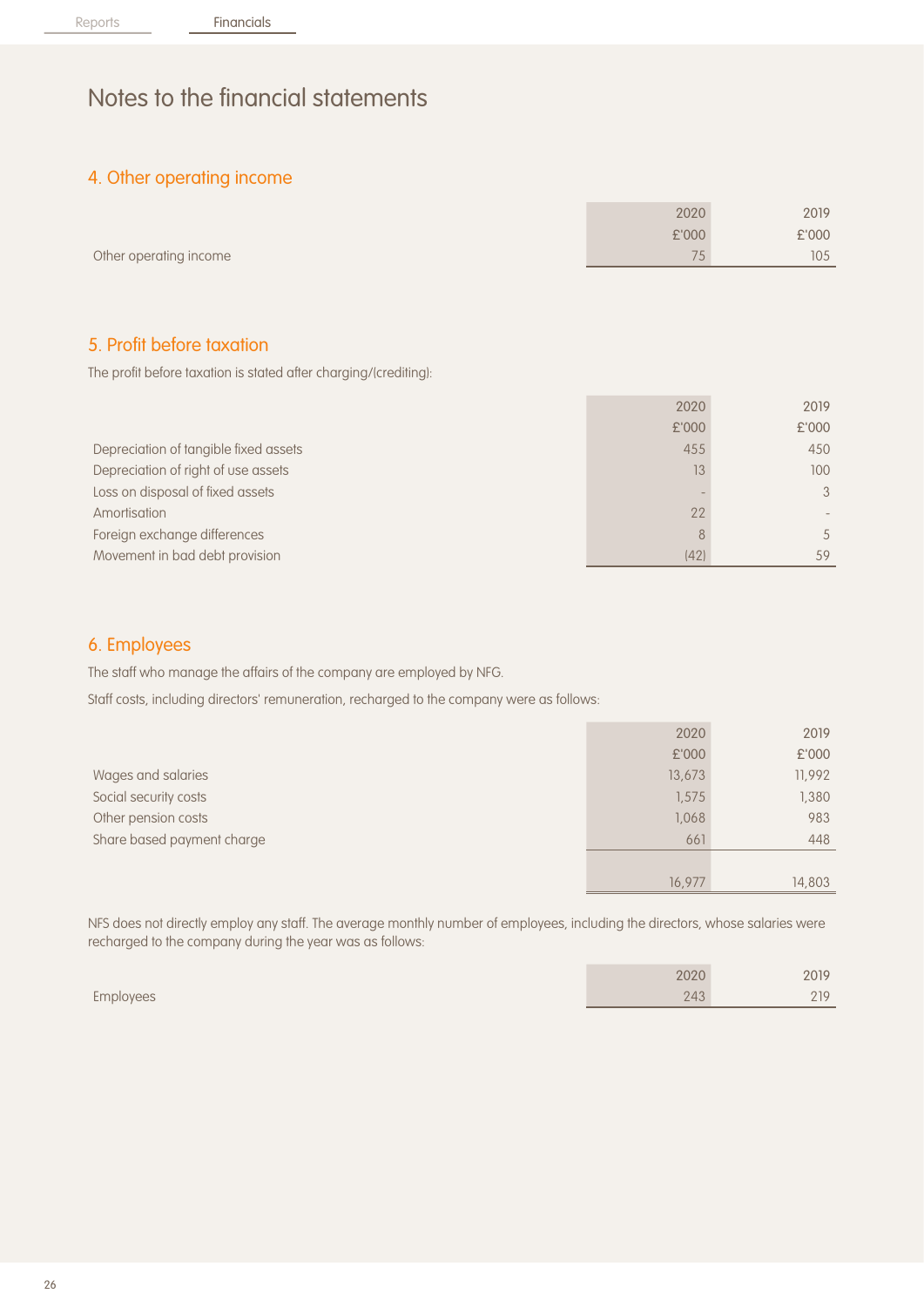171 192

# Notes to the financial statements

### 7. Directors remuneration

The directors are remunerated by the holding company NFG. Further detail of the consideration paid can be found in the NFG consolidated financial statements which can be obtained from Companies House, the Company Secretary at Nucleus HQ, Greenside, 12 Blenheim Place, Edinburgh, EH7 5JH or the group's website www.nucleusfinancial.com

### 8. Interest receivable and similar income

|                          | 2020  | 2019         |
|--------------------------|-------|--------------|
|                          | £'000 | £'000        |
| Bank interest receivable | 38    | $70^{\circ}$ |

## 9. Interest payable and similar expenses

|                                              | 2020  | 2019  |
|----------------------------------------------|-------|-------|
|                                              | £'000 | £'000 |
| Finance charges payable under finance leases |       |       |
| Other interest                               |       |       |
|                                              |       |       |
|                                              |       |       |

### 10. Auditors' remuneration

|                                                               | 2020     | 2019  |
|---------------------------------------------------------------|----------|-------|
|                                                               | £'000    | £'000 |
| Audit of the financial statements                             | 38       | 41    |
| Prior year under provision on audit of the financial services | $\Omega$ |       |
| Client assets assurance report                                | 126      | 146   |
| All other services                                            |          | 5.    |
|                                                               |          |       |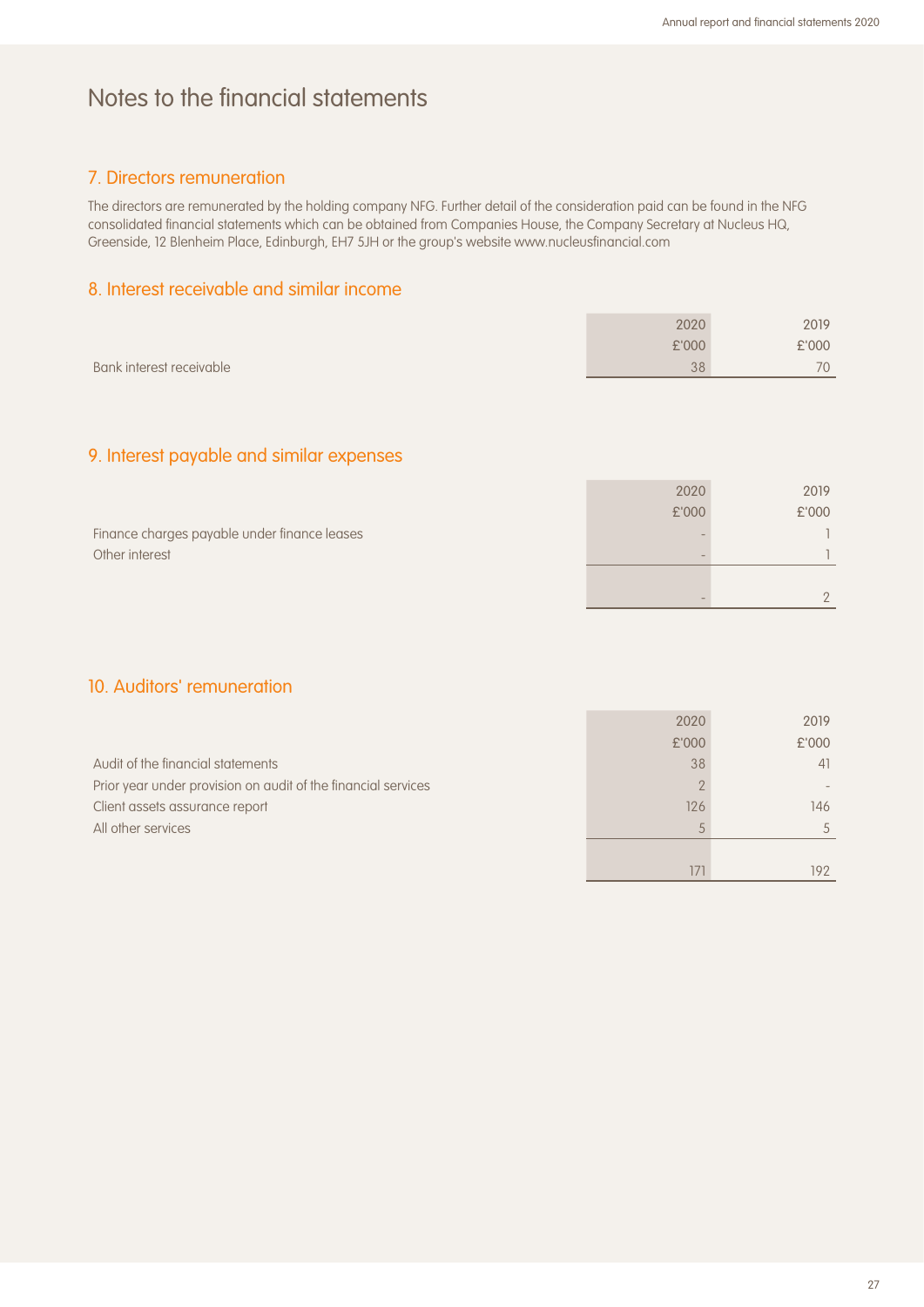## 11. Tax on profit

#### Analysis of tax expense

|                                                                       | 2020  | 2019  |
|-----------------------------------------------------------------------|-------|-------|
|                                                                       | £'000 | £'000 |
| Current tax:                                                          |       |       |
| Tax on profits for the year                                           | 653   | 1,049 |
|                                                                       |       |       |
| Deferred tax:                                                         |       |       |
| Reversal of timing differences in relation to fixed assets            | 3     |       |
| Reversal of timing differences in relation to disallowable provisions | 101   | (18)  |
|                                                                       |       |       |
| Tax expenses in income statement                                      | 757   | 1.031 |

#### Factors affecting the tax expense

The tax assessed for the year is higher (2019: lower than) the standard rate of corporation tax in the UK of 19% (2019: 19%). The differences are reconciled below:

|                                                                       | 2020  | 2019  |
|-----------------------------------------------------------------------|-------|-------|
|                                                                       | £'000 | £'000 |
| Profit before taxation                                                | 3,953 | 6,533 |
|                                                                       |       |       |
| Profit before taxation multiplied by the standard rate                |       |       |
| of corporation tax in the UK of 19.00 per cent (2019: 19.00 per cent) | 751   | 1.241 |
| Effects of:                                                           |       |       |
| Expenses not deductible for tax purposes                              |       | 11    |
| Other tax adjustments, reliefs and transfers                          |       | (12)  |
| Remeasurement of deferred tax for changes in tax rates                |       |       |
| Income not taxable for tax purposes                                   | (2)   | (20)  |
| Adjustments in respect of prior periods                               | (1)   | (189) |
|                                                                       |       |       |
| Tax expense in income statement                                       | 757   | 1.031 |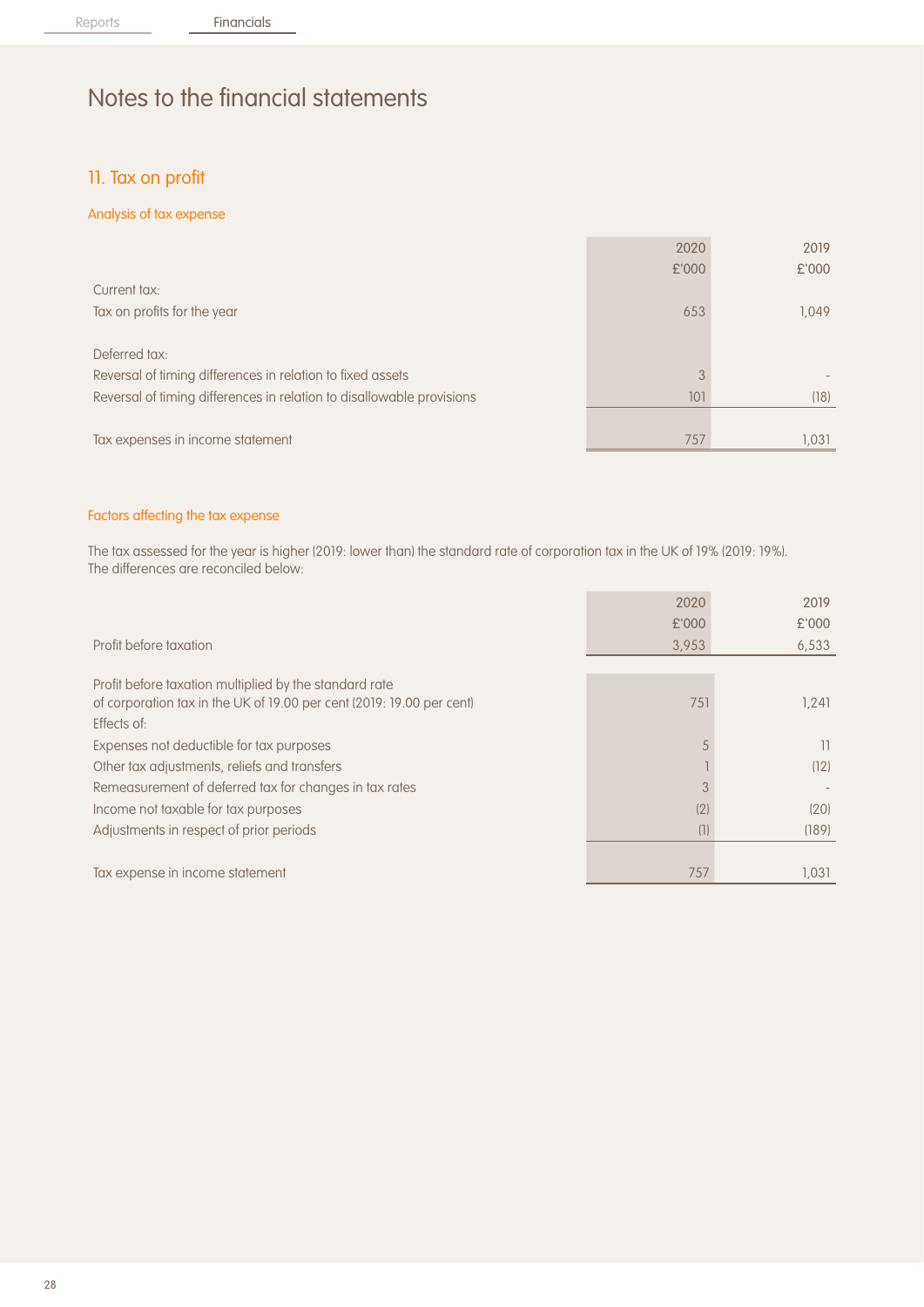# 12. Intangible assets

|                        | Wrap platform | Total |
|------------------------|---------------|-------|
| Cost                   | £'000         | £'000 |
| At 1 January 2020      | 253           | 253   |
| Additions              | 72            | 72    |
| Disposals              |               |       |
|                        |               |       |
| At 31 December 2020    | 325           | 325   |
|                        |               |       |
| Amortisation           |               |       |
| At 1 January 2020      |               |       |
| Charge for the year    | 22            | 22    |
| Eliminated on disposal |               |       |
|                        |               |       |
| At 31 December 2020    | 22            | 22    |
|                        |               |       |
| Net book value         |               |       |
| At 31 December 2020    | 303           | 303   |
|                        |               |       |
| At 31 December 2019    | 253           | 253   |

|                        | Wrap platform | Total |
|------------------------|---------------|-------|
| Cost                   | £'000         | £'000 |
| At 1 January 2019      |               |       |
| Additions              | 253           | 253   |
| Disposals              |               |       |
|                        |               |       |
| At 31 December 2019    | 253           | 253   |
|                        |               |       |
| Amortisation           |               |       |
| At 1 January 2019      |               |       |
| Charge for the year    |               |       |
| Eliminated on disposal |               |       |
|                        |               |       |
| At 31 December 2019    |               |       |
|                        |               |       |
| Net book value         |               |       |
| At 31 December 2019    | 253           | 253   |
|                        |               |       |
| At 31 December 2018    |               |       |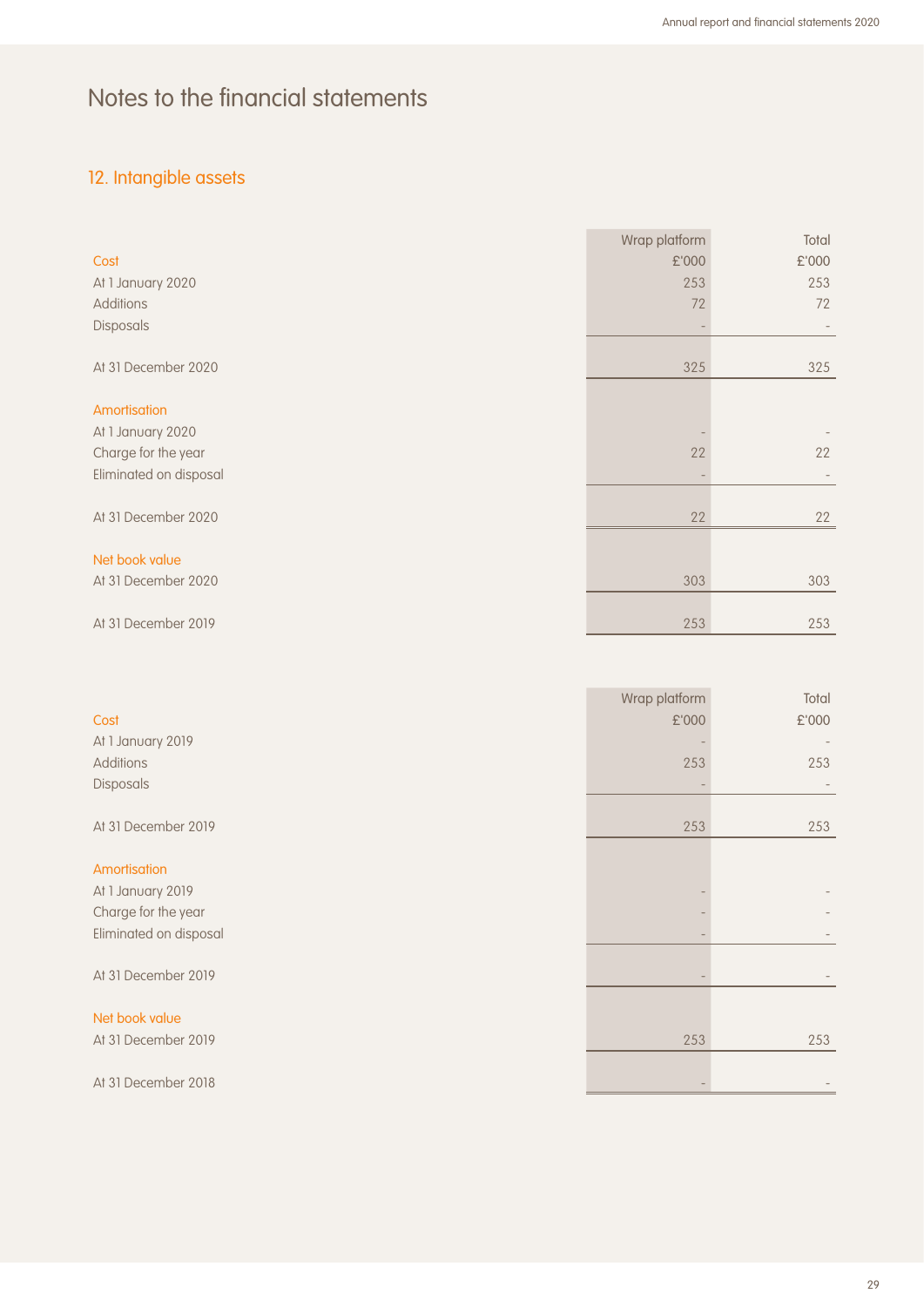# 13. Right of use lease assets

|                                            | Right of use asset |                |
|--------------------------------------------|--------------------|----------------|
|                                            | Office Equipment   |                |
|                                            | Edinburgh          | Total          |
|                                            | £'000              | $£'000$        |
| Cost                                       |                    |                |
| At 1 January 2020                          | 361                | 361            |
| Additions                                  |                    |                |
| Disposals                                  |                    |                |
|                                            |                    |                |
| At 31 December 2020                        | 361                | 361            |
| Depreciation                               |                    |                |
| At 1 January 2020                          | 348                | 348            |
| Charge for the year                        | 13                 | 13             |
| Eliminated on disposals                    |                    |                |
| At 31 December 2020                        | 361                | 361            |
| Net book value                             |                    |                |
| At 31 December 2020                        |                    |                |
| At 31 December 2019                        | 13                 | $13\,$         |
|                                            | Right of use asset |                |
|                                            | Office Equipment   |                |
|                                            | Edinburgh          | Total          |
|                                            | £'000              | $\pounds$ '000 |
| Cost                                       |                    |                |
|                                            |                    |                |
| At 1 January 2019<br>Transition to IFRS 16 |                    |                |
|                                            | 360                | 360            |
| Additions<br>Disposals                     | 1                  | $\overline{1}$ |
|                                            |                    |                |
| At 31 December 2019                        | 361                | 361            |
| Depreciation                               |                    |                |
| At 1 January 2019                          |                    |                |
| Transition to IFRS 16                      | 248                | 248            |
| Charge for the year                        | 100                | 100            |
| Eliminated on disposals                    |                    |                |
| At 31 December 2019                        | 348                | 348            |
| Net book value                             |                    |                |
| At 31 December 2019                        | 13                 | 13             |
| At 31 December 2018                        |                    |                |
|                                            |                    |                |

30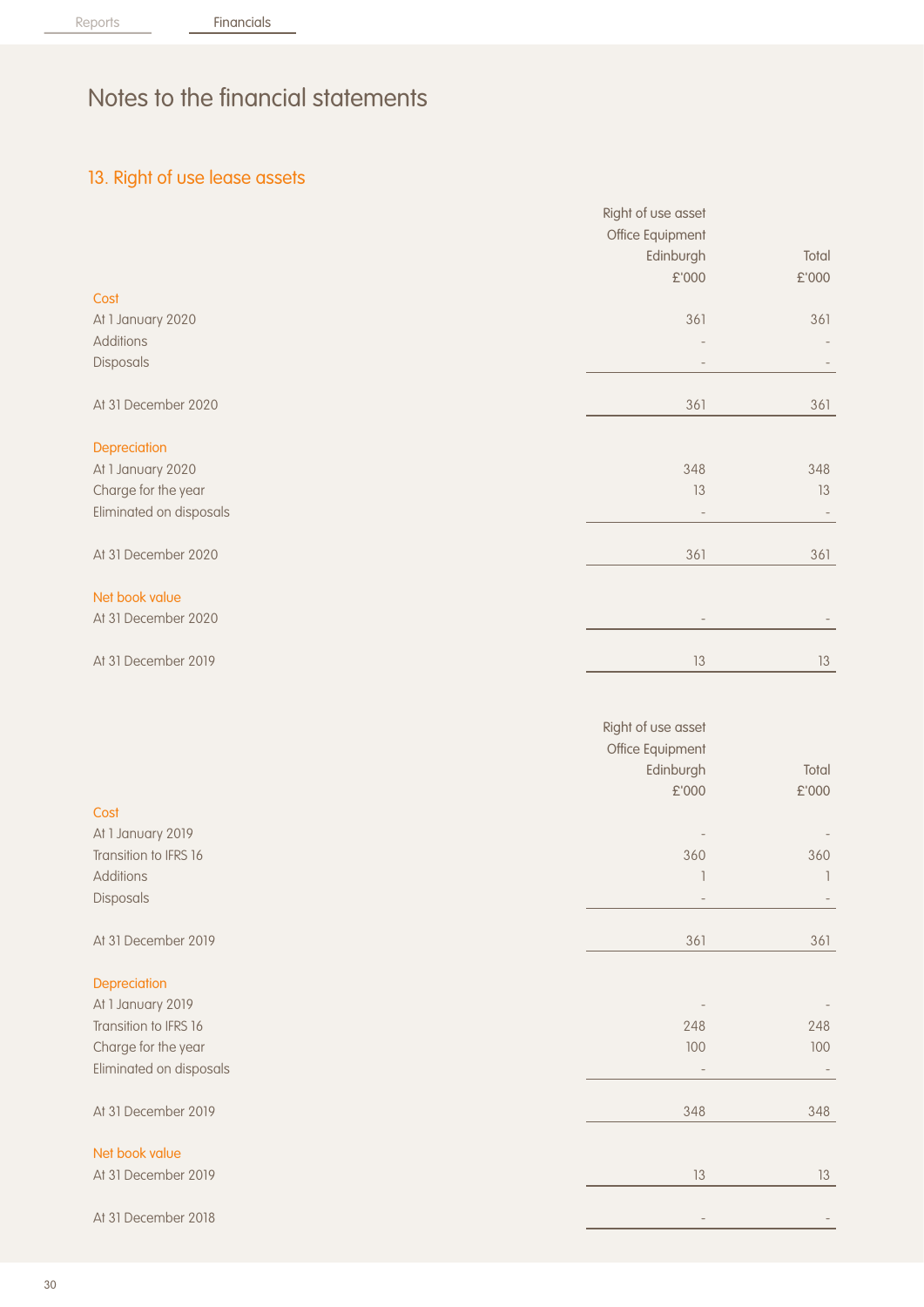# 14. Tangible fixed assets

|                        | Fixtures and fittings    | Office equipment         | Total |
|------------------------|--------------------------|--------------------------|-------|
|                        | £'000                    | £'000                    | £'000 |
| Cost                   |                          |                          |       |
| At 1 January 2020      | 551                      | 1,458                    | 2,009 |
| <b>Additions</b>       | 3                        | 798                      | 801   |
| Disposals              | $\overline{\phantom{a}}$ | $\overline{\phantom{a}}$ |       |
| At 31 December 2020    | 554                      | 2,256                    | 2,810 |
| Depreciation           |                          |                          |       |
| At 1 January 2020      | 257                      | 988                      | 1,245 |
| Charge for the year    | 130                      | 325                      | 455   |
| Eliminated on disposal |                          |                          |       |
| At 31 December 2020    | 387                      | 1,313                    | 1,700 |
| Net book value         |                          |                          |       |
| At 31 December 2020    | 167                      | 943                      | 1,110 |
| At 31 December 2019    | 294                      | 470                      | 764   |

|                        | Fixtures and fittings | Office equipment | Total |
|------------------------|-----------------------|------------------|-------|
|                        | £'000                 | £'000            | £'000 |
| Cost                   |                       |                  |       |
| At 1 January 2019      | 527                   | 1,508            | 2,035 |
| Transition to IFRS 16  |                       | (360)            | (360) |
| Additions              | 28                    | 310              | 338   |
| Disposals              | (4)                   |                  | (4)   |
| At 31 December 2019    | 551                   | 1,458            | 2,009 |
| Depreciation           |                       |                  |       |
| At 1 January 2019      | 127                   | 917              | 1,044 |
| Transition to IFRS 16  |                       | (248)            | (248) |
| Charge for the year    | 131                   | 319              | 450   |
| Eliminated on disposal | (1)                   |                  | (1)   |
| At 31 December 2019    | 257                   | 988              | 1,245 |
| Net book value         |                       |                  |       |
| At 31 December 2019    | 294                   | 470              | 764   |
| At 31 December 2018    | 400                   | 591              | 991   |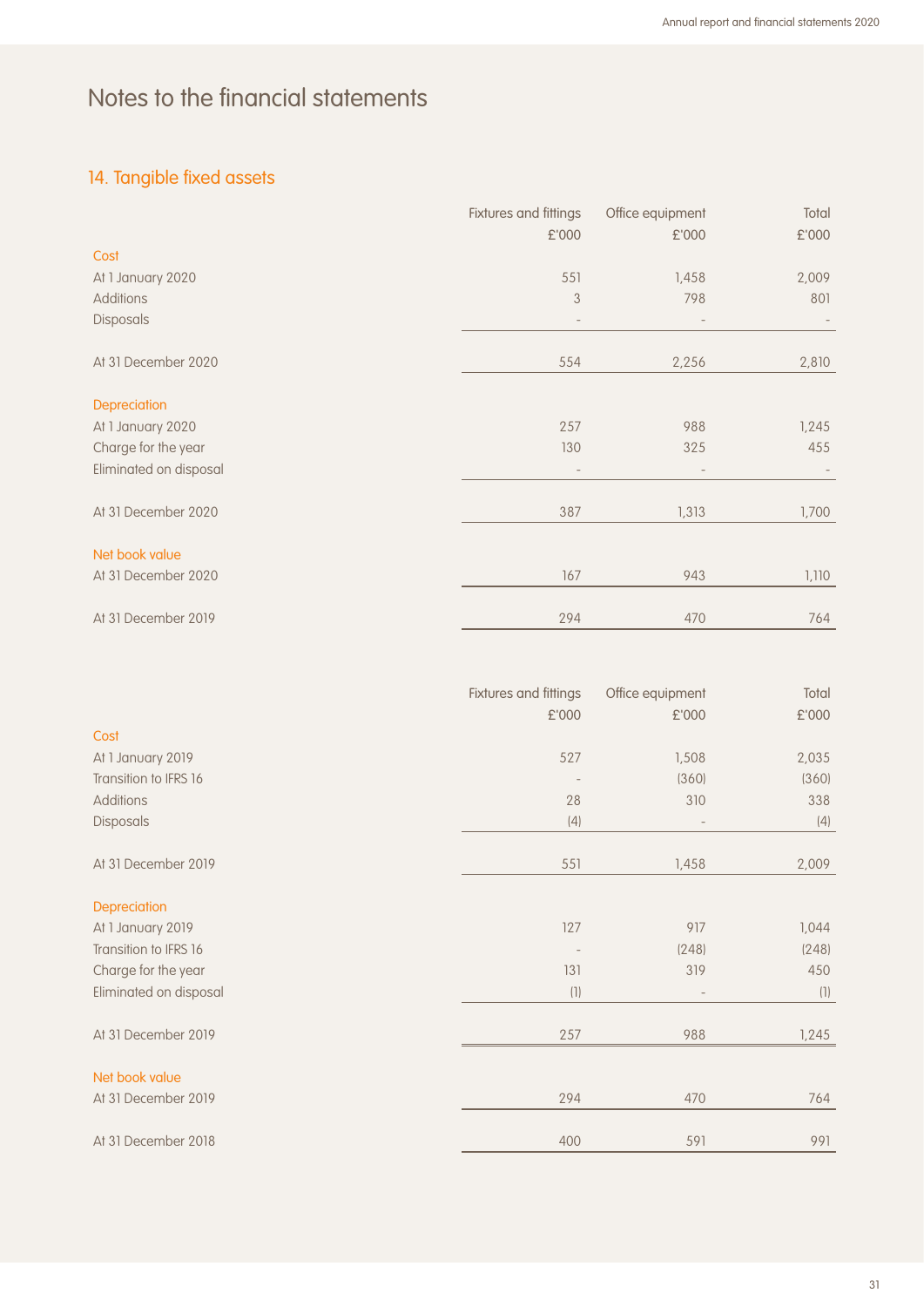## 15. Investments

|                                        | Investment<br>in subsidiary<br>companies<br>£'000 |
|----------------------------------------|---------------------------------------------------|
| Cost                                   |                                                   |
| At 1 January 2020 and 31 December 2020 |                                                   |
| Net book value                         |                                                   |
| At 31 December 2020                    |                                                   |
| At 31 December 2019                    |                                                   |

The company's investments at the statement of financial position date in the share capital of companies include the following:

#### NFS (Nominees) Limited

|                    | Registered office Elder House St Georges Business Park, 207 Brooklands Road, Weybridge, Surrey, England, KT13 0TS                                                 |
|--------------------|-------------------------------------------------------------------------------------------------------------------------------------------------------------------|
| Class of shares    | Ordinary                                                                                                                                                          |
| Holding            | $100\%$                                                                                                                                                           |
| Principal activity | Vehicle to ensure appropriate registration of title of client assets for the purposes of the client money rules as<br>defined by the Financial Conduct Authority. |

|                                | 2020    | 2019   |
|--------------------------------|---------|--------|
|                                | oligan. | $\sim$ |
| Aggregate capital and reserves |         |        |

#### Nucleus Trustee Company Limited

|                    | Registered office Greenside, 12 Blenheim Place, Edinburgh, Scotland, EH57 5JH |
|--------------------|-------------------------------------------------------------------------------|
| Class of shares    | Ordinary                                                                      |
| Holdina            | $100\%$                                                                       |
| Principal activity | To act as trustee of the self-invested personal pension operated by NFS.      |

|                                | 2020           | 2019 |
|--------------------------------|----------------|------|
|                                | $\mathfrak{D}$ | ς.   |
| Aggregate capital and reserves | .000           | .000 |

The directors believe that the carrying values of the investments are supported by underlying net assets.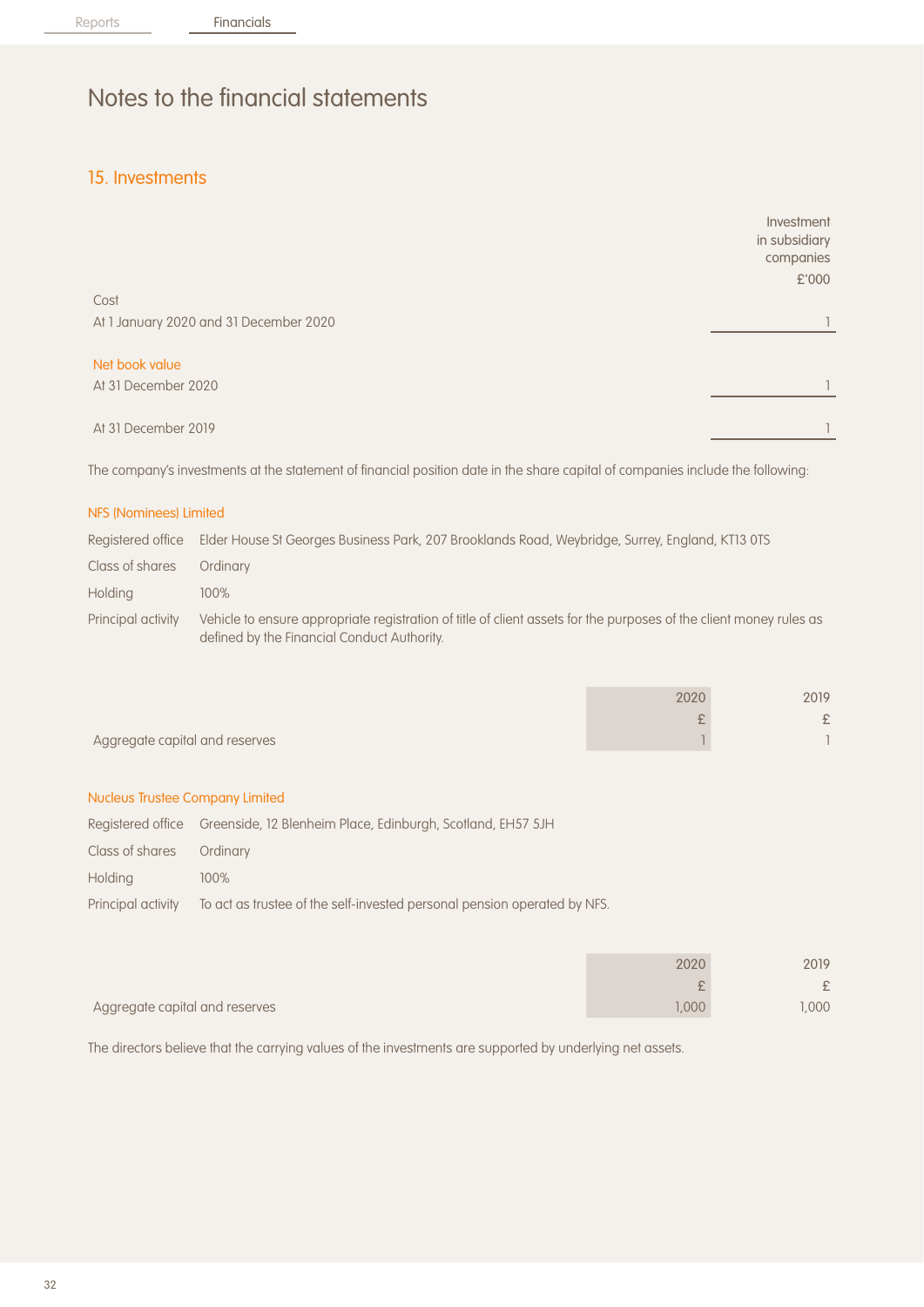## 16. Debtors: amounts falling due within one year

|                                | 2020  | 2019  |
|--------------------------------|-------|-------|
|                                | £'000 | £'000 |
| Other debtors                  | 1,057 | 1.124 |
| Amounts owed by HMRC           | 2,200 | 1,929 |
| Trade debtors                  | 172   | 444   |
| Prepayments and accrued income | 6,439 | 6,070 |
|                                |       |       |
|                                | 9,868 | 9.567 |

Included within other debtors is a balance of cash prefunded on the wrap platform as required by our client terms and conditions. This fluctuates due to timing. The total loss allowance provided for trade and other receivables is £188,768 (2019: £230,410)

### 17. Current asset investments

|                   | 2020  | 2019  |
|-------------------|-------|-------|
|                   | £'000 | £'000 |
| Valuation         |       |       |
| At 1 January      | 107   | 84    |
| Additions in year | 94    | 39    |
| Disposals in year |       | (23)  |
| Unrealised gain   |       |       |
|                   |       |       |
| At 31 December    | 201   | 107   |

## 18. Cash and cash equivalents

|                          | 2020   | 2019   |
|--------------------------|--------|--------|
|                          | £'000  | £'000  |
|                          |        |        |
| Cash at bank and in hand | 15,394 | 16.749 |

The company has a £5,000,000 uncommitted overdraft facility with Royal Bank of Scotland International Limited. Interest is charged on this facility at 3% plus base rate up to an overdrawn amount of £5,000,000 and 5% plus base rate on any amount over £5,000,000. The overdraft is secured by a fixed and floating charge over all the company's assets. The overdraft was undrawn as at 31 December 2020.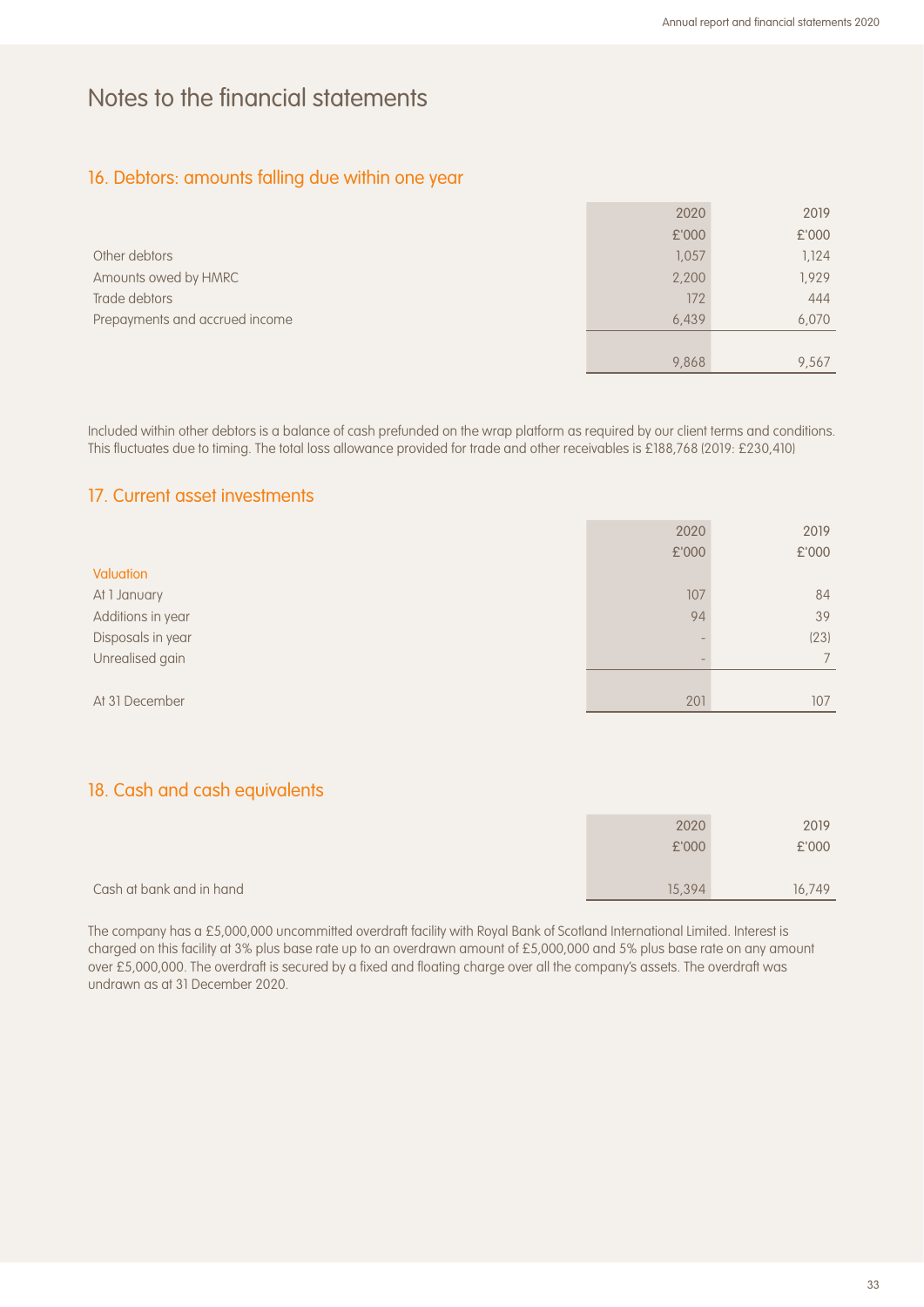### 19. Creditors: amounts falling due within one year

|                                    | 2020  | 2019  |
|------------------------------------|-------|-------|
|                                    | £'000 | £'000 |
| Preference shares                  | 50    | 50    |
| Trade creditors                    | 1,471 | 1,018 |
| Amounts owed to group undertakings | 1,830 | 2,252 |
| Corporation tax                    | 249   | 324   |
| Social security and other taxes    |       |       |
| Other creditors                    | 1,241 | 2,196 |
| Amounts owed to HMRC               | 628   | 118   |
| Accruals                           | 1,429 | 3,388 |
|                                    |       |       |
|                                    | 6,898 | 9,347 |

### 20. Financial liabilities - borrowings

|                           |          |                          | 2020      | 2019  |
|---------------------------|----------|--------------------------|-----------|-------|
|                           |          |                          | £'000     | £'000 |
| Current:                  |          |                          |           |       |
| Preference shares         |          |                          | 50        | 50    |
|                           |          |                          |           |       |
|                           |          |                          |           |       |
|                           | < 1 year | 1-2 years                | 2-5 years | Total |
|                           | £'000    | £'000                    | £'000     | £'000 |
| Cash and cash equivalents | 50       | $\overline{\phantom{a}}$ |           | 50    |
|                           |          |                          |           |       |
|                           | 50       |                          |           | 50    |

The holder of preference shares, NFG, has the right to receive a non-cumulative fixed preferential dividend, calculated at the rate of 3% per annum on the amounts paid up or treated as paid up on such shares.

At the discretion of the directors, preference shares can be redeemed at their nominal value, or the nominal value treated as paid up on the preference shares, not less than five years and one day after the preference shares were first allotted.

On winding up of the company, preference shares will rank ahead of all other shares in sharing the company's assets. The holder of the preference shares will be entitled to the amount paid up on the preference share and the amount of any dividend which is due for payment on or after the date the winding up commenced.

The holder of the preference shares is entitled to receive notice of general meetings, and to attend, speak and vote at general meetings in relation to proposed resolutions which affect the rights of preference shareholders.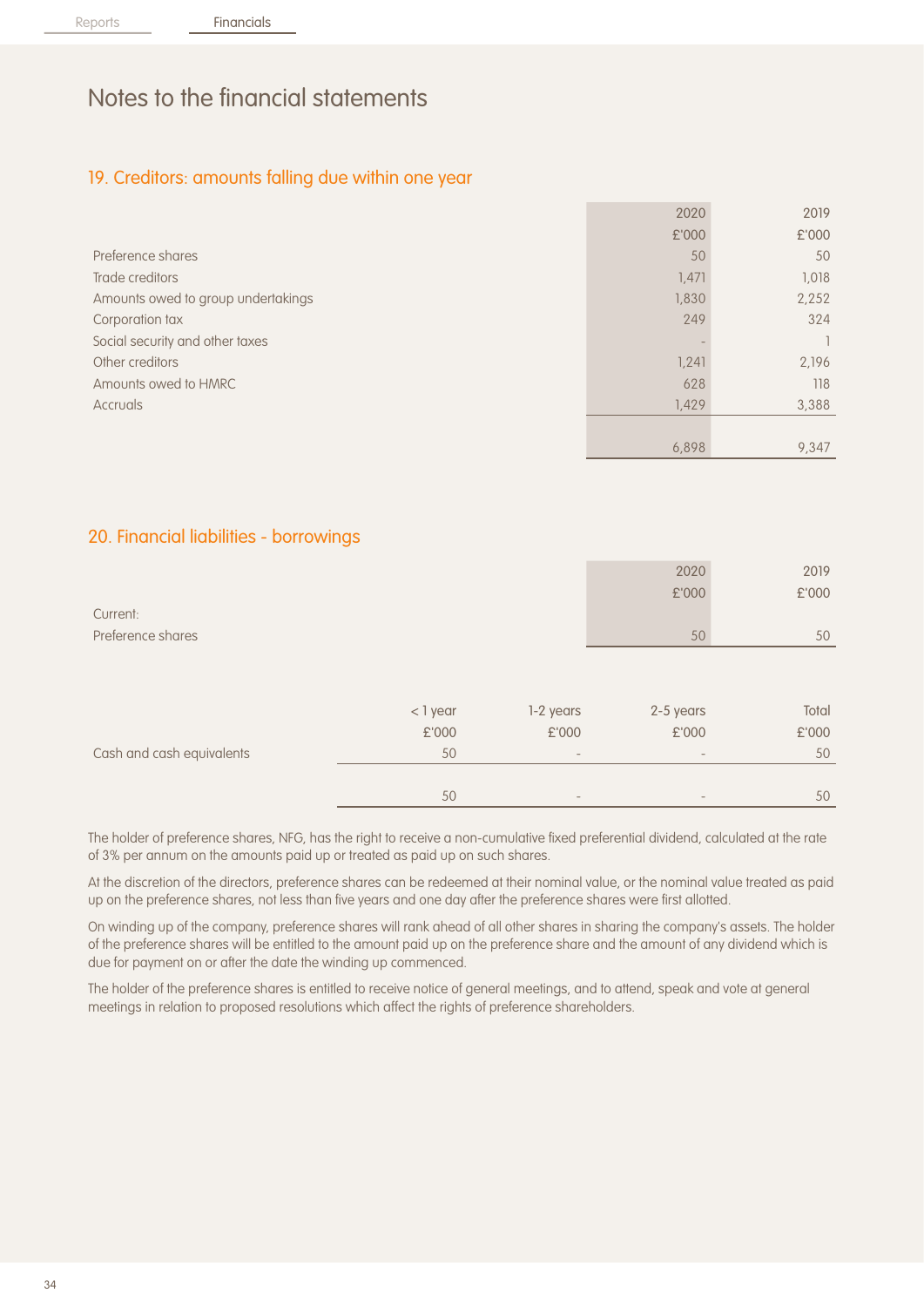# 21. Provisions for liabilities

|                     | 2020  | 2019  |
|---------------------|-------|-------|
|                     | £'000 | £'000 |
| Deferred tax        | 126   | 22    |
|                     |       |       |
| Other provisions:   |       |       |
| Client compensation | 266   | 535   |
| Outsourced service  |       | 159   |
|                     |       |       |
|                     | 266   | 694   |
|                     |       |       |
| Aggregate amounts   | 392   | 716   |

|                                      | Deferred<br>tax<br>£'000 | Client<br>compensation<br>£'000 | Outsourced<br>service<br>£'000 | Total<br>£'000 |
|--------------------------------------|--------------------------|---------------------------------|--------------------------------|----------------|
| At 1 January 2019                    | 41                       | 429                             | 158                            | 628            |
| Provided during year                 |                          | 388                             |                                | 389            |
| Utilised during year                 |                          | (122)                           |                                | (122)          |
| Unused amounts reversed during year  |                          | (160)                           |                                | (160)          |
| Credit to statement of comprehensive |                          |                                 |                                |                |
| income                               | (19)                     |                                 |                                | (19)           |
| At 31 December 2019                  | 22                       | 535                             | 159                            | 716            |
| Provided during year                 |                          | 155                             |                                | 155            |
| Utilised during year                 |                          | (256)                           |                                | (257)          |
| Unused amounts reversed during year  |                          | (168)                           |                                | (168)          |
| Charge/(credit) to statement of      |                          |                                 |                                |                |
| comprehensive income                 | 104                      |                                 | (159)                          | (54)           |
|                                      |                          |                                 |                                |                |
| At 31 December 2020                  | 126                      | 266                             |                                | 392            |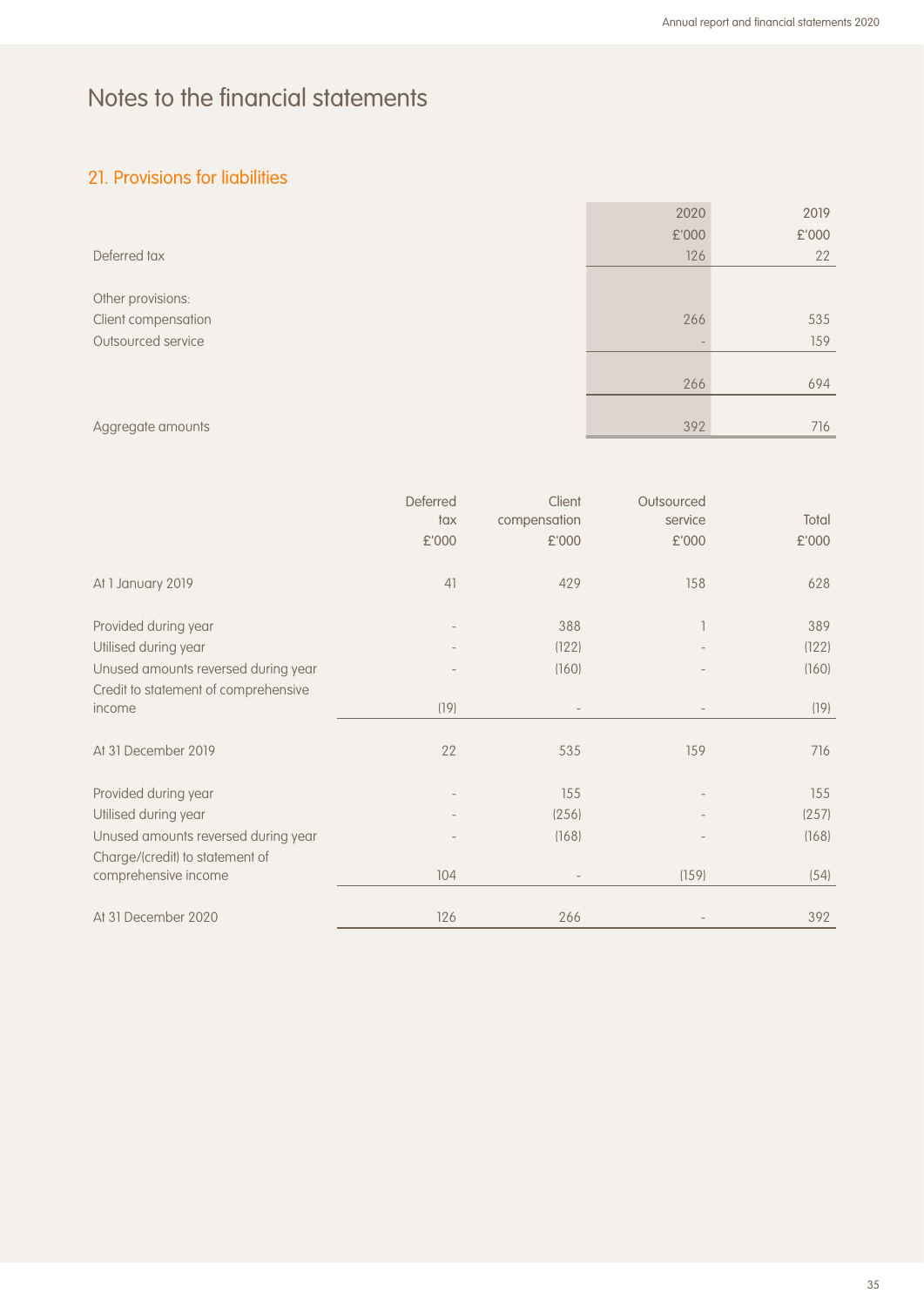## 21. Provisions for liabilities continued

#### Deferred tax

The deferred tax liability arises as a result of temporary differences between the company's accounting and tax carrying values, the anticipated and enacted tax rate and estimated taxes payable for the current year.

#### Client compensation

The company remediates clients affected by errors on the platform and calculates any amounts due in line with guidance given by the Financial Ombudsman Service in respect of the type of client loss, distress and inconvenience for which clients should be compensated. Where actual trading losses are suffered by clients, these are calculated in accordance with MiFID II best execution rules to ensure clients are restored to the position they would have been in had the error or omission not been made. Amounts are provided and utilised against the administrative expenses line in the statement of comprehensive income and the majority of the outstanding issues are expected to be agreed in the first half of 2021.

#### Outsourced service

The commercial agreement with its outsourced BPO service provider terminated on 11 December 2020, Under that agreement should any key performance criteria not have been met, then the group was entitled to receive a discount on the wrap administration fees charged. Where these were agreed, they were deducted from the invoiced fee and the net expense was charged through the statement of comprehensive income. Where these were uncertain or in dispute with the service provider, a provision was booked in recognition of the uncertainty regarding the outcome. Now that the outsourcing service has been brought in-house and there are no related outstanding claims or disputes the outsourced service provision has been fully reversed.

### 22. Dividends

|                                                     | 2020   | 2019  |
|-----------------------------------------------------|--------|-------|
|                                                     | £'000  | £'000 |
| Interim dividend 13p per share (2019 46p per share) | 0.0001 | 3.518 |
| Interim dividend 0p per share (2019 16p per share)  |        | 1.200 |
|                                                     |        |       |

1,000 4,718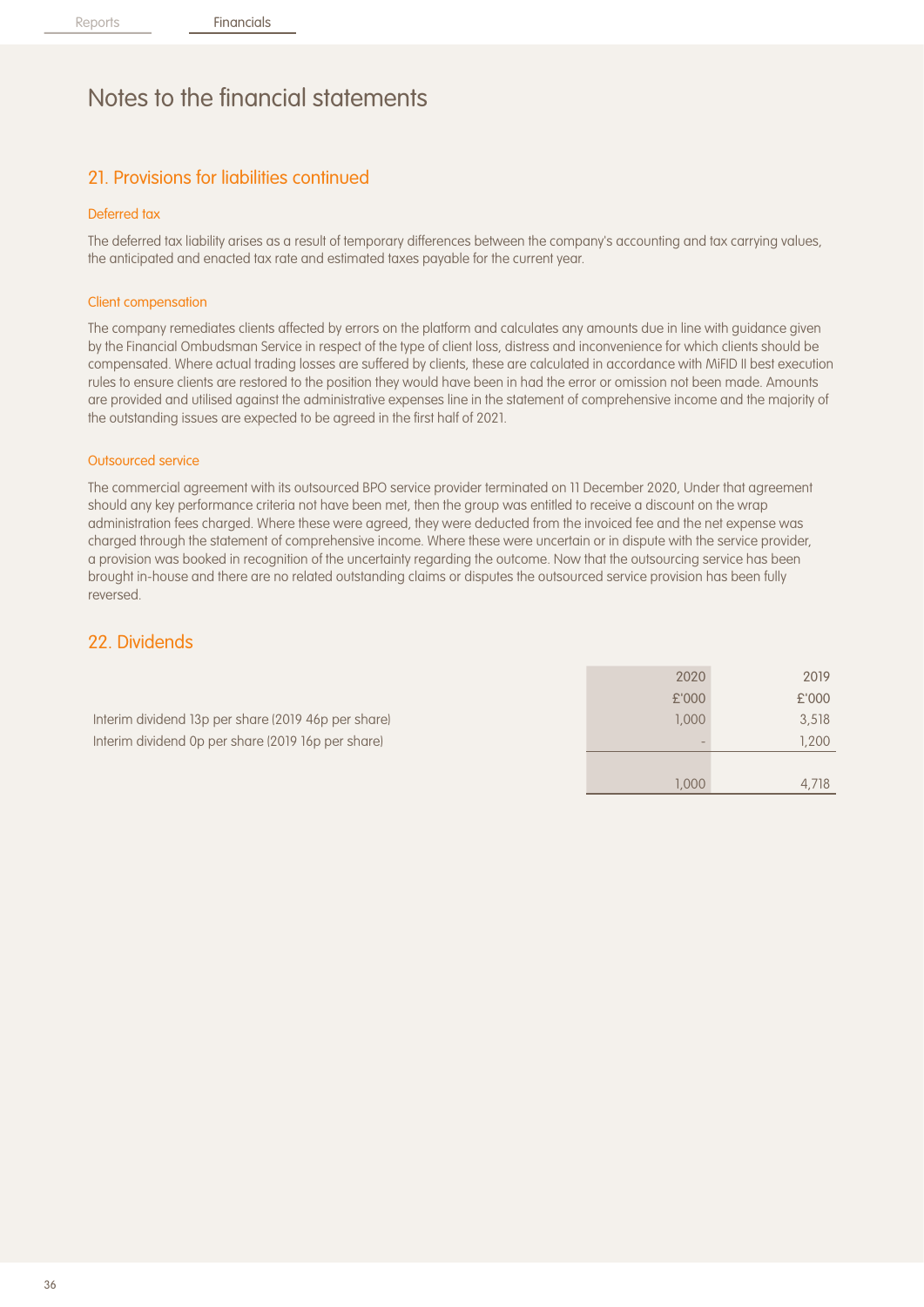## 23. Called up share capital

|                                                        | 2020  | 2019  |
|--------------------------------------------------------|-------|-------|
|                                                        | £'000 | £'000 |
| Shares classified as equity:                           |       |       |
| Allotted, called up and fully paid                     |       |       |
| 7,595,000 ordinary shares of £1 each (2019: 7,595,000) | 7.595 | 7.595 |

There is a single class of ordinary shares, representing the nominal value of shares that have been issued. There are no restrictions on the distribution of dividends and the payment of capital.

There were no shares issued during the year.

|                                                    | 2020  | 2019         |
|----------------------------------------------------|-------|--------------|
|                                                    | £'000 | £'000        |
| Shares classified as debt:                         |       |              |
| Allotted, called up and fully paid                 |       |              |
| 50,000 preference shares of £1 each (2019: 50,000) | 50    | $50^{\circ}$ |

### 24. Reserves

#### Retained earnings

Retained earnings includes all current and prior year retained profits and losses.

#### External capital requirements

The company is required to maintain and have available to it a sufficient level of capital as determined by the requirements applicable to an IFPRU 125k limited licence investment firm and a non-insured Sipp operator. The company complied with these requirements throughout the reporting period.

### 25. Related party transactions

As a 100% subsidiary of NFG, the company is exempt from disclosing transactions with entities that are part of the group, in accordance with the requirements of FRS 101 section 8(k).

### 26. Ultimate controlling party

NFS is a company incorporated in England and Wales. The immediate parent undertaking is NFG, a company incorporated in England and Wales. There is no ultimate controlling party.

NFG is the parent undertaking of the largest and smallest group of undertakings to consolidate these financial statements at 31 December 2020. The consolidated financial statements of NFG can be obtained from Companies House or the Company Secretary at Nucleus HQ, Greenside, 12 Blenheim Place, Edinburgh, EH7 5JH or the group's website www.nucleusfinancial.com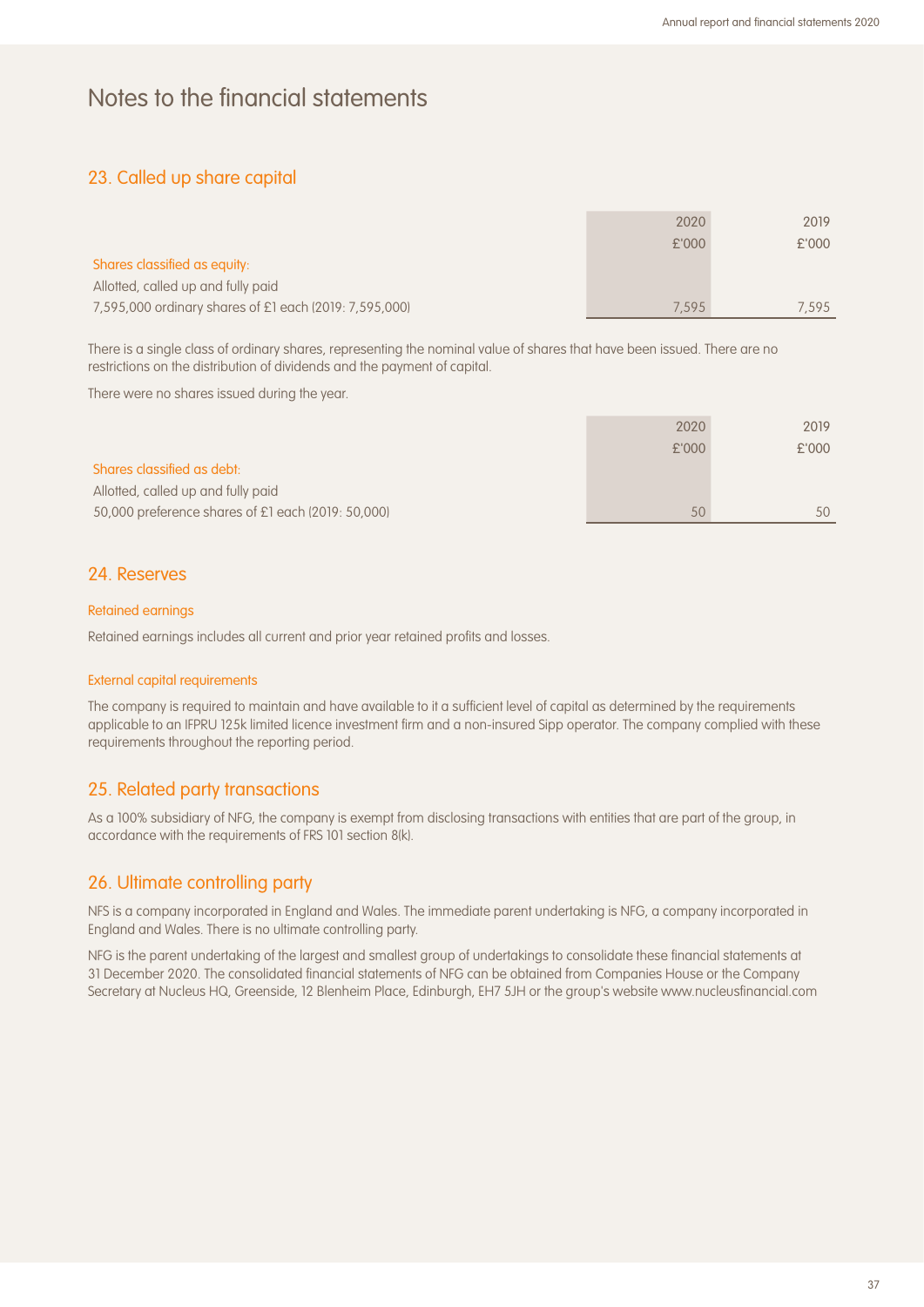# 27. Events after the reporting period

On 9 February 2021, the boards of Nucleus and James Hay Holdings announced that they had agreed the terms of a recommended all cash offer to be made by James Hay Holdings, pursuant to which James Hay Holdings is to acquire the entire issued and to be issued share capital of Nucleus (the "Acquisition"). The Acquisition is intended to be effected by way of a courtsanctioned scheme of arrangement between Nucleus and the Nucleus shareholders under Part 26 of the Companies Act (the "Scheme").

Features and potential implications of the recommended offer if approved are:

The price offered by James Hay Holdings for the Acquisition of 188 pence per Nucleus share equates to total consideration for the Acquisition of approximately £144.621 million.

The Scheme requires the approval of a majority in number of those Scheme shareholders who are present and vote, either in person or by proxy, and who represent not less than 75 per cent, in nominal value of the Scheme shares voted by such Scheme shareholders at the Nucleus court meeting (expected to be held on 30 March 2021).

Implementation of the Scheme will also require the passing of a special resolution, which requires the approval of Nucleus shareholders representing at least 75 per cent of the votes cast, either in person or by proxy, at the Nucleus general meeting, which will be held immediately after the Nucleus court meeting.

In total James Hay Holdings has received irrevocable undertakings to vote, or procure the voting, in favour of the Scheme at the Nucleus court meeting and the special resolution at the Nucleus general meeting (or in the event that the Scheme is implemented by way of a takeover offer, as defined in Chapter 3 of Part 28 of the Companies Act (the "Offer") to accept or procure acceptance of the Offer) from Nucleus shareholders holding in aggregate 42,732,982 Nucleus shares (representing approximately 55.88 per cent of the existing issued share capital of Nucleus as at 4 March 2021).

The Acquisition is subject to receipt of consent from the FCA.

The current non-executive directors of Nucleus will resign from Nucleus on or after the effective date of the Scheme.

The admission of Nucleus shares to trading on AIM will be cancelled as of or shortly following the effective date of the Scheme.

Outstanding unvested awards granted under the LTIP will vest and become exercisable to the extent determined by the Nucleus Remuneration and HR Committee.

The aggregate fees and expenses expected to be incurred by Nucleus in connection with the Acquisition are estimated to amount to £2,816,392, excluding applicable VAT and other taxes.

This aggregate number consists of the following categories:

|                                        | £                    |
|----------------------------------------|----------------------|
| Financial and corporate broking advice | 2,386,2421           |
| Legal advice                           | 370,000 <sup>2</sup> |
| Accounting advice                      | <b>Nil</b>           |
| Public relations advice                | 15,000               |
| Other professional services            | <b>Nil</b>           |
| Other costs and expenses               | 45,150               |
| Total (excluding VAT)                  | 2,816,392            |
| Total <sup>3</sup> estimated cost      |                      |
| to company                             | 3,379,670            |

<sup>1</sup> The total amount payable in respect of the aggregate fees and expenses for these services depends on whether the Acquisition becomes effective.

² This total is based on estimates and does not include disbursements.

<sup>3</sup> Nucleus is subject to a partial VAT exemption, as such limited VAT is expected to be reclaimed by the group for these costs

The Acquisition is considered to be a non adjusting post balance sheet event.

There were no other subsequent events that required adjustment to or disclosure in the financial statements for the period from 31 December 2020 to the date upon which the financial statements were available to be issued.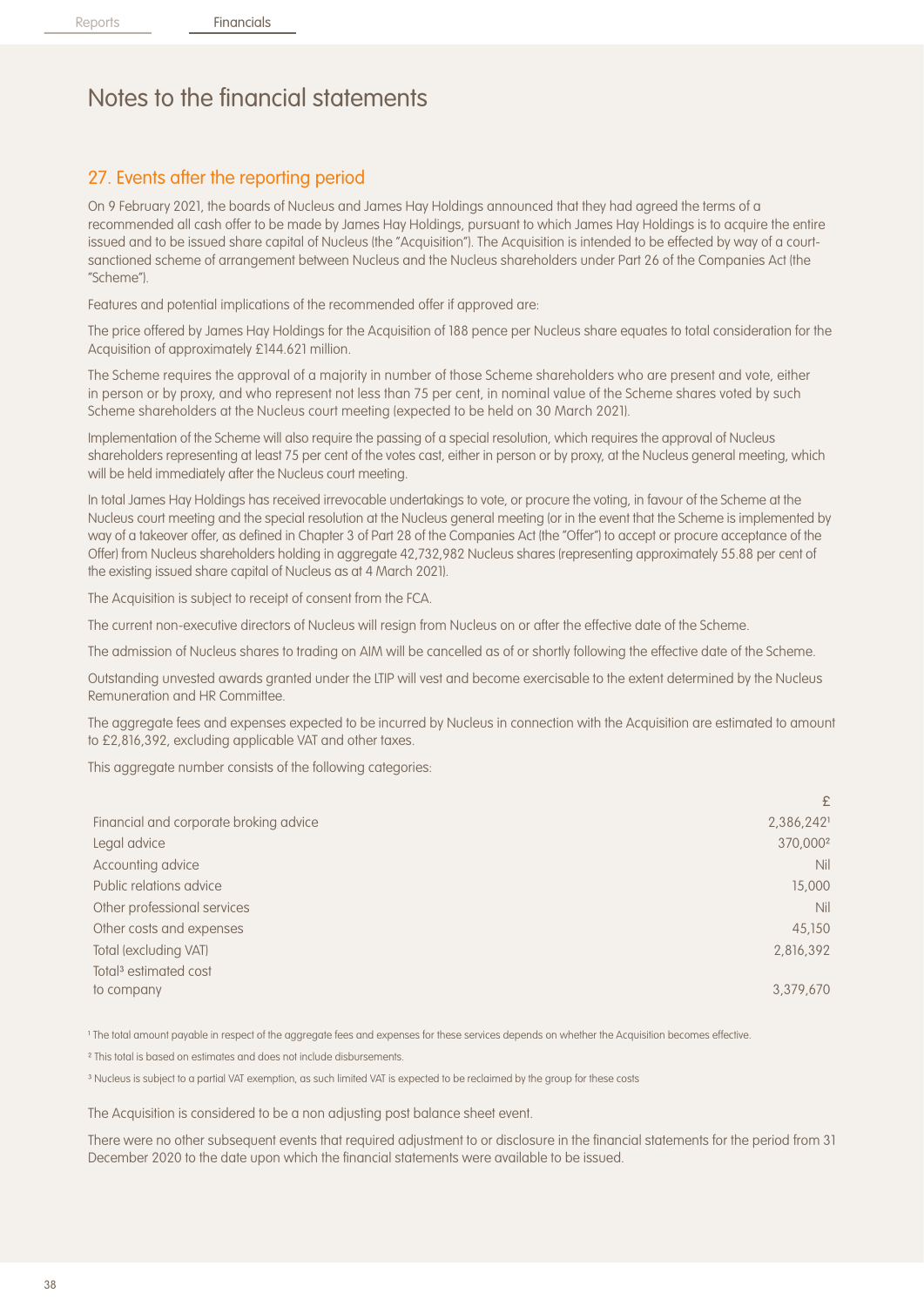# Company information

### **Directors**

T Dunley-Owen D R Ferguson S J Geard M G Hassall J A Levin J C Polin J A A Samuels A Tagliabue

### Company secretary

M Bruce

### Registered number

05629686

## Registered office

Elder House St Georges Business Park 207 Brooklands Road Weybridge Surrey England KT13 0TS

## Independent auditors

PricewaterhouseCoopers LLP Atria One 144 Morrison Street Edinburgh EH3 8EX

### Bankers

The Royal Bank of Scotland plc Aldgate Union 7th Floor 10 Whitechapel High Street London E1 8DX

Bank of Scotland plc PO Box 17235 Edinburgh EH11 1YH

The Royal Bank of Scotland International Ltd 280 Bishopsgate London EC2M 4RB

Investec Bank plc 30 Gresham Street London EC2V 7QP

Lloyds Bank Plc Threadneedle Street Chelmsford Legg St Osc 1 Legg Street **Chelmsford** CM1 1JS

Santander Financial Services plc Jersey Branch 19 - 21 Commercial Street St Helier Jersey JE2 3RU